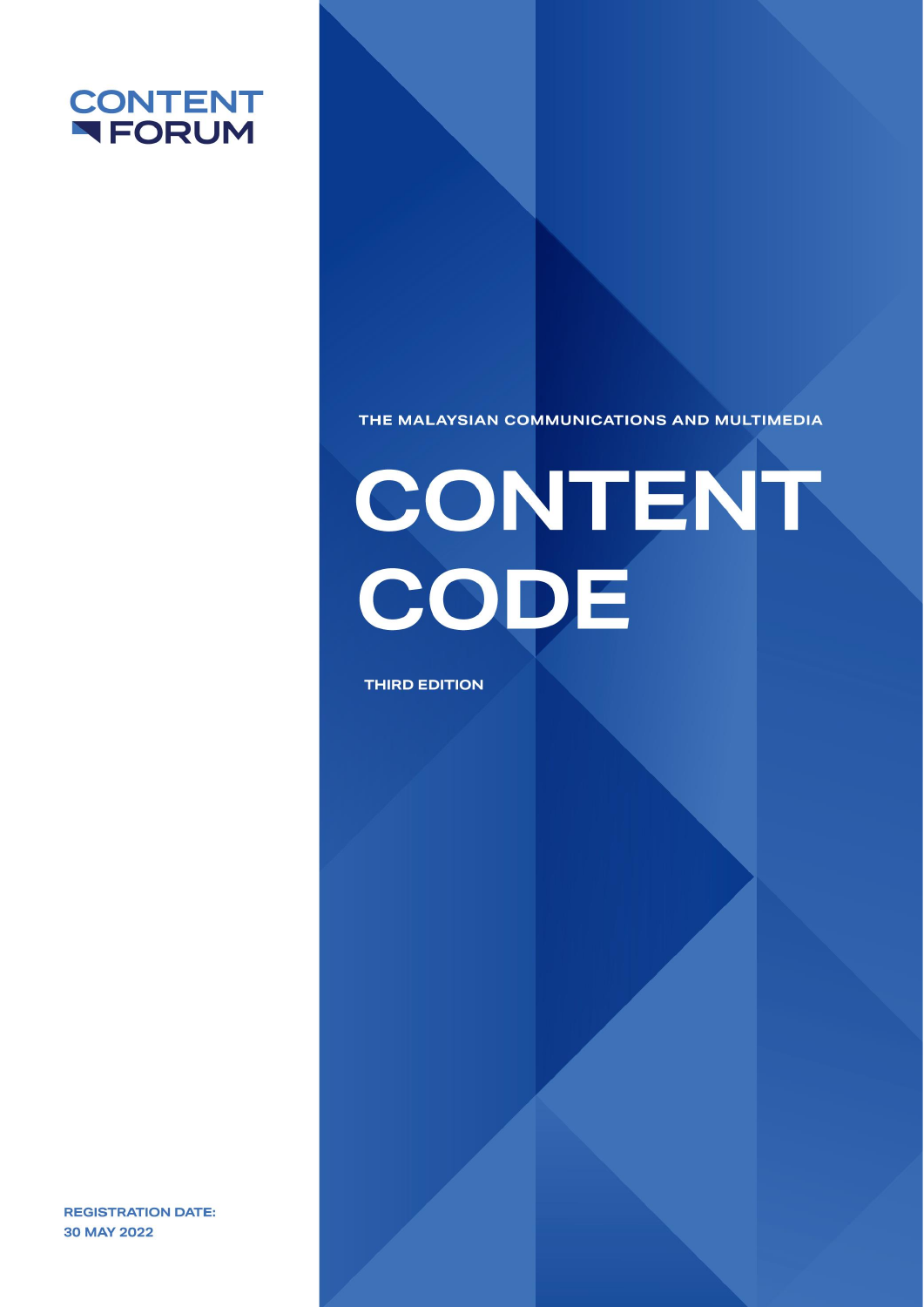## CONTENT NFORUM

**THE COMMUNICATION AND MULTIMEDIA CONTENT FORUM OF MALAYSIA**

## **THE MALAYSIAN COMMUNICATIONS AND MULTIMEDIA CONTENT CODE 2022**

30 May 2022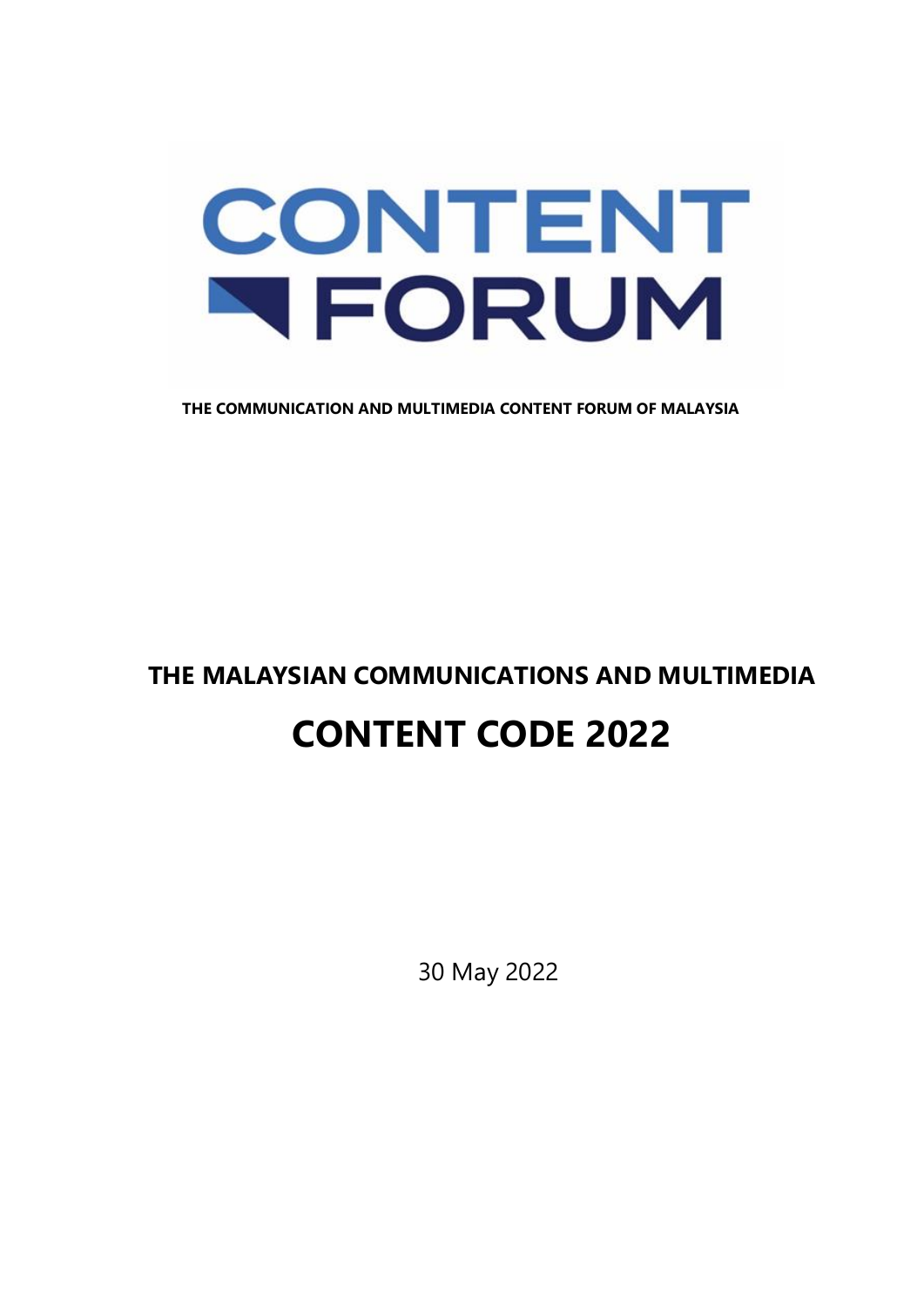### **Table of Contents**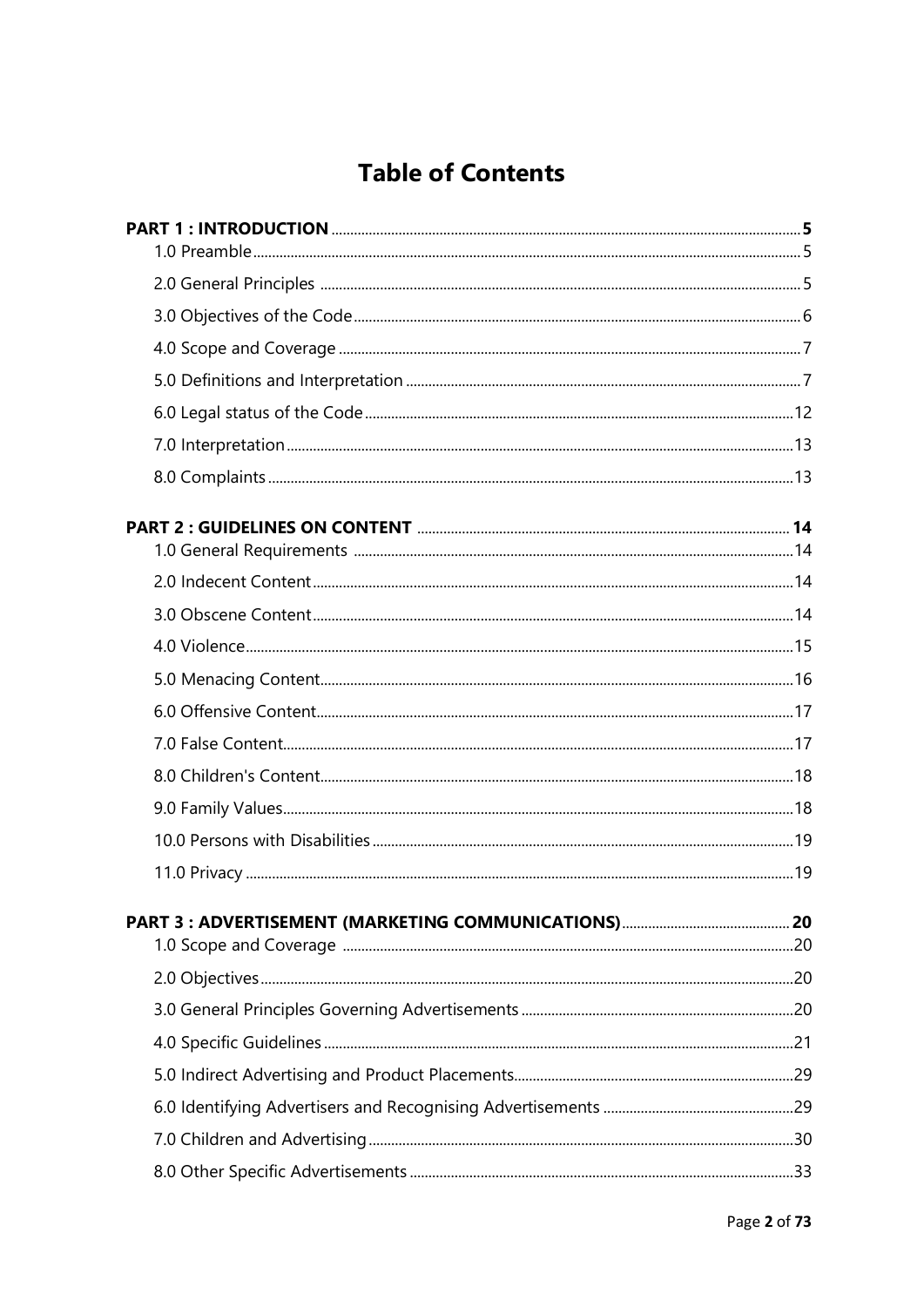| 6.0 Procedure for Complaints on Matters relating to Comparative, Superlative and |  |
|----------------------------------------------------------------------------------|--|
|                                                                                  |  |
|                                                                                  |  |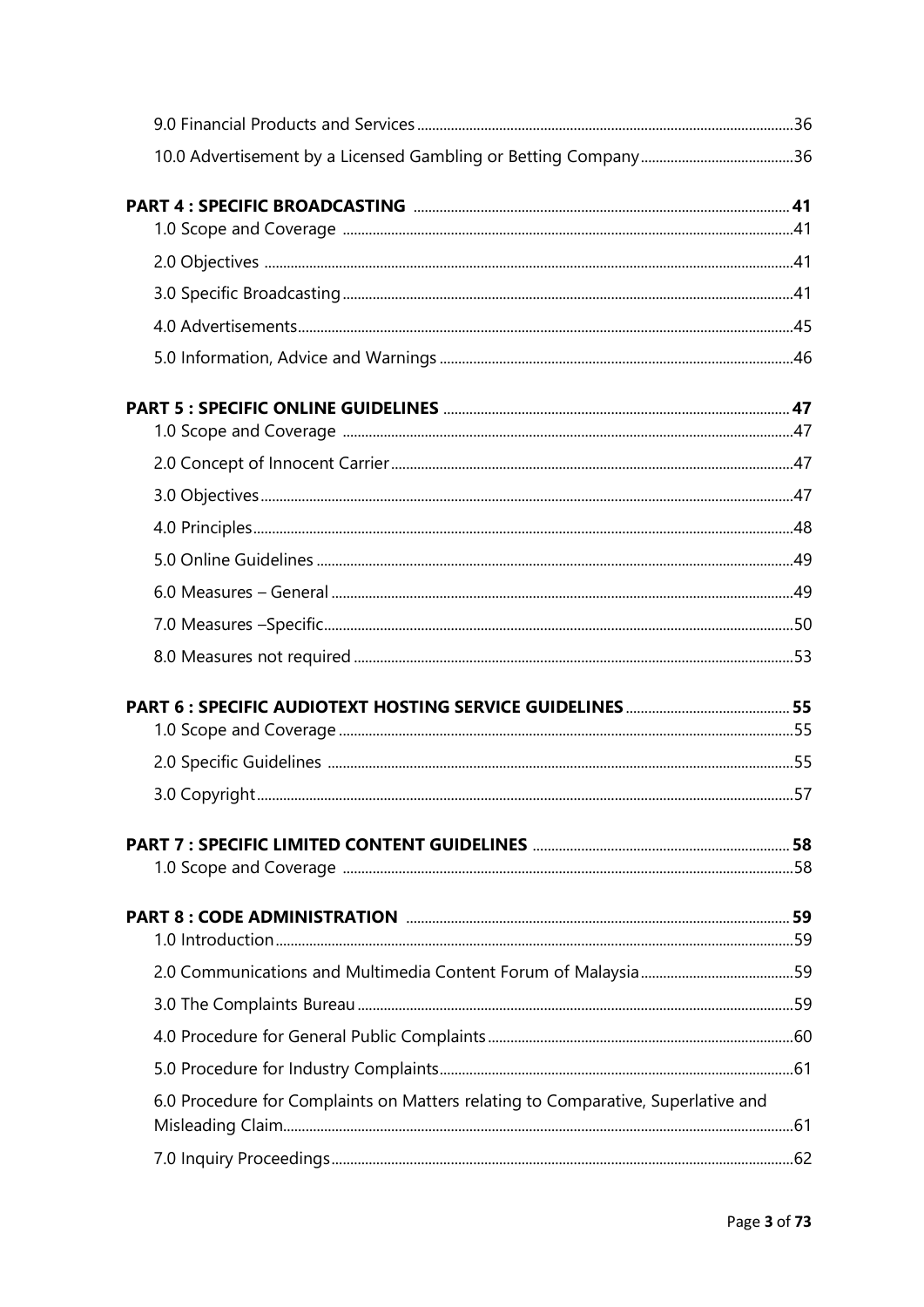| APPENDIX I: Extracts from the Communications and Multimedia Act 1998  69 |  |
|--------------------------------------------------------------------------|--|
|                                                                          |  |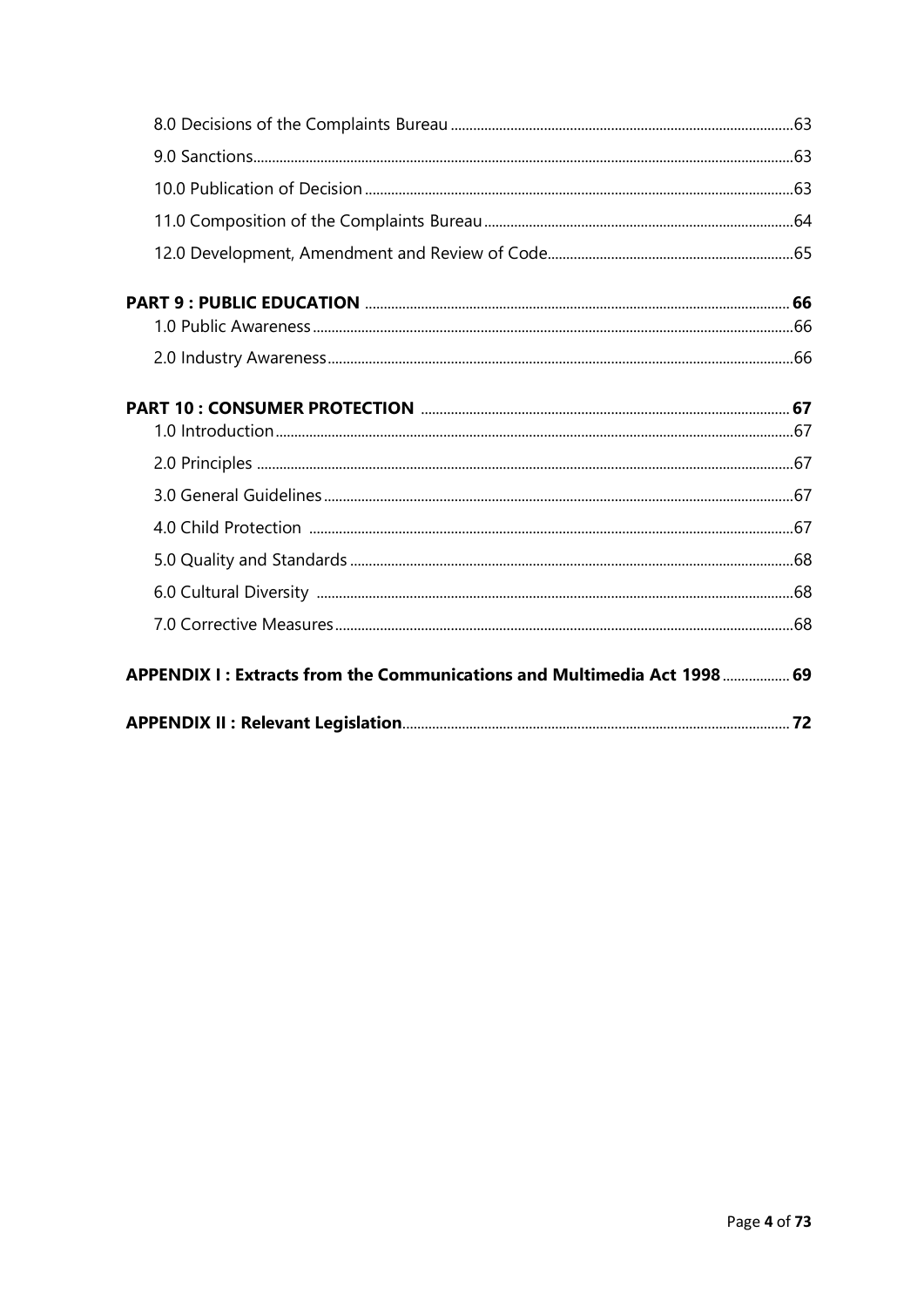#### **PART 1: INTRODUCTION**

#### **1.0 Preamble**

1.1 BEARING IN MIND the national policy objectives of and for the communications and multimedia industry and the need to establish agreed standards of behaviour in respect of industry members and to:

- (a) Promote a civil society where information-based services will provide the basis of continuing enhancements to quality of work and life.
- (b) Regulate the long-term benefit of the end user.
- (c) Promote a high level of consumer confidence in service delivery.
- (d) Grow and nurture local information resources and cultural representations that facilitate the national identity and global diversity.
- (e) Establish Malaysia as a major global centre and hub for communications and multimedia information and Content services.

1.2 BEING AWARE of the need to avoid Content, which is indecent, obscene, false, menacing, or offensive in character with intent to annoy, abuse, threaten or harass any person.

1.3 ACKNOWLEDGING THE NEED of the viewers and listeners to be provided with news and reporting to create an informed public bearing in mind the need to ensure and preserve the country's harmony and growth.

1.4 RECOGNISING THE NEED to disseminate and to provide information and entertainment to meet the diverse needs of the Malaysian viewers and listeners in all Content relating to business, politics, recreation, information, culture and education.

1.5 REALISING THAT VIEWERS as consumers should have the freedom to view contents of their choice. That choice must be balanced against public interest for which as a compromise, guidelines may be formulated to classify contents and suitability.

1.6 AND WHILST RECOGNISING the right of the consumer to choose it is AGREED that choice should be exercised with care and that the responsibility could be shared by the individuals, parents, teachers, and guardians.

#### **2.0 General Principles**

2.1 IT IS DECLARED AND ACCEPTED that the following general principles shall apply to all that which is displayed on or communicated, and which is subject to the Act.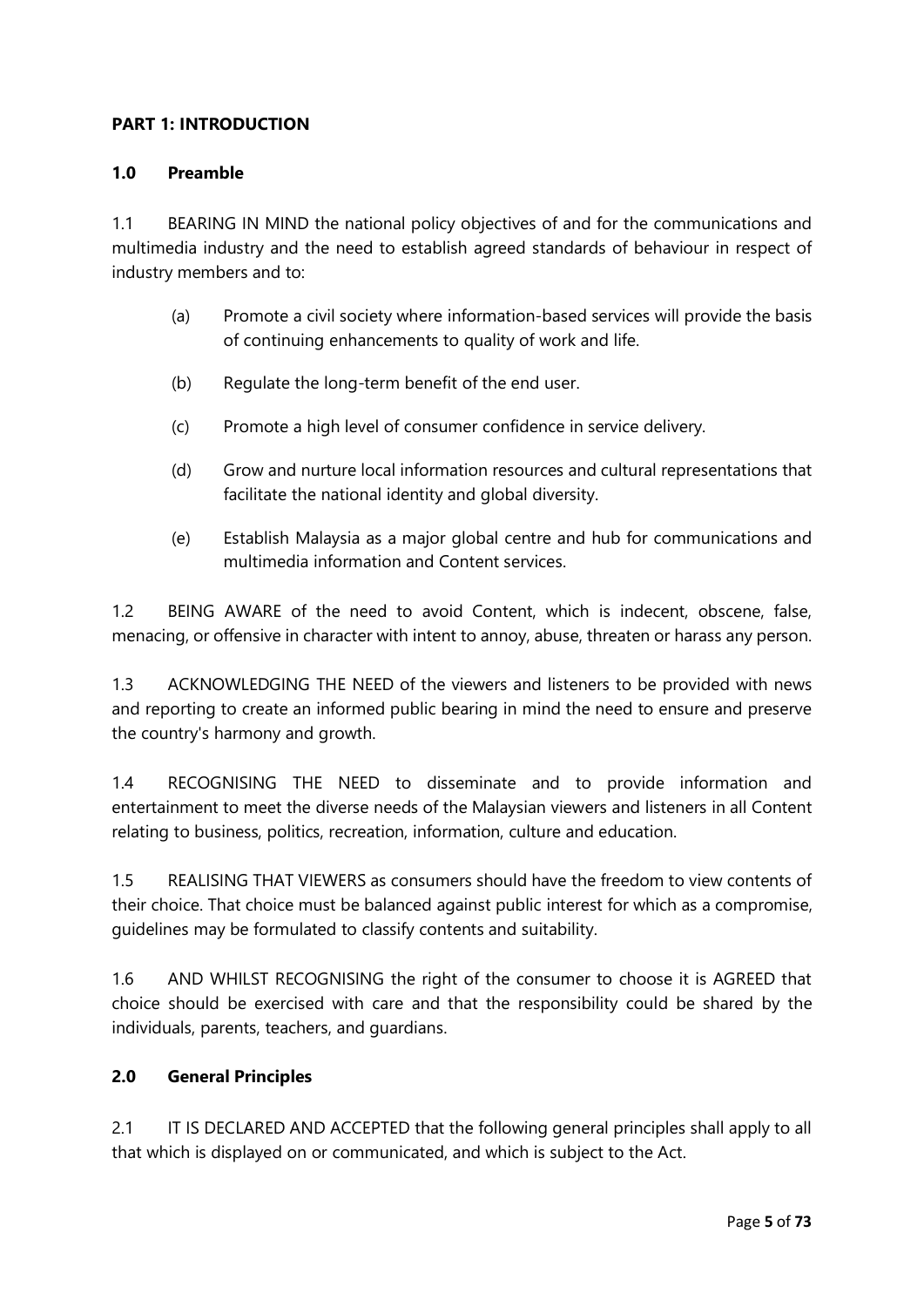2.2 In creating and offering news, reports, entertainment and advertisements, content providers shall bear in mind the need for a balance between the desire of viewers, listeners and users to have a wide range of Content options and access to information on the one hand and the necessity to preserve law, order and morality on the other. The Content Forum is not intended to act as a clearing house for the approval of any Content including and not limited to Advertisements.

2.3 The principle of ensuring that Content shall not be indecent, obscene, false, menacing or offensive shall be observed.

2.4 Women and men shall be portraved with fair and equitable demographic diversity taking into account age, civil status, race, ethno-cultural origin, physical appearance, background, religion, occupation, socio-economic condition and leisure activities, while actively pursuing a wide range of interests.

2.5 Particular attention shall be given to Content that is created for children and to Content in which children are portrayed.

2.6 Attention will be given to include and respect diversity such as may be expressed through differences due to, but are not limited to, cognitive or physical ability, culture, ethnicity, religion, socio-economic status, gender, age, national origin, political persuasion, marital status, educational background, or geographic location.

2.7 Code Subjects shall endeavour to provide Content that, as far as possible, caters to the various tastes and expectations of Malaysian viewers and listeners recognising the varied tastes of the Malaysian public.

2.8 Code Subjects shall ensure, to the best of their ability, that their Content contains no abusive or discriminatory material or comment on matters of, but not limited to, race, religion, culture, ethnicity, national origin, gender, age, marital status, socio economic status, political persuasion, educational background, geographic location, sexual orientation or physical or mental ability, acknowledging that every person has a right to full and equal recognition and to enjoy certain fundamental rights and freedoms as contained in the Federal Constitution and other relevant statutes.

#### **3.0 Objectives of the Code**

3.1 The overriding purpose of this Code is to recommend guidelines relating to the provision of Content through self-regulation by the industry in a practical and commercially feasible manner and at the same time foster, promote and encourage the growth and development of the industry.

3.2 In doing so, it is noted and acknowledged that the following specific objectives shall guide the parties affected, governed by, administering and subject to the Code: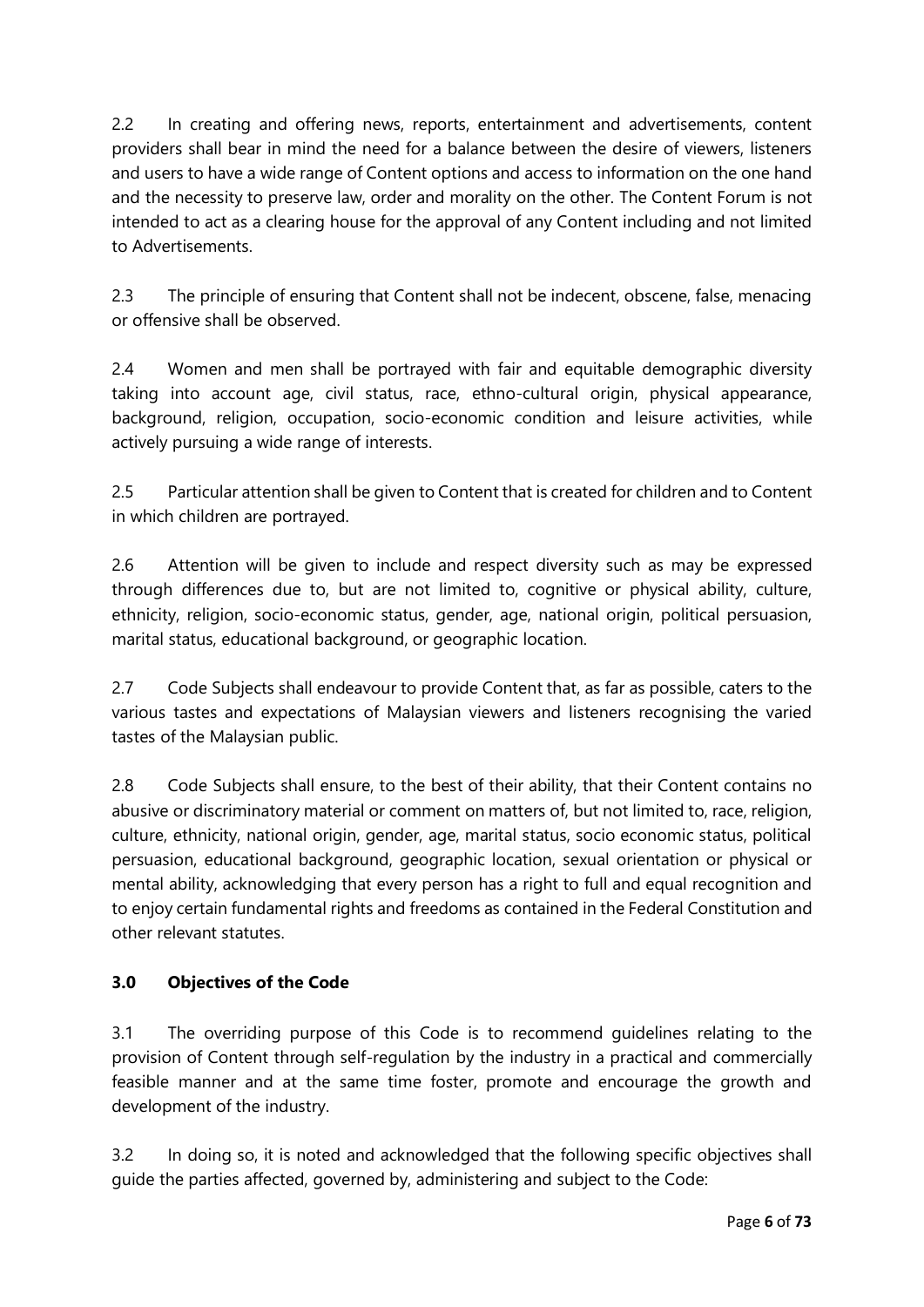- (a) Meeting and supporting the national policy objectives set out in the Act.
- (b) Ensuring effective self-regulation of the development, production, and dissemination of Content.
- (c) Empowering users of Content to make an informed selection of the Content they consume.
- (d) Recognise and keeping updated with international as well as national standards, trends, and sensitivities in applying and reviewing this Code.
- (e) Ensuring compliance through a regular process of monitoring.

#### **4.0 Scope and Coverage**

4.1 This Code shall apply to all Content made available in the Content industry in the networked medium and as defined in this Code and under the Act.

4.2 This Code shall apply to all Content Application Service Providers in particular but is not limited to:

- (a) Each member of the Content Forum;
- (b) Each person who has submitted their agreement to the Content Forum that they shall be bound by this Code; and
- (c) Each person whom the Commission has directed in accordance with Section 99 of the Act.

4.3 This Code may be reproduced in various vernacular versions but in the event of any doubt, discrepancy and inconsistency, the English version shall prevail.

#### **5.0 Definitions and Interpretation**

5.1 For the purposes of this Content Code, the following words, and phrases, unless otherwise specified hereunder, bear and have the same meaning as in the *Communications and Multimedia Act 1998*.

*Act* means the *Communications and Multimedia Act 1998*. Any references to the Act will include any subsequent amendments made to the said Act.

Advertiser means any person who utilises the Network and Digital Media to display Advertisements or Marketing Communications including but not limited to advertising agencies, brand owners, manufacturers, content providers, sales promoters,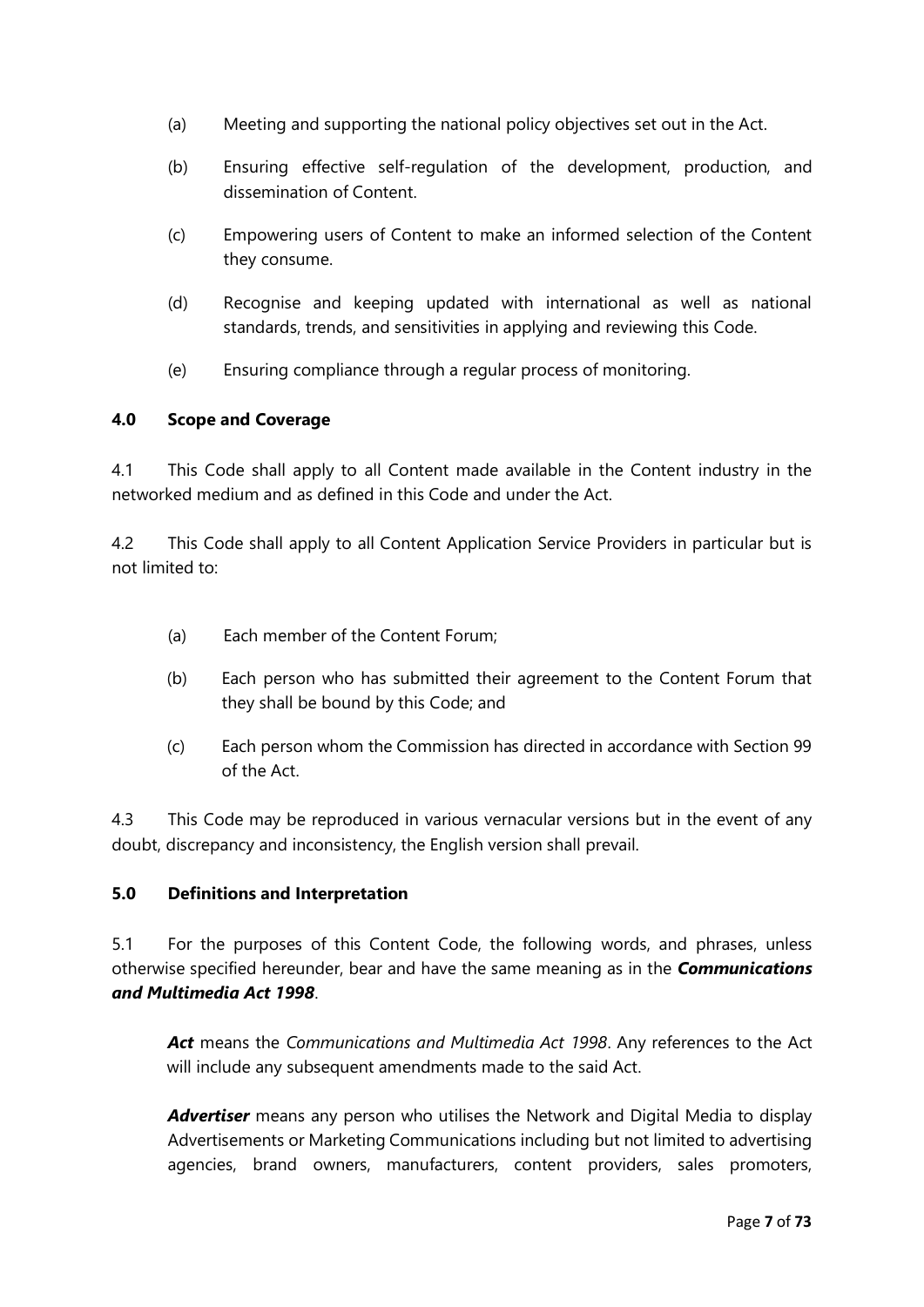broadcasters, and direct marketers, who or on whose behalf Advertisements or Marketing Communications are transmitted or disseminated for the purposes of promoting their brand or products, or influencing Consumer behaviour.

*Advertisement or Advertising Content* means any Content of a public nature whether for the sale or purchase or provision of products or services or constituting of an invitation to participate in an activity and conveyed by or through any signage, image or sound disseminated through a Network or *Digital Media*.

*Access* means its ordinary meaning i.e., a means of entering; a means or a right of using, reaching, or entering. It is not the definition in Section 6 of the Act.

*Applications Service Provider* means a person who provides applications service; these are persons who provide particular functions such as voice services, data services, content-based services, electronic commerce, and other transmission services. In particular, the *Communications and Multimedia (Licensing) Regulations 2000* lists as Application Service Providers, persons who provide the functions or capabilities delivered to end users which include any or all of the following application services:

- i) Public Switched Telephone Network telephony for the delivery of voice and data communications;
- ii) Public Cellular telephony services;
- iii) Public Internet protocol telephony;
- iv) Public payphone service;
- v) Public switched data service for non-services that involve circuit switching of data emanating from one specific network facility to another;
- vi) Audiotext Hosting Service enables a caller to receive pre-recorded message or interact with a programme to receive information;
- vii) Directory services;
- viii) Internet access services;
- ix) Messaging services; or
- x) Such other applications services which are not exempt under the Act.

*Chairman* means the Chairman of the Complaints Bureau.

*Child or Children* refers to a person or persons below the age of eighteen (18) years.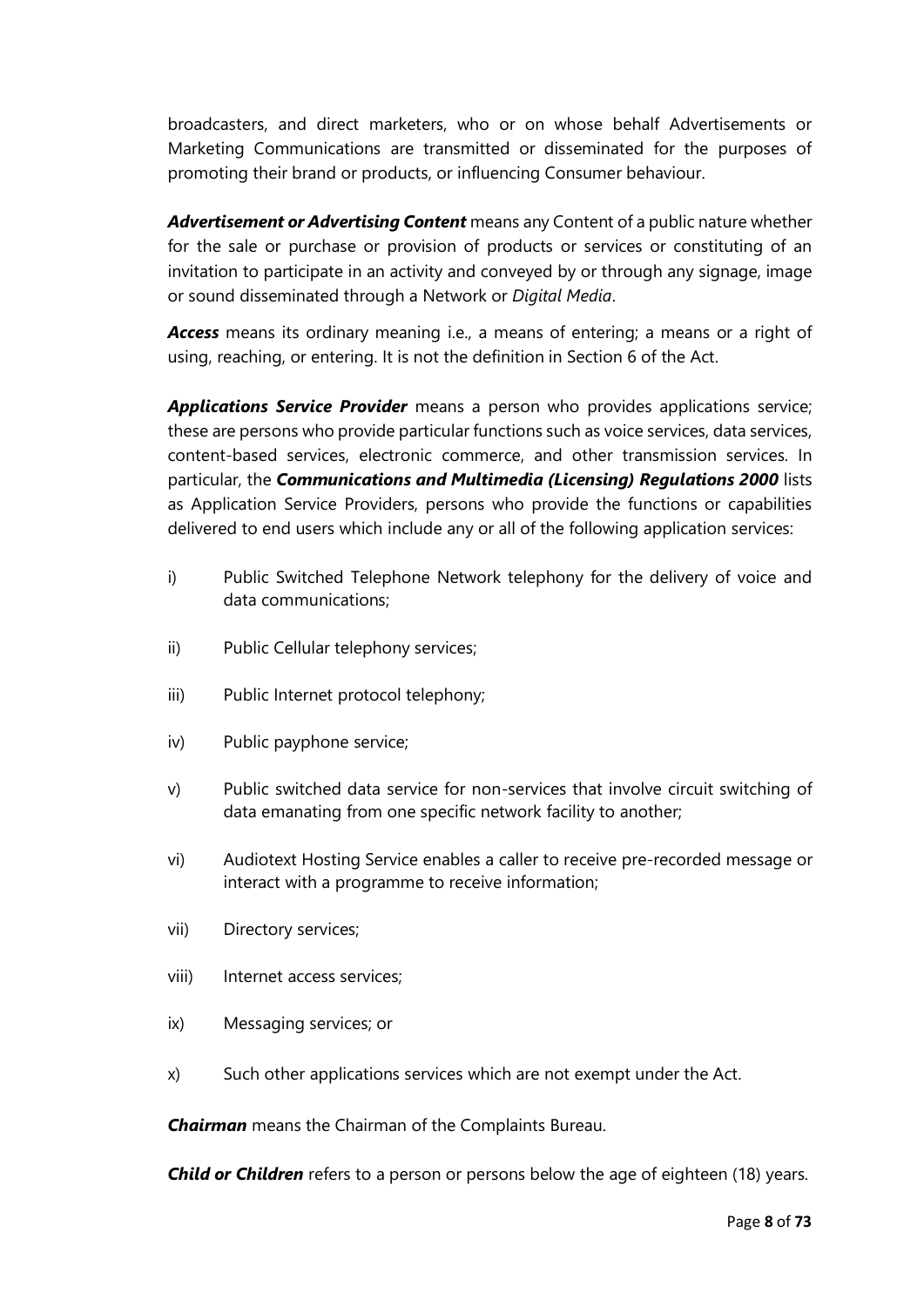*Child Pornography* means any representation in whole or in part, whether visual, audio or written, by any means including but not limited to electronic, mechanical, digital, optical, or magnetic means, or manually crafted, or the combinations of any means that falls under the definition provided by the *Sexual Offences Against Children Act 2017*. Any references to the Sexual Offences Against Children Act 2017 will include any subsequent amendments made to the said Act.

**Code** means this Content Code as may be revised from time to time.

*Code Subjects* means persons who are subject to the Code.

*Commission* means the Malaysian Communications and Multimedia Commission established under the *Malaysian Communications and Multimedia Commission Act 1998*. Any references to the Malaysian Communications and Multimedia Commission Act 1998 will include any subsequent amendments made to the said Act.

*Complaints Bureau* means a division under the Content Forum that receives, considers, mediates, adjudicates and makes rulings on matters, such as complaints and grievances, relating to alleged breaches of the Code, as described in Part 8 of the Code.

**Consumer** is a person who receives, acquires, uses, or subscribes to content relating to communications and multimedia within the meaning of the Act.

*Content* means any sound, text, still picture, moving picture or other audio-visual representation, tactile representation, or any combination of the preceding, which is capable of being created, manipulated, stored, retrieved, or communicated electronically. For the purpose of Part 5, Content does not include:

- a. Ordinary private and/or personal electronic mail other than bulk or spammed electronic mail;
- b. Content transmitted solely by facsimile, voice telephony, VOIP and which is intended for private consumption; or
- c. Content which is not accessible to the public whether freely, by payment of a fee or by registration, including (but not limited to) Content made available by way of a closed Content Application Service or a limited Content Applications Service under Sections 207 and 209 of the Act respectively.

*Content Application Service Provider* means a person who provides a content applications service. Examples of content applications services include: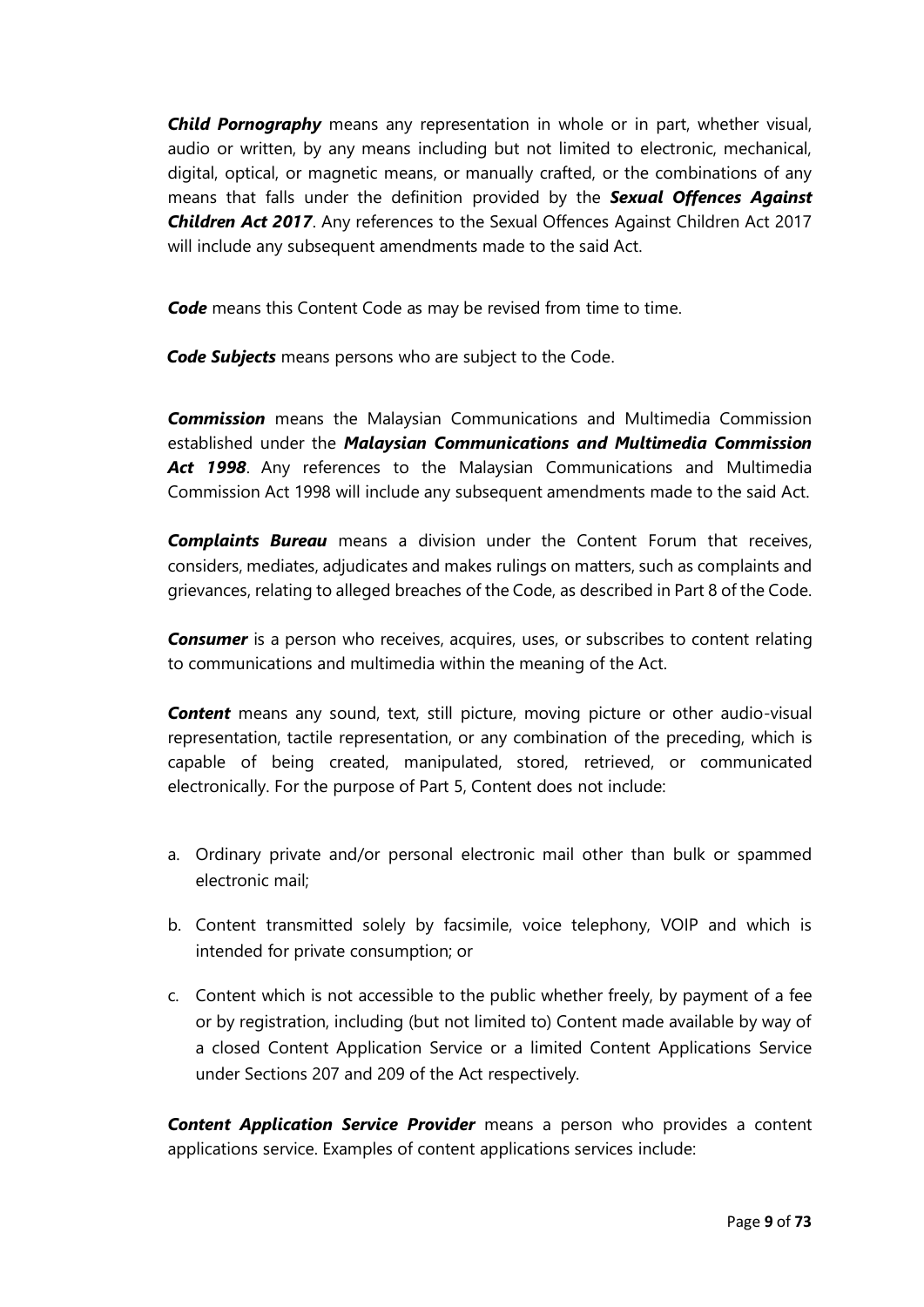- i) Direct To Home (DTH) subscription broadcasting, whether via satellite or cable;
- ii) Terrestrial Free-to-Air TV and Radio; and
- iii) Internet Web casting and Streaming Videos.

*Content Forum* means the Communications and Multimedia Content Forum of Malaysia (*Forum Kandungan Komunikasi dan Multimedia Malaysia*) designated by the Commission under Section 212 of the Act.

*Corporate Social Responsibility (CSR)* means corporate initiatives concerning community development, the environment, and human rights.

*Council* means the Council set up for the management of the affairs of the Content Forum.

*Digital Media* refers to any Content, whether legal or illegal, that can be transmitted over the internet or computer networks. This can include text, audio, video and graphics as well as communications over the networked electronic media via telecommunication networks, broadcasting networks, and online services including but not limited to mobile phones, digital pads, wearable devices, and interactive game consoles that allows the receiving party to interact with the platform, service or application.

**Direct Sale** means the sale of products or services which a person conducts either by himself or through any person authorised by him by receiving an offer for a sale electronically.

**Influencer** is defined as person(s) or group(s) who either on a personal capacity share their own independent opinions or are engaged and paid by Advertisers (either in cash or other consideration) to advertise products or services on their own social media channels because of their social media influence on Consumers.

**Internet Access Service Provider** means a service provider who provides Users with Access to the Internet including (but not limited to) the World Wide Web.

*Link Provider* means a person who provides links to other sites.

*Marketing Communications* includes Advertisements as well as other techniques, such as promotions, sponsorships, direct marketing interactive marketing, public relations and publicity, personal selling, word-of-mouth marketing, and live phone-in shows , and should be interpreted broadly to mean any communications produced directly by or on behalf of Advertisers intended primarily to promote a brand, products or services or to influence Consumer behavior, carried or delivered by a Network or Digital Media.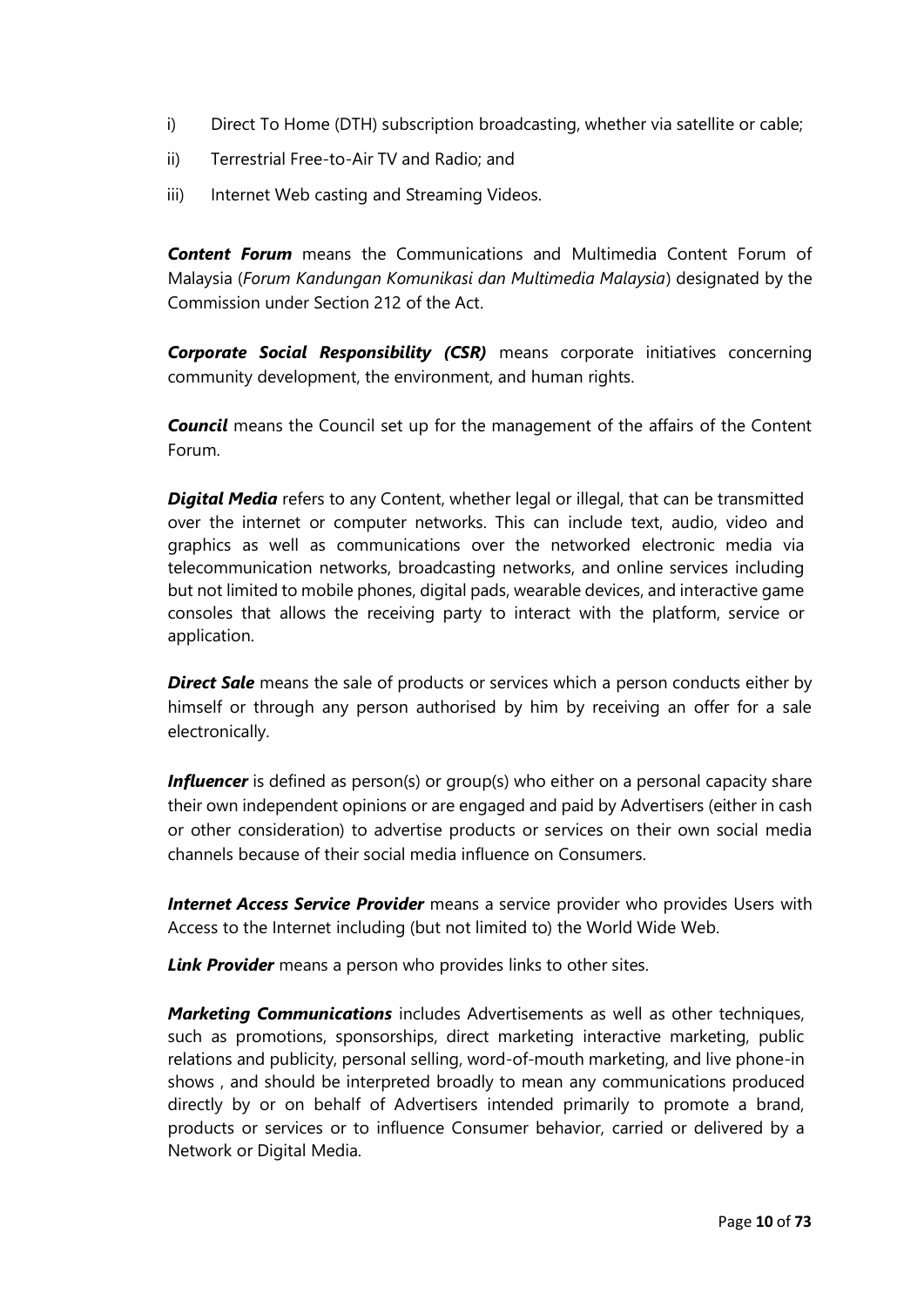*Network* means any communications network, internet, and online network.

*Network Facility* means any element or combination of elements of physical infrastructure used principally for or in connection with, the provision of network services, but does not include customer equipment.

*Online* means a networked environment wired and wireless, which is available through a connection to a network service where Content is available to the public for access for a fee or otherwise.

**Online Content Aggregator** means a person who aggregates and/or purchases Content.

*Online Content Developer* means a Code Subject who develops files of Content for the Code Subject or on behalf of others to be made accessible Online.

**Online Content Hosting Provider** means a provider in its capacity of merely providing Access to Content which is neither created nor aggregated by itself, but which is hosted on its facilities.

**Online Marketplace** means a platform including but not limited to a website or a mobile application where products or services are marketed by third parties for the purpose of trade.

**Online Marketplace Operator** means a person who provides an online marketplace or an authorised individual, group or company who market their products or services at the online marketplace.

**Online Service Provider** means a provider of online services or network access, or the operator of facilities thereof, and includes but is not limited to an Internet service provider, news provider, entertainment provider, and e-government service providers.

*Persons with Disabilities* include those who have long term physical, mental, intellectual, or sensory impairments which in interaction with various barriers may hinder their full and effective participation in society, as defined under the *Persons with Disabilities Act 2008.* Any references to the Persons with Disabilities Act 2008 will include any subsequent amendments made to the said Act.

*Prohibited Content* means such content as is expressed to be prohibited under this Code.

*Provide* in relation to Content in Part 5 means for a Code Subject to make available Online Content where the Code Subject has:

a. full knowledge of the substance of the Content; and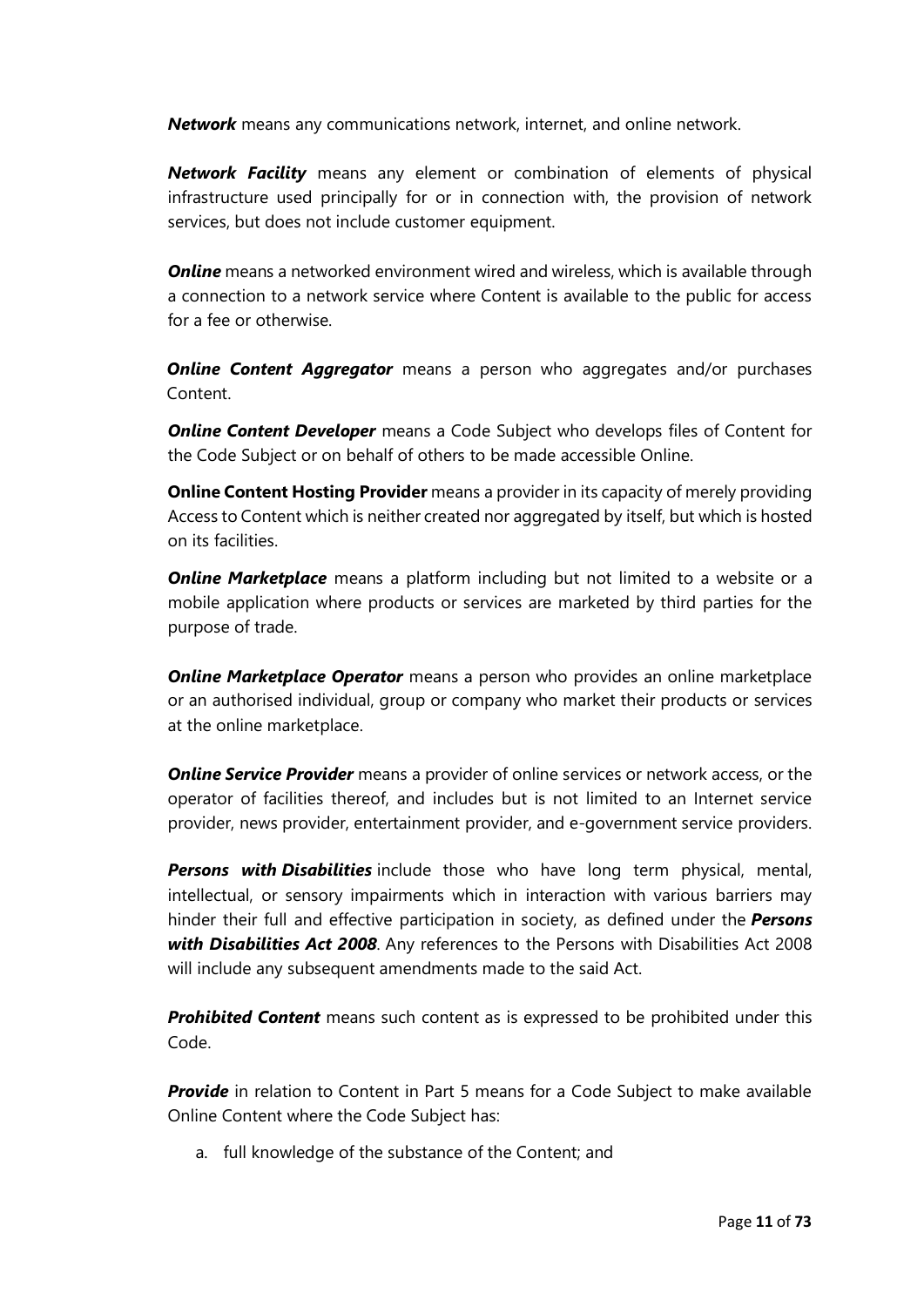b. control over the substance of such Content.

To the extent it does not conflict with the above definition, the following activities are excluded from the ambit of the above definition:

- a. the enabling of Access including (but not limited to) by way of providing connectivity or links to such Content;
- b. the aggregation of such Content; and
- c. the hosting of Content Online.

**Public Service Announcement (PSA)** means a message to raise awareness amongst the masses or changing the attitude of the public towards a key social issue that is broadcasted or disseminated to the public by mass media (television, radio, Digital Media and Social Media). For all intents and purposes, this definition will be confined within the context of this Code only.

*Reasonable Accommodation* means necessary and appropriate modifications and adjustments not imposing a disproportionate or undue burden, where needed in a particular case, to ensure to persons with disabilities the enjoyment or exercise of the quality of life and wellbeing on an equal basis with persons without disabilities, as defined under the *Persons with Disabilities Act 2008*.

*Social Media* includes mobile, digital, online platforms and applications that allow the creation and exchange of user-generated content (either organic or paid) by individuals, communities, and corporations.

*User* means a person accessing Online Content.

*Video-on-Demand ("VOD")* refers to a system where a User, subscriber or viewer is enabled to access, at a time chosen by such User, any Content in electronic form, which is transmitted over a computer resource and is selected by the User.

**Virtual Influencer** refers to computer generated characters or avatars who have realistic characteristics, features, and personalities of humans, and behave in a similar manner as influencers.

*Webpage / Website* means the network of websites accessible on the Internet using including, but not limited to, the Hypertext Transfer Protocol ('http') files of Content accessible on the World Wide Web by a requested URL.

**Young Children** refers to a person or persons below the age of twelve (12) years.

#### **6.0 Legal status of the Code**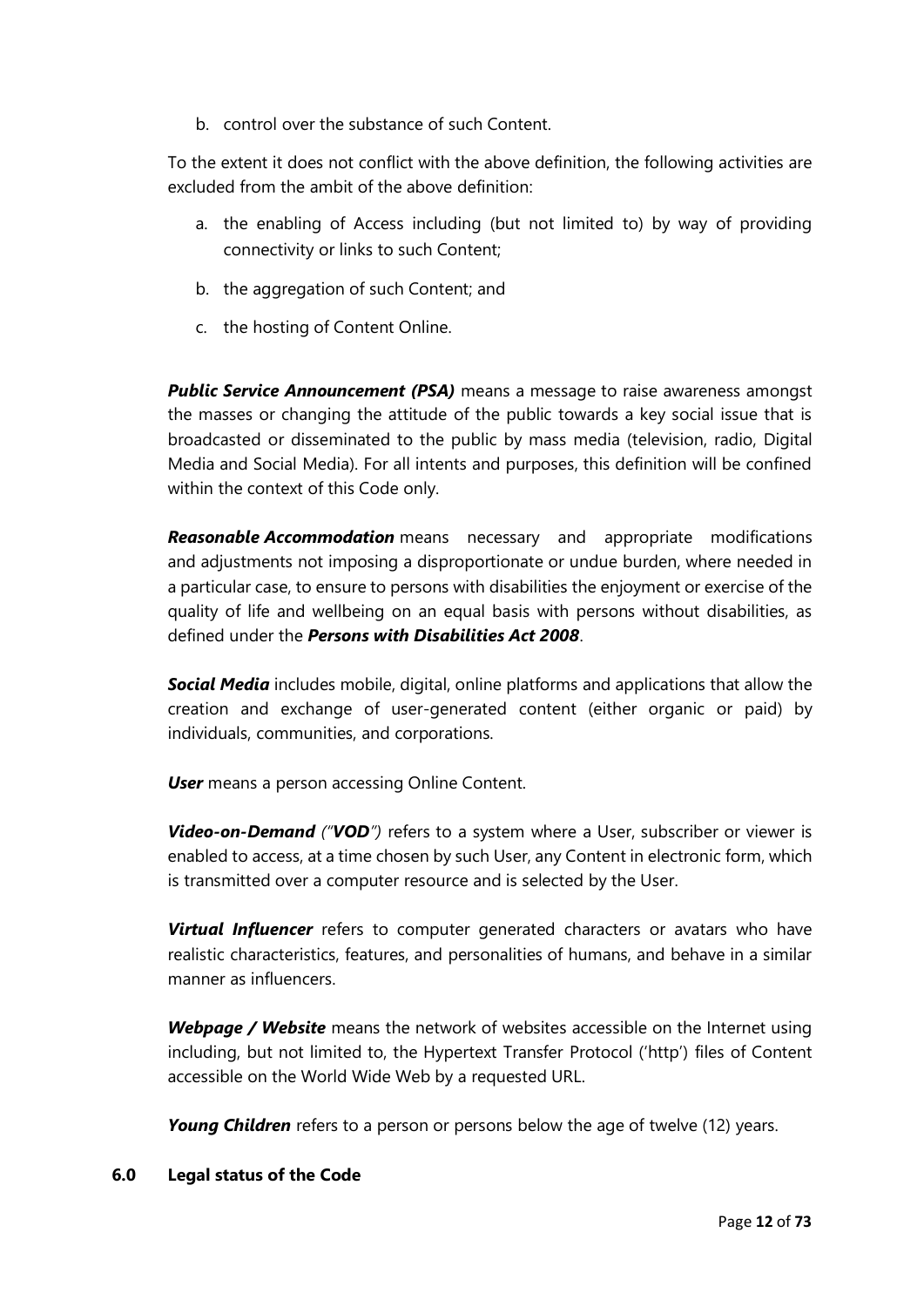6.1 In accordance with Section 95(2) of the Act, this Code shall only be effective upon registration by the Commission; (*see appendix 1*).

6.2 Compliance with this Code is voluntary, subject to Section 99 of the Act and the provision of this Code.

6.3 Compliance with this Code shall be a defence against any prosecution, action or proceeding of any nature, whether in court or otherwise as stated under Section 98 (2) of the Act.

6.4 Notwithstanding this Code and apart from the relevant legislation under the Act, all applicable Malaysian Laws including but not limited to sedition, pornography, defamation, data protection, protection of intellectual property and other related legislation are to be complied with.

#### **7.0 Interpretation**

7.1 Where the intent or scope of this Code is in doubt, it must be interpreted in the light of the General Principles stated earlier and within the spirit of the Code as well as the strict letter of it.

7.2 No Code of this nature can be all-inclusive in view of changing circumstances. It should take into consideration the intention of the Act, which is for the industry to operate in an environment of self-regulation, liberalisation, and transparency.

#### **8.0 Complaints**

8.1 Any complaint received by a content provider or service provider should be resolved bearing in mind the spirit of this Code. However, if the complaint cannot be resolved it may be referred to the Complaints Bureau; (*see Part 8: Code Administration).*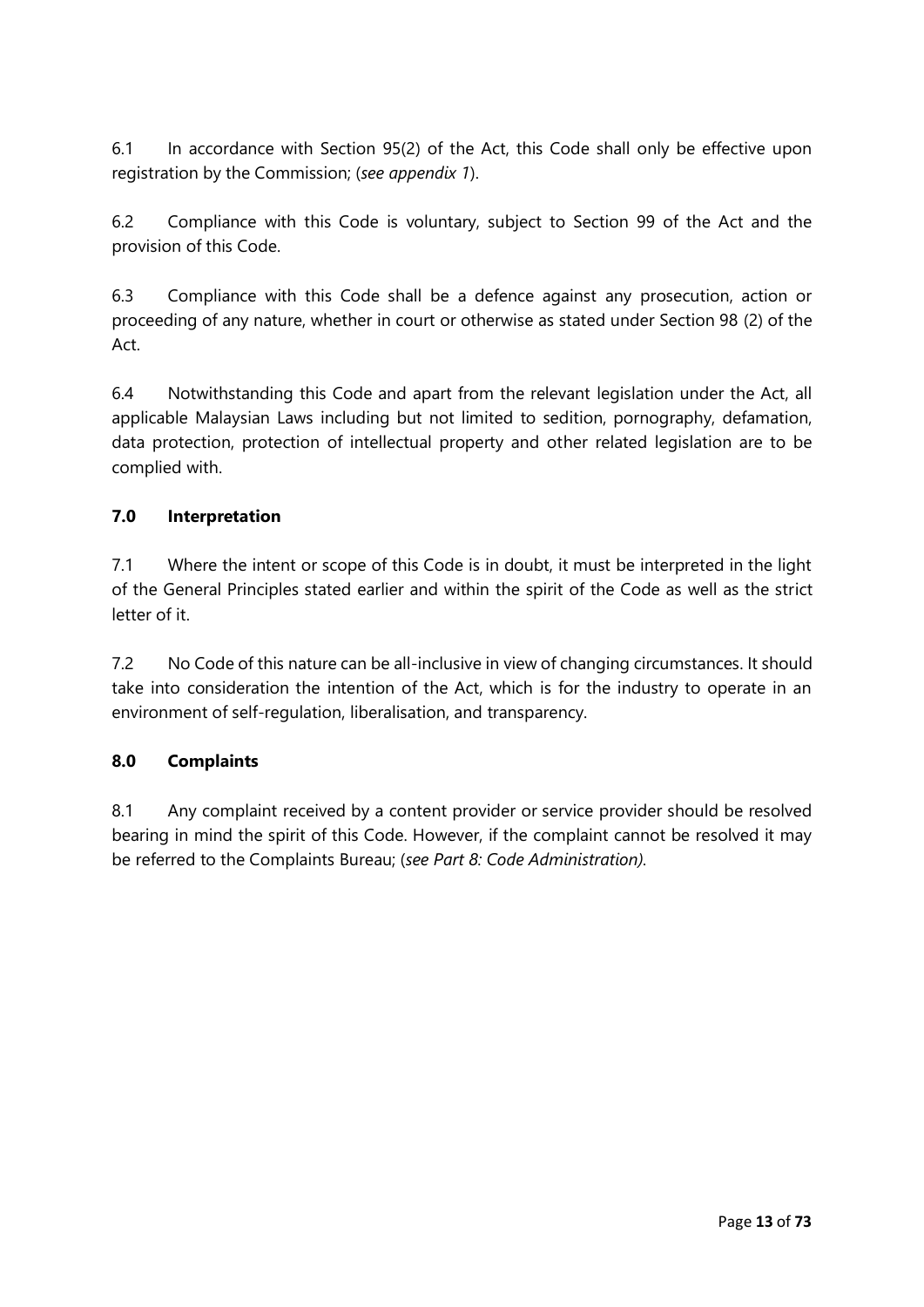#### **PART 2: GUIDELINES ON CONTENT**

#### **1.0 General Requirements**

1.1 Section 211 of the Act prohibits Content that is indecent, obscene, false, menacing, or offensive in character with intent to annoy, abuse, threaten or harass any person.

1.2 This requires Code Subjects to ensure that material disseminated does not include anything which offends good taste or decency; is offensive to public feeling, is likely to encourage crime or lead to disorder, or is abusive or threatening in nature.

1.3 The standards by which Content is measured, given the requirements, will be viewed in the context of the country's social, religious, political, and educational attitudes and observances, as well as the need to accommodate global diversity in a borderless world.

1.4 In order to assist Code Subjects as to the rules to be observed with respect to Content provided and to ensure compliance with the Act through self-regulation, the following guidelines and procedures are set out in this.

#### **2.0 Indecent Content**

2.1 Indecent Content is material which is offensive, morally improper and against current standards of accepted behaviour. The depiction of nudity is not allowed other than exceptions for non-sexual content nudity based on art, information and/or sciences. Such depictions shall not be excessive or explicit in nature (i.e. not too prolonged, close up or gratuitous).

#### Illustrations:

- a) In the context of art, Content such as travelogues with visuals of paintings and sculptures such as Greek statues, Renaissance paintings.
- b) In the context of information, Content such as programs on sex education.
- c) In the context of sciences, Content such as programs on human biology.

#### **3.0 Obscene Content**

3.1 Obscene Content is material which gives rise to a feeling of disgust by reason of its lewd portrayal and is essentially offensive to one's prevailing notion of decency and modesty. There is every possibility of such Content having a negative influence and corrupting the mind of those easily influenced. The test of obscenity is whether the Content has the tendency to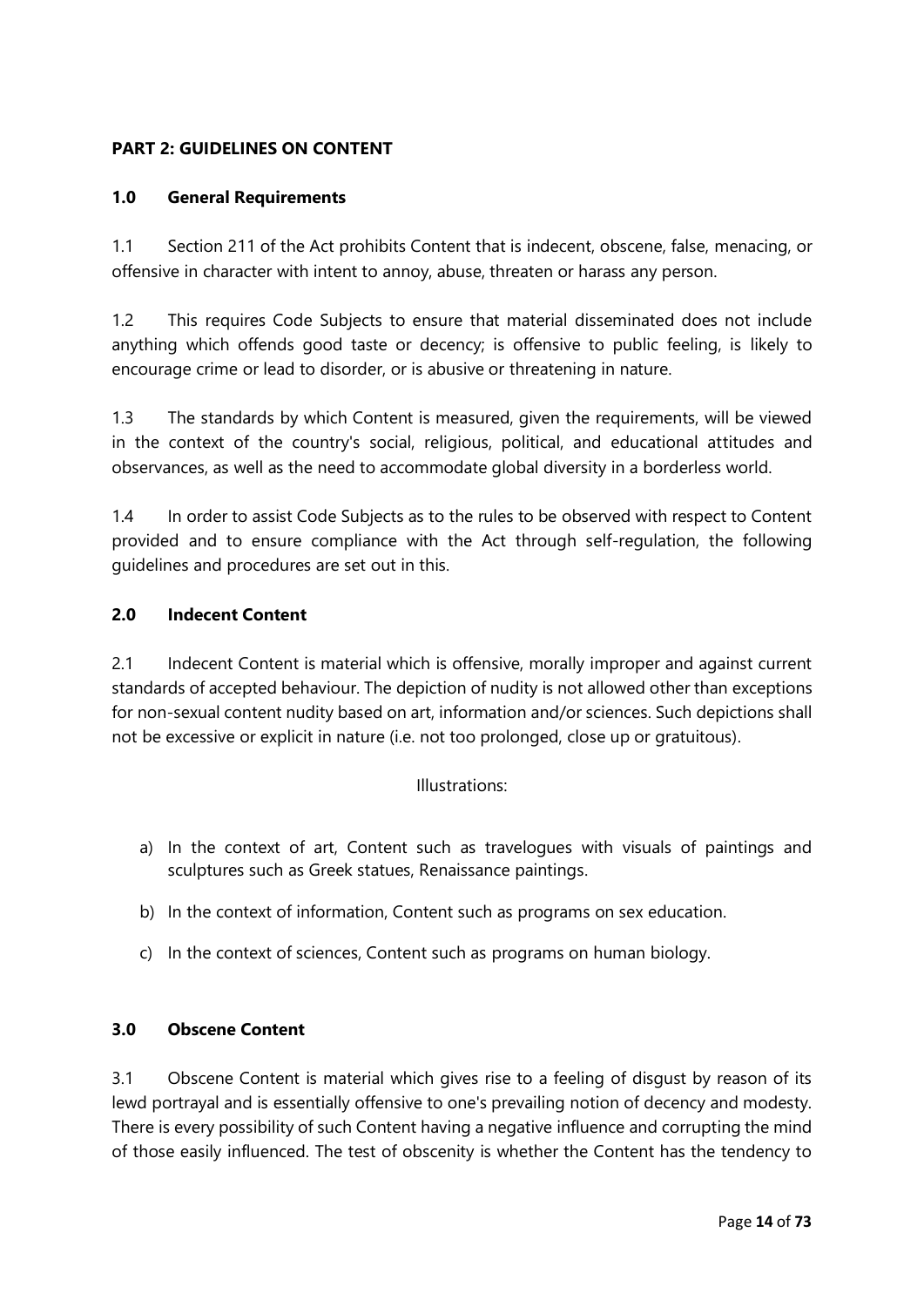deprave and corrupt those whose minds are open to such communication. Specific regards to be had to:

- (i) Explicit Sex Acts/ Pornography Any portrayal of sexual activity that a reasonable adult considers explicit and pornographic is prohibited. The portrayal of sex crimes, including rape, attempted rape or statutory rape, as well as bestiality is not permitted including the portrayal of such sexual acts, through animation and whether consensual or otherwise.
- (ii) Child Pornography

Child pornography shall have the meaning as defined under Part 1 of this Code with specific reference to Section 4 of the *Sexual Offences Against Children Act 2017*.

(iii) Sexual Degradation The portrayal of any individual as a mere sexual object, or to demean, exploit or discriminate them in such manner is prohibited.

#### **4.0 Violence**

4.1 Violence, whether psychological, physical, or incitement to violence shall be portrayed responsibly and not exploitatively. Code Subjects may portray and report violence which occurs through natural disasters, acts of terrorism, war, human conflict, whether factual or fictional, the antics of cartoon characters, (body) contact sports and more, subject to specific considerations as set out in Para 4.2 below.

4.2 Portrayal or reporting of violence shall avoid being excessive, meaningless, gratuitous, humiliating, and/or instructional. Programs involving violence shall venture to present the consequences to its victims and perpetrators. Specific considerations are as follows:

- (i) Offensive violence
	- a. Violence which, whether physical, verbal, or psychological, may upset, alarm and offend viewers and may lead to undue fear among the audience and encourage imitation.
	- b. Meaningless, gratuitous, and blatant presentation of excessive sadistic practices and torture, imageries of injury and aggression, and of blood shall be avoided.
	- c. The portrayal of violence is reasonably permitted for the purpose of news reporting, discussion, or analysis and in the context of recognised sports events in the following instances: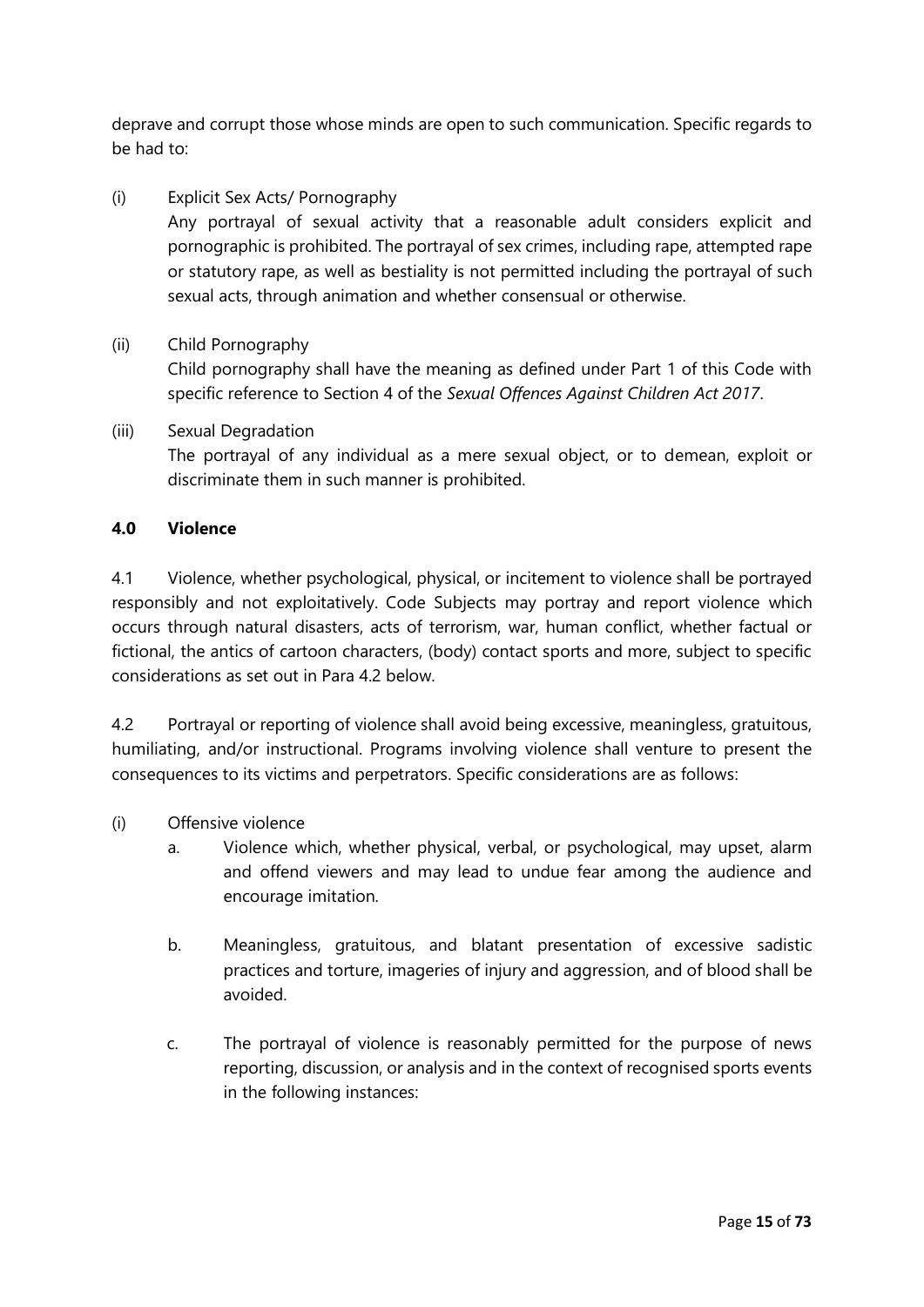- i. Use of appropriate editorial judgment in the reporting of audio and visual representation of violence, aggression, or destruction within their Content.
- ii. Exercise of caution and discretion in the selection of, and repetition of Content, which depicts violence.
- iii. Viewers shall be cautioned in advance of showing scenes of extraordinary violence, or graphic reporting on delicate subject matter with appropriate warnings to viewers in the case of gore or actual scenes of torture, killing or execution.
- (ii) Imitable violence

Portrayal or reporting of dangerous behaviour, which is easily imitated, shall be justified and viewers shall be cautioned.

(iii) Sexual violence

Graphic representations of sexual violence, such as rape or attempted rape or other non- consensual sex, or violent sexual behaviour are not allowed.

- (iv) Violence and young, vulnerable audiences The susceptibility of younger audiences, particularly those impressionable minds shall be considered. Particular care shall be exercised where Children may be exposed to, or be involved in, the depiction of violent behaviour.
- (v) Content that incites online abuse and gender-based violence. Content that incites or provokes any act of abuse and gender-based violence that results in, or is likely to result in, physical, sexual, or psychological harm or suffering is not allowed.

#### **5.0 Menacing Content**

5.1 Menacing Content may include that which causes annoyance, threatens harm or evil, encourages or incites crime, or leads to public disorder and is prohibited.

5.2 Hate propaganda, which advocates or promotes genocide or hatred against an identifiable group, shall not be portrayed. Such material is considered menacing in nature and is not permitted.

5.3 Information which may be a threat to national security or public health and safety shall not be presented.

#### Illustrations

i) Making available instructions and guidance on bomb-making, illegal drug production or counterfeit products;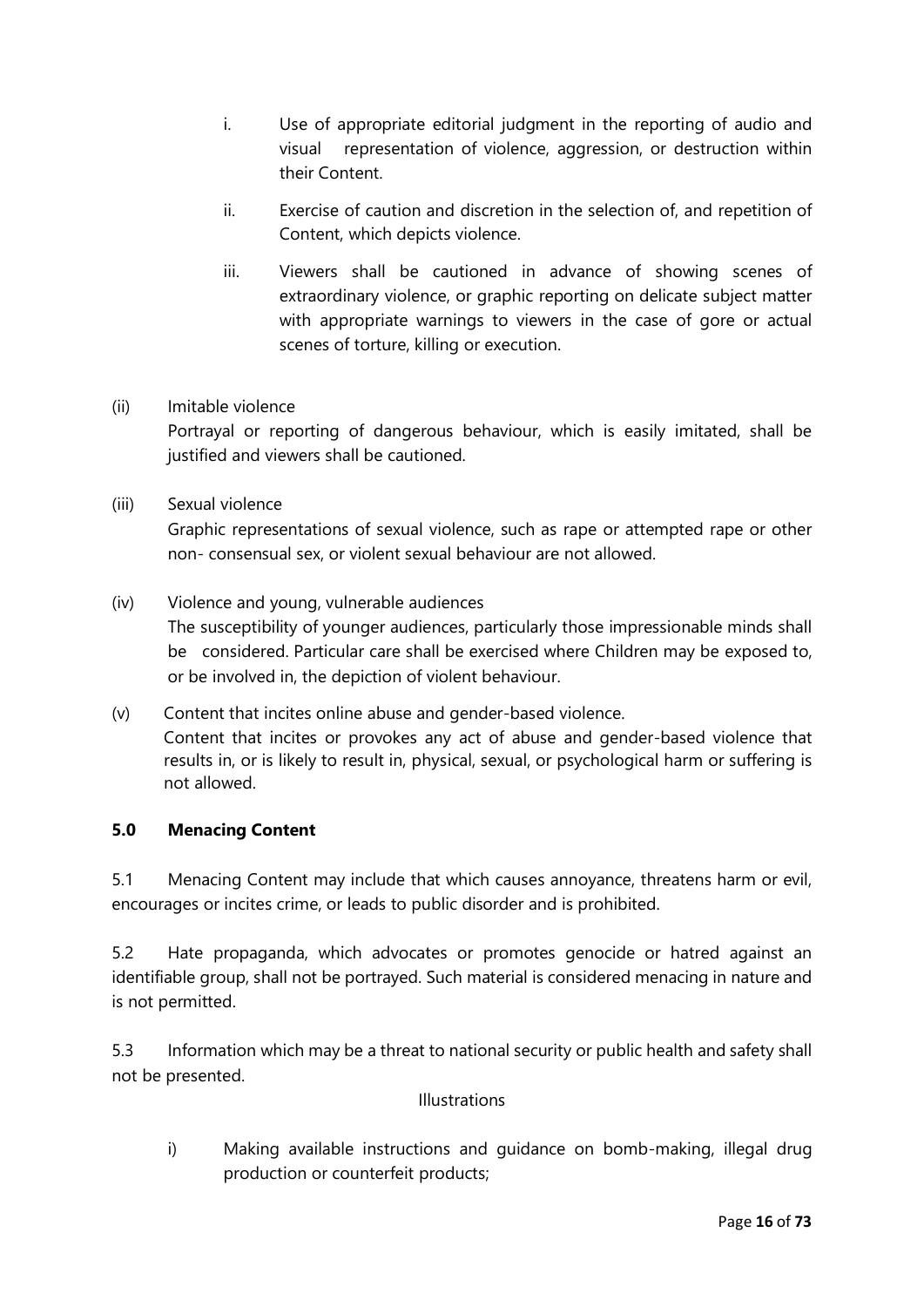- ii) Disseminating false information with regards to outbreak of racial disturbances and religious tension;
- iii) Circulating false information and statements with regards to possible terrorist attacks;
- iv) Circulating or making available false information with regards to the outbreak of a deadly or contagious disease.

5.4 All suicide-related content must be reported and shared ethically and responsibly based on available best practices and media guidelines, including the *Guidelines for Media Reporting on Suicide 2011* published by the Ministry of Health Malaysia.

#### **6.0 Offensive Content**

6.1 Offensive Content is material that includes expletives and profanity that is offensive to many people. Offensive Content includes the following:

#### (i) Crude References

Words which are considered obscene, lacking refinement of taste, foul, offensive, coarse or profane are prohibited including crude references to sexual intercourse and sexual organs. It is, however, permissible to use such words in the context of their ordinary meaning and not when intended as crude language.

(ii) Hate Speech

Hate speech refers to any portrayal (words, speech, or pictures, etc.), which denigrates, defames, or otherwise devalues a person or group on the basis of race, ethnicity, religion, nationality, gender, sexual orientation, or disability and is prohibited. In particular: descriptions of any of these groups or their members involving the use of strong language, crude language, explicit sexual references, or obscene gestures, are considered hate speech.

#### (iii) Violence

Where the portrayal of violence is permitted with appropriate editorial discretion as in news reporting, discussion or analysis and in the context of recognised sports events, care shall be taken to consider the use of explicit or graphic language related to stories of destruction, accidents or sexual violence, which could be disturbing for general viewing.

#### **7.0 False Content**

7.1 Content, which contains false material or incomplete information and is likely to mislead, must be avoided. Code Subjects shall observe measures outlined in specific parts of this Code to limit the likelihood of perpetuating untruths that may cause public fear and / or panic or is prejudicial to public order or national security.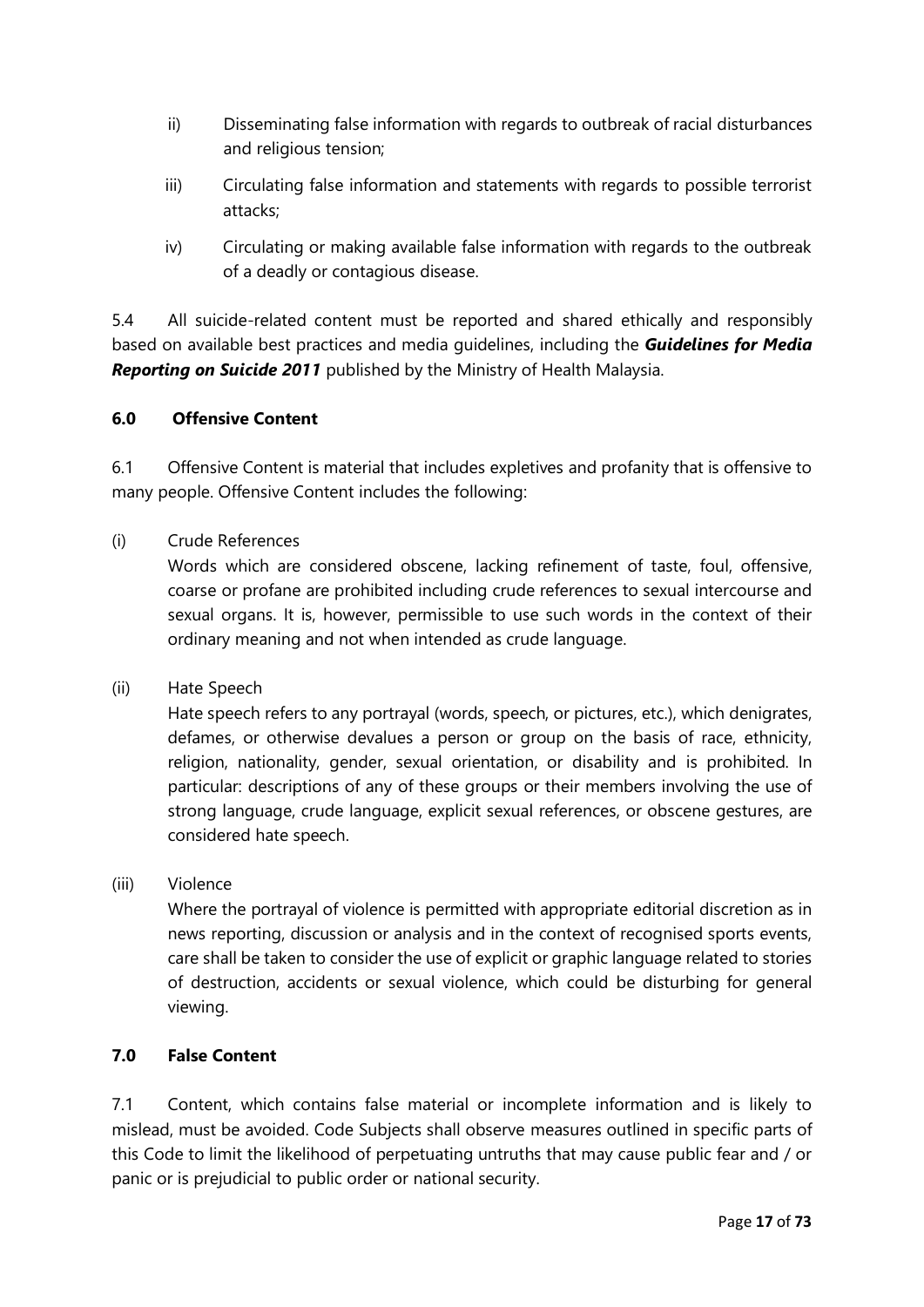7.2 Reasonable measures to verify the truth of the content shall be taken prior to communication.

7.3 Content which is false is expressly prohibited, except in any of the following circumstances:

- (a) satire and parody; or
- (b) where it is clear to an ordinary user that the Content is fiction.

#### **8.0 Children's Content**

8.1 Content designed specifically for Children reaches impressionable minds and influences social attitudes and aptitudes. Code Subjects shall closely supervise and monitor the selection, control of material, characteristics, and plot. Content targeted to a specific age group of Children shall be appropriate to the respective age group. Specific attention shall be paid to the aspects stated below.

- i) Violence
	- a) Children's Content portrayed by real-life characters, shall only include violence which is essential to the development of character and plot.
	- b) Animated Content for Children may contain non-realistic violence but shall not depict violence as its central theme and shall not invite dangerous imitation.
	- c) Any depiction of violence in Children's Content shall portray in human terms, the consequences of such violence to its victims and its perpetrators.
- ii) Safety, Security and Imitable Acts
	- a) Content for Children shall deal carefully with themes which can threaten their sense of security, when portraying, for example, domestic conflict, the death of parents or close relatives, or the death or injury of their pets, street crime or the use of drugs.
	- b) Content for Children shall deal carefully with themes which could invite Children to imitate acts which they see on screen, such as the use of plastic bags as toys, use of matches, the use of dangerous household products as play things, or dangerous physical acts such as climbing apartment balconies or rooftops.

#### **9.0 Family Values**

9.1 The principles of intellectual and emotional equality of both sexes and the dignity of all individuals are to be respected. Despite societal discrimination, Code Subjects shall be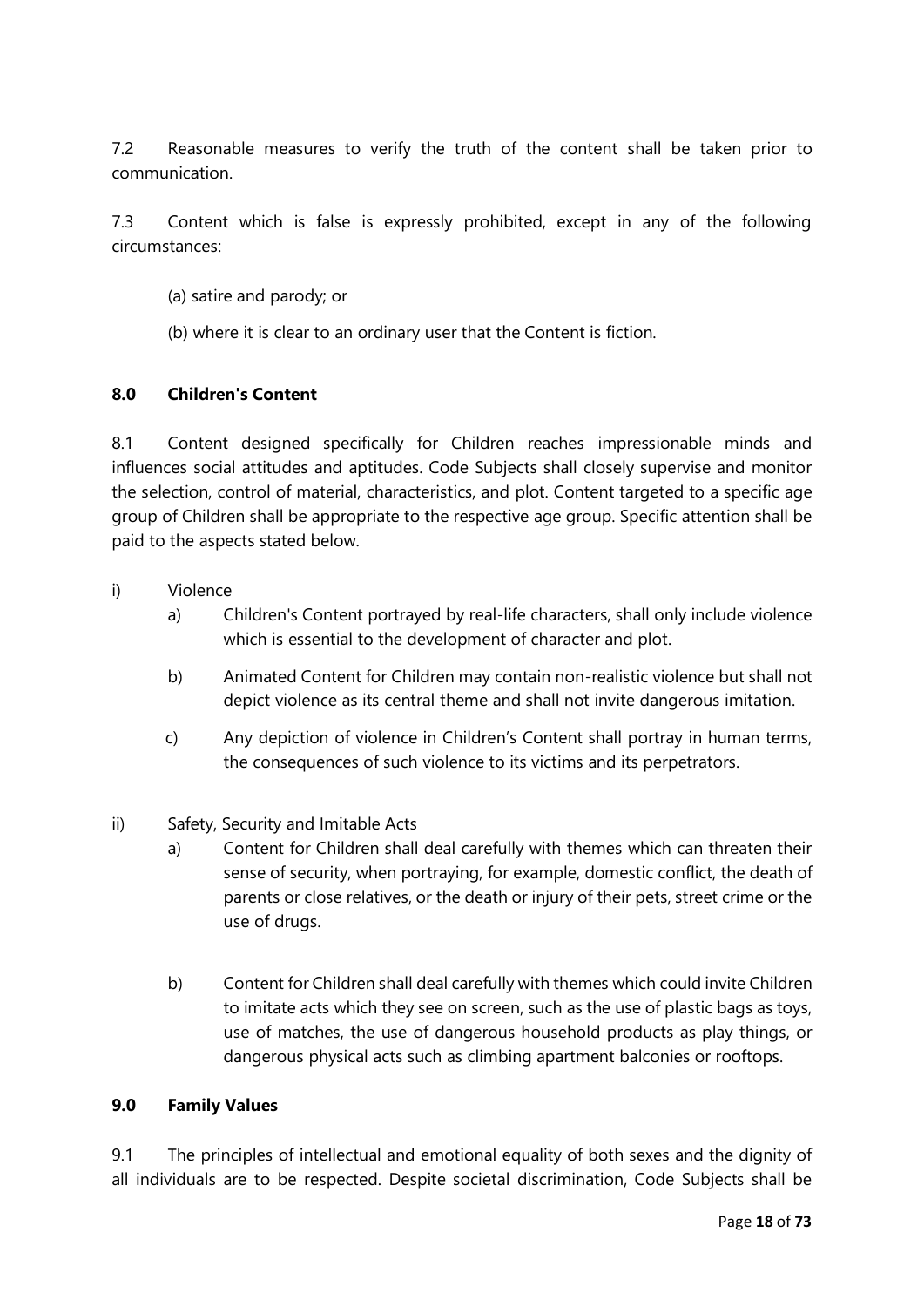aware of the need to avoid and overcome biased portrayals. Women and men shall be portrayed as equals in all respects.

9.2 Content shall portray all persons as supporting participants in the family unit, home management and household tasks. They shall be portrayed as equal beneficiaries of family or single-person life, in both work and leisure activities and, as far as possible, under all types of thematic circumstances.

9.3 In the acquisition of or involvement in non-Malaysian Content, Code Subjects shall make every effort to evaluate Content having regard to family values in relation to this Code.

#### **10.0 Persons with Disabilities**

10.1 Humour and ridicule based on physical, mental, or sensory disability may be offensive, even where no malice is intended and subject to relevance to context. Any reference to disability shall be expressed by neutral terms. Persons with Disabilities may have every opportunity to be included in any programme.

10.2 Code Subjects shall ensure that Persons with Disabilities has the right to equal access to information. Code Subjects shall endeavour to make reasonable accommodations to deliver any Content and information intended for the general public in accessible formats and technologies appropriate for Persons with Disabilities. This shall include providing accessible broadcast services in news programmes, for example, captions or signer "in screen" offering a sign language version of the audio.

10.3 Code Subjects shall endeavour to take reasonable efforts to improve the accessibility of Content disseminated for Persons with Disabilities vis-à-vis the implementation of the appropriate access service.

#### **11.0 Privacy**

11.1 Code Subjects shall respect the privacy of individuals with due regard to the requirements under the *Personal Data Protection Act 2010*. There shall be no intrusion into an individual's privacy except where required by law and/or necessary in the interest of the public. Any references to the Personal Data Protection Act 2010 will include any subsequent amendments made to the said Act.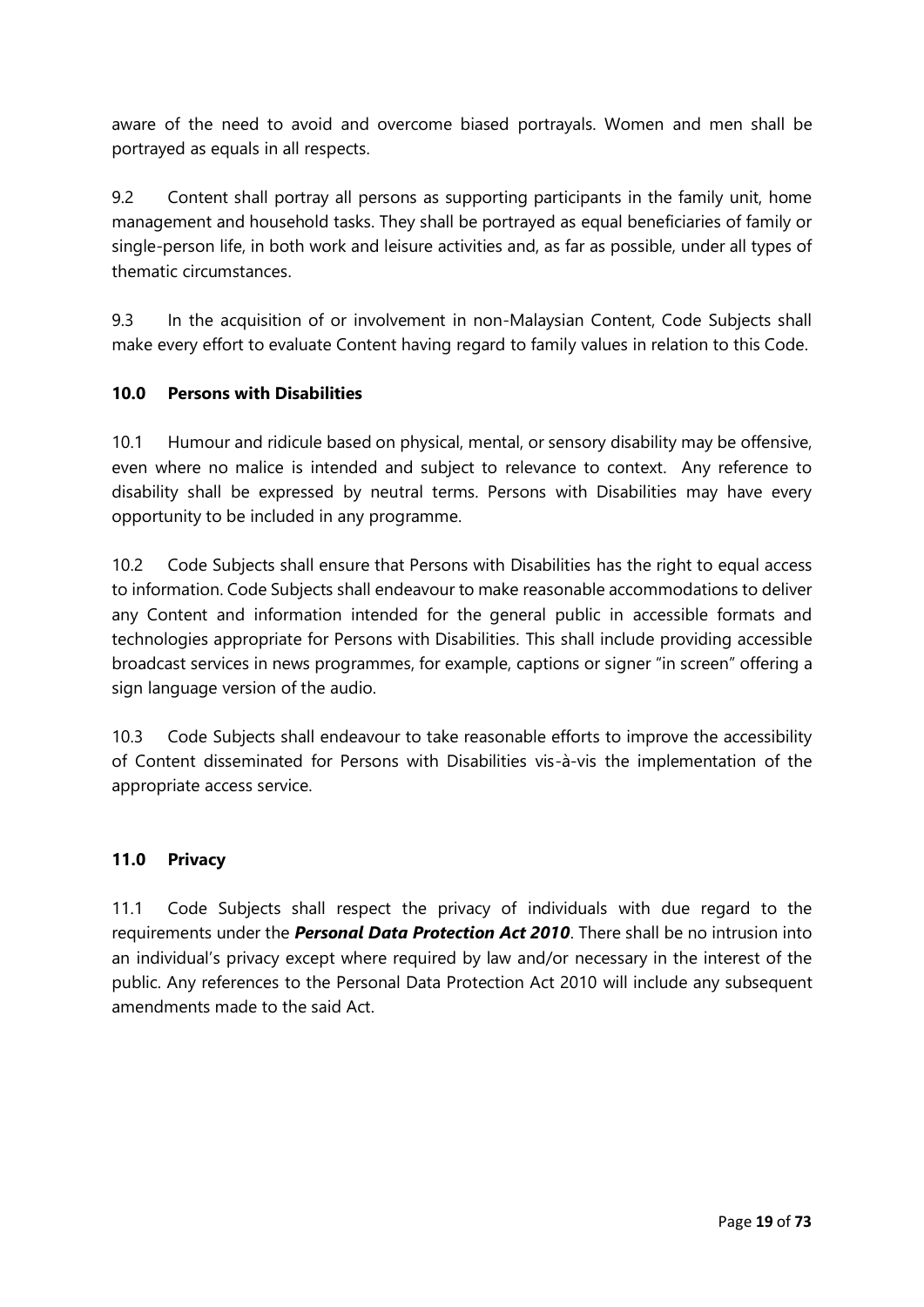#### **PART 3: ADVERTISEMENT (MARKETING COMMUNICATIONS)**

#### **1.0 Scope and Coverage**

1.1 This part of the Code applies to Advertisements communicated over a networked medium and displayed on devices that can process Content electronically and includes television, radio, and Digital Media. The Code shall not apply for Advertisements content that do not utilise the networked medium.

1.2 Notwithstanding the requirements of this Code, Advertisers shall also be guided by relevant Acts, guidelines and/or regulations that may be enforced by other regulatory bodies in Malaysia where it is relevant to Advertisements.

1.3 Responsibility for observing this Part 3 primarily falls on the Advertisers and Online Marketplace Operators. Others involved in producing and transmitting advertisements such as Influencers, agencies, online publishers, broadcasters, and other advertising service suppliers such as production houses, music composers and designers shall also accept an obligation to abide by this part and the specific guidelines that apply to them.

#### **2.0 Objectives**

2.1 The main objective of this part is to ensure that continued high standards of Advertisements are delivered through self-regulation in accordance with expectations of Consumers and internationally recognised good practice governing Advertisements by the Advertisers.

2.2 The Malaysian advertising fraternity should recognise that creative freedom carries with it the responsibility of ensuring that the rights of its Consumers are protected.

2.3 This Part of the Code, is aimed at upholding the high standards expected of the Advertisers in a practical and commercially feasible manner and at the same time foster, promote and encourage its development.

#### **3.0 General Principles Governing Advertisements**

3.1 The following general principles shall guide Advertisers and Content providers who are affected by and/or are subject to this Part of the Code dealing with Advertisements.

All Advertisements:

- (a) shall conform with this part and to the general guidelines on Content. They shall also conform to all specific legislation governing the advertised products and services.
- (b) shall be legal, decent, honest, and truthful.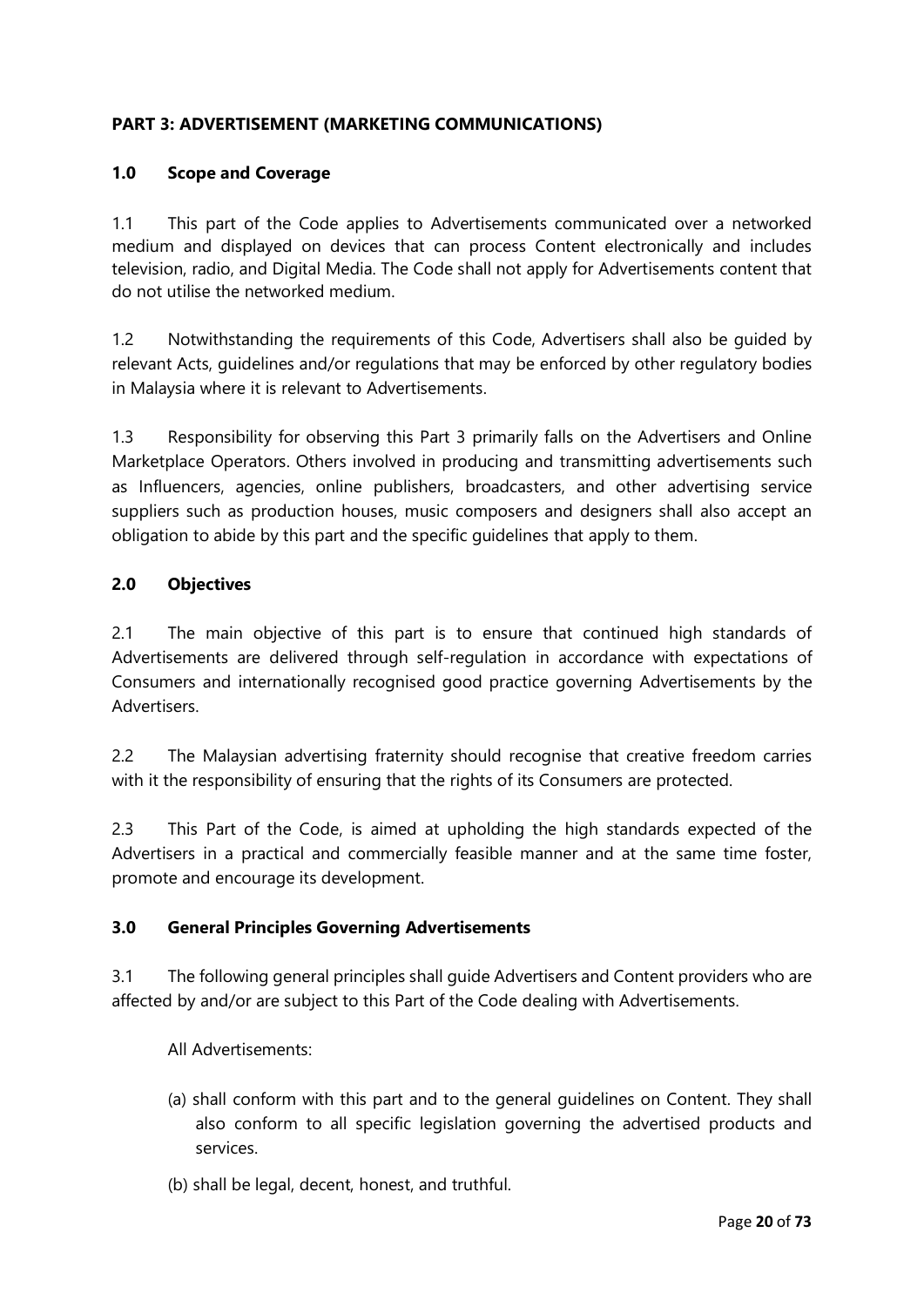- (c) shall be produced with a sense of responsibility to Consumers and to society generally, especially taking note of the different demographics being addressed by the Advertisements.
- (d) shall respect the principles of fair competition generally accepted in business, however, the Code is not intended to suppress free and vigorous competition.
- (e) shall not, directly, or indirectly, do anything to infringe the rights of Consumers.
- (f) shall not mislead the Consumers or otherwise conduct themselves in a manner that contravenes the provisions under Part 3 of the Code.

#### **4.0 Specific Guidelines**

4.1 Without prejudice and in addition to the general principles stated above and General Principles under Part 1 of this Code, the following specific guidelines shall apply to Advertisements.

#### 4.2 Legality

Advertisers and Advertising Content providers have primary responsibility to ensure that their Advertisements comply with this Code and the various laws of Malaysia that have a direct impact on the different products and services.

#### 4.3 Decency and Sensitivity

- (a) Advertisements shall contain nothing that is likely to cause serious or widespread offence. Particular care shall be taken to avoid causing offence on the grounds of, but not limited to, race, religion, sex, sexual orientation and physical or mental disability.
- (b) Advertisements shall not contain statements, audio or visual presentations that are offensive to the standards of decency prevailing among those who are likely to be exposed to them. Subject to sensitivities relating to religion and ethnicity, the fact that a particular product is offensive to some people is not sufficient grounds for objecting to an Advertisement for it.

#### 4.4 Honesty and Truthfulness

- (a) Advertising Content shall not be constructed in a manner that would abuse the trust of the Consumer or exploit his lack of experience or knowledge.
- (b) Advertising Content shall not cause the Consumer to be misled by any inaccuracy, ambiguity, exaggeration, falsehood, omission or otherwise.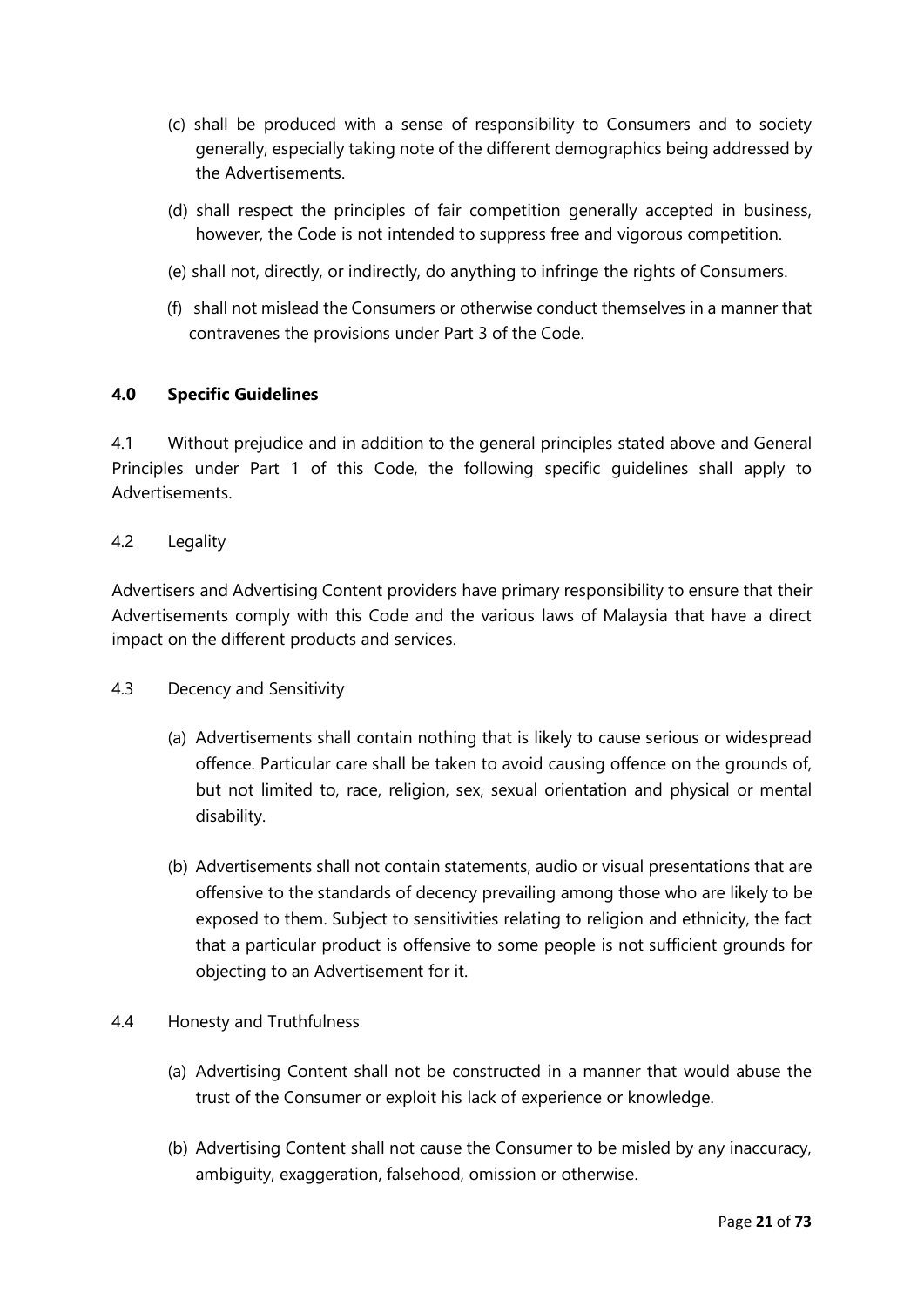- (c) More specifically, Advertisements shall not:
	- i. Misrepresent any matter likely to influence Consumers on, among others:
		- a. source of the product, quality of the product, capability of the product, obligation (or non-obligation) in using a trial product, and others;
		- b. actual price of products and/or services without hidden costs;
		- c. conditions on the terms of payment such as hire-purchase, leasing, instalment sales and credit sales;
		- d. after sales services including terms of guarantee, delivery, exchange, return, repair and maintenance;
		- e. benefits for charitable causes.
	- ii. Omit "material information" and mislead by hiding material information or presenting it in an unclear, unintelligible, ambiguous, or untimely manner. "*Material information*" is information that Consumers need in context to make informed decisions about whether or how to buy a product or service. Whether the omission or presentation of material information is likely to mislead Consumers depends on the context, the medium and, if the medium of the Advertisement is constrained by time or space, the measures that the Advertiser takes to make that information available to Consumers by other means.
	- iii. Obvious Hyperbole, which is intended to attract attention or to amuse, is permissible provided that it is not likely to be taken as a positive claim to superior or superlative status.

#### 4.5 Fear and Distress

Advertisements shall not, without justifiable reason, play on fear. They may, however, issue an appeal "to be fearful" to encourage prudent behaviour or to discourage dangerous or illadvised actions, taking into consideration that the fear likely to be aroused shall not be disproportionate to the risk intended to be avoided.

#### 4.6 Safety

(a) Advertisements shall not show or encourage unsafe practices except in the context of promoting safety. Particular care shall be taken with Advertisements addressed to or depicting Children.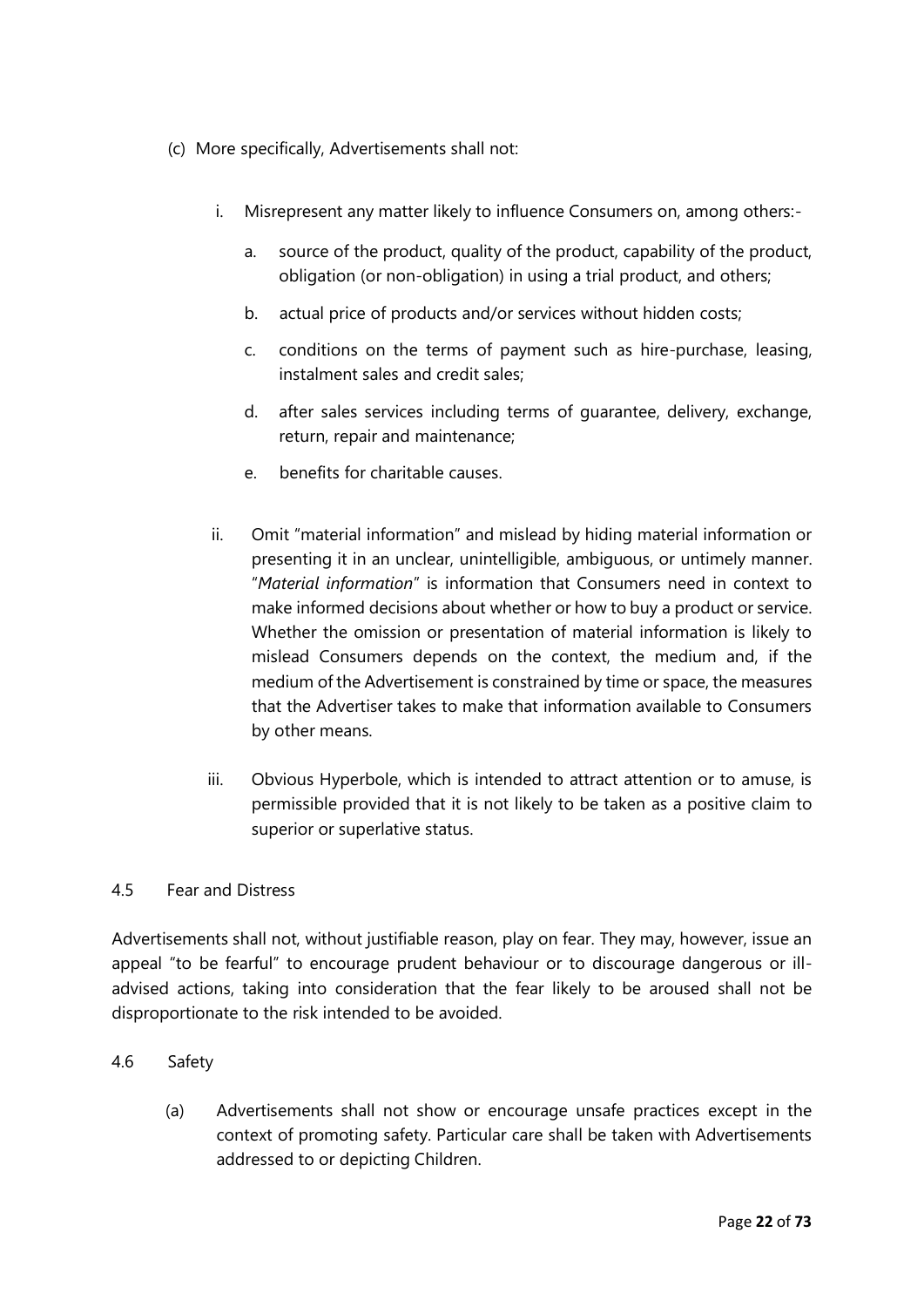- (b) Advertisements shall not mislead about the nature or extent of the risk to Consumers' personal security, or that of their families, if they do not purchase or subscribe to the advertised product or service.
- 4.7 Violence / Anti-social behaviour

Advertisements shall not condone or provoke violence, unlawful or anti-social behaviour nor shall they appear to condone, glorify or lighten the gravity of such acts.

4.8 Truthful Presentation

All descriptions, claims and comparisons which relate to matters of objectively ascertainable fact should be capable of substantiation, and Advertisers are required to hold such substantiation ready for scrutiny without delay if and when requested.

#### **Claims**

- (a) Advertisements should not contain any statements or visual presentation which directly or by implication, omission, ambiguity, or exaggerated claim, that is likely to mislead the consumer about the product advertised, the advertiser, or about any other product or advertiser, in particular with regard to:
	- i. Characteristics such as nature, composition, method and date of manufacture, fitness for purpose, range of use, quantity, and commercial or geographical origin.
	- ii. Copyright and industrial property rights such as patents, trademarks, designs and models, and trade names.
	- iii. Official or other recognition of approval, awards or medals, prizes or diplomas.
	- iv. Scientific, statistical, or other research data quoted in Advertisements shall be neither misleading nor irrelevant.
- (b) It is seldom possible to substantiate general claims by an Advertiser that his product is of superlative quality (best, finest) in a manner which is universally acceptable. Such claims, however, are permissible under this Code, provided that their inclusion in an Advertisement does not create a false impression concerning any quality possessed by the product which is capable of assessment in the light of generally accepted standards of judgment.
- (c) Where a substantial division of informed opinion exists or may reasonably be expected to exist, as to the acceptability of any evidence which is required to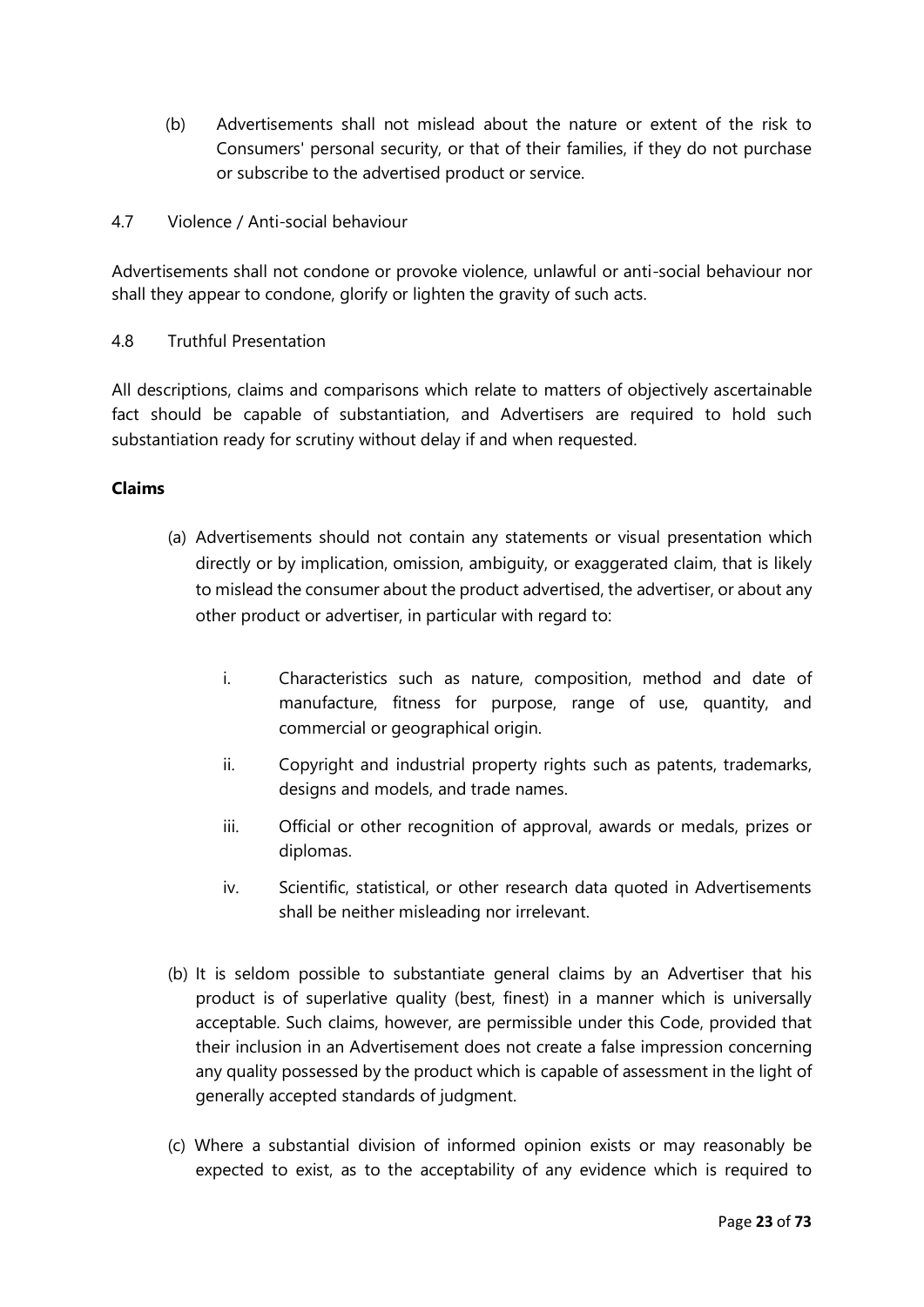substantiate a claim in an Advertisement, it should neither state nor imply that the claim is universally true or that it enjoys universal support, nor that it represents anything other than the Advertiser's opinion or of such other authorities as may be named.

- (d) Advertisements should not misuse research results or quotations from technical and scientific literature. Statistics should not be presented so as to imply that they have greater validity than is the case. Scientific terms should not be misused, and scientific jargon and irrelevances should not be used to make claims appear to have scientific basis they do not possess.
- (e) Where Advertisement claims are expressly stated to be based on, or supported by, independent research or assessment, the source and the date of this should be indicated. Where this is not possible, for whatever reason, such claims to independent support should not be made. Where a claim relating to research or testing is based on the Advertiser's own work or work done at his request, it should be clear from the text of the Advertisement that such is the basis of the claim.

#### **Comparisons**

- (a) Advertisements containing comparisons with other advertisers, or other products are permissible in the interest of vigorous competition and public information, provided they comply with the terms of the Code.
- (b) The subject matter of a comparison should not be chosen in such a way as to confer an artificial advantage upon the Advertiser or so as to suggest that a better bargain is offered than is truly the case.
- (c) Points of comparison shall be based on facts that can be substantiated and shall not be unfairly selected. In particular:
	- i. The basis of comparative claims shall be the same for all the products being compared and shall be clearly stated in the Advertisements so that it can be seen that like is being compared with like.
	- ii. Where items are listed and compared with those competitors' products, the list shall be complete or else the Advertisement shall make clear that the items are only a selection.
	- iii. Where a comparison is made between the respective cash values or prices of products or services that are not identical, the Advertiser shall clearly indicate that this is the case.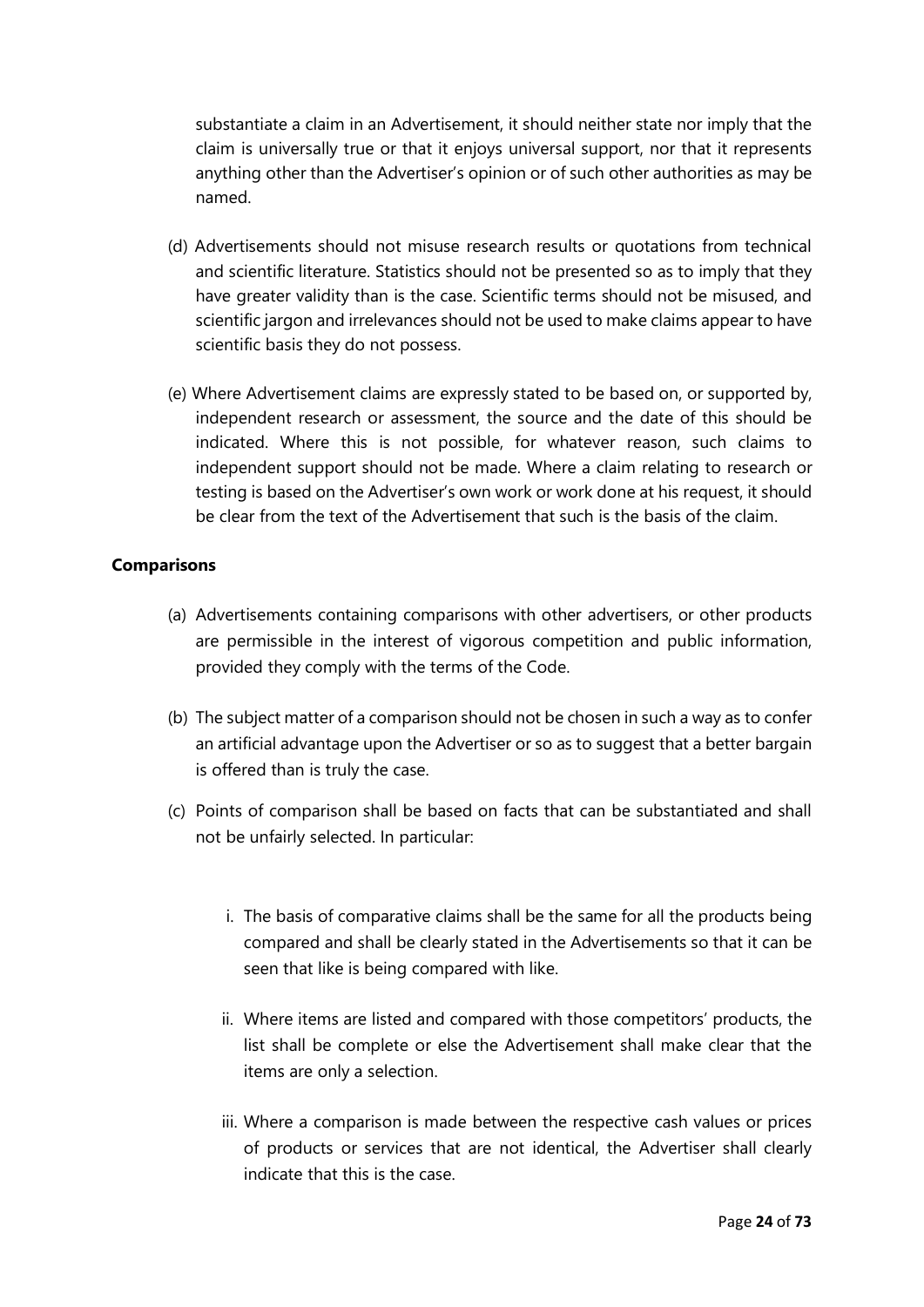#### 4.9 Testimonials and Endorsements

- (a) Advertisements shall not contain or refer to any testimonial or endorsement unless it is genuine and related to the personal experience over a reasonable period of time of the person giving it.
- (b) Testimonials or endorsements that are obsolete or otherwise no longer applicable shall not be used. For example, where there has been a significant change in the product or service concerned.
- (c) Testimonials per se should not contain any statement or implication contravening the provisions of this Code and should not be used in a manner likely to mislead.
- (d) Where a testimonial is given by a person with professional qualifications, care should be taken that in indicating those qualifications the Advertiser does not cause the person giving the testimonial to transgress any regulations of the professional institution(s) to which the person belongs.
- (e) Testimonials shall not make any claim to efficacy which cannot justifiably be attributed to the use of the product and any specific or measurable results claimed shall be fairly presented. Where 'before' and 'after' claims are made, they shall be expressed and illustrated in such a way as to permit a fair comparison to be made.
- (f) Advertisers shall ensure that Advertisements based upon fictitious characters are not so framed as to give the impression that real people are involved. In particular, they shall not contain 'testimonials' or 'endorsements' which may give such an impression. Where an illustration of a person is used in conjunction with a testimonial implying personal endorsement of the product, that person shall be the person giving the testimonial.
- (g) Where any testimonial contains an expression which conflicts with this Code, the Advertiser may amend the testimonial so as to remove the source of conflict, provided that, in so doing, he does not distort the sense of original views expressed by the person giving the testimonial.
- (h) Testimonials from persons resident outside Malaysia are not acceptable unless an indication of their address and country of residence is given in the Advertisement.
- (i) Advertisers and their agencies should hold ready copies of any testimonials used in advertising for inspection, when required. Such copies should be signed and dated by the persons providing the testimonials, and should confirm what is said in any Advertisement. When an Advertisement containing a testimonial is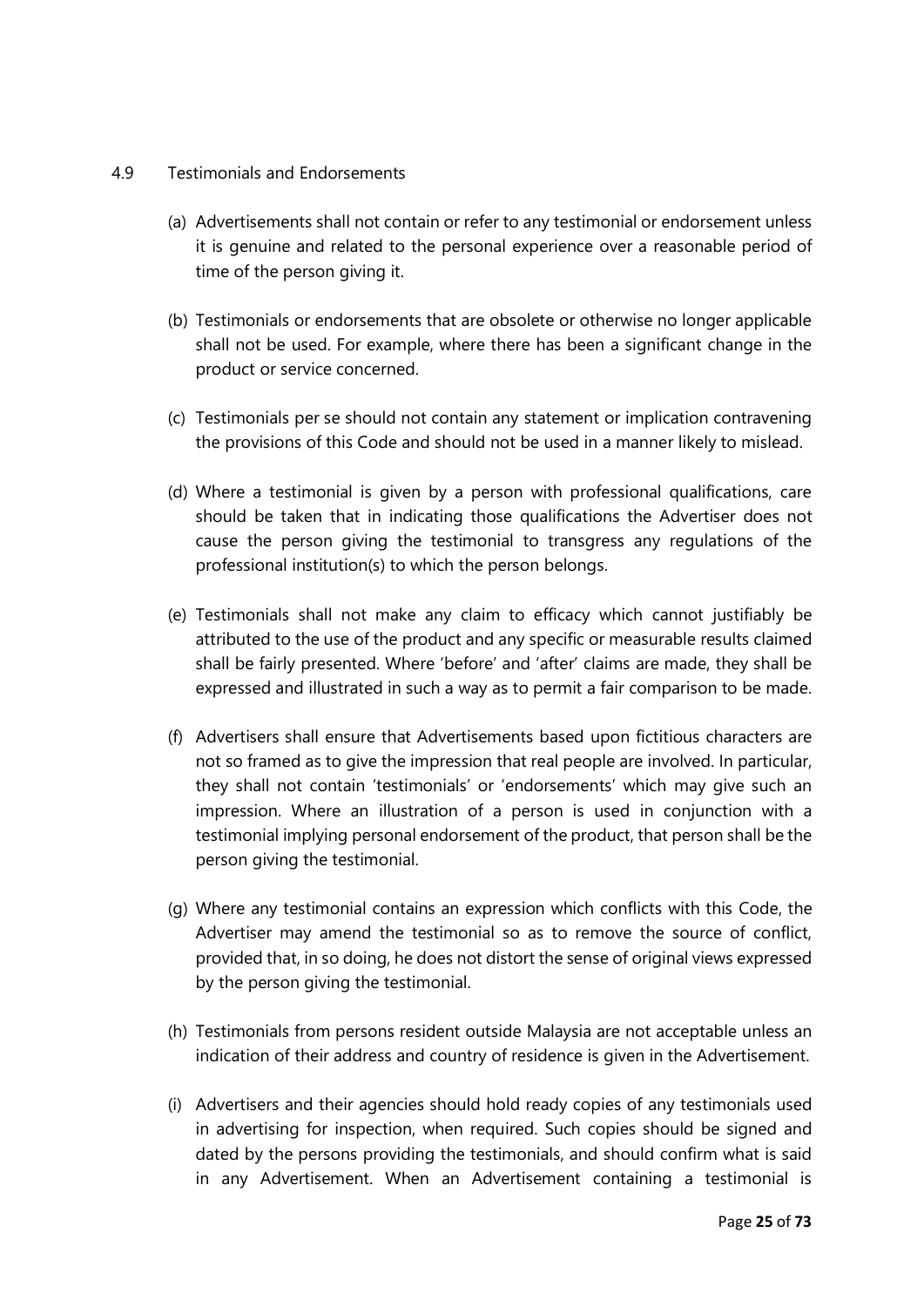submitted for the first time, a copy of the testimonial statement should accompany the Advertisement, for the recipient's retention.

#### 4.10 Prices

- (a) Any stated price shall be clear and shall relate to the product advertised. Advertisers shall ensure that prices match the products illustrated.
- (b) If the price of one product is dependent on the purchase of another, the Consumers shall be clearly informed.
- (c) Price claims such as 'up to' and 'from' shall not exaggerate the availability of benefits likely to be obtained by Consumers.
- (d) Prices shall be shown as all-in or final prices so as not to leave the Consumer guessing as to the final price payable for the product or service (for example, the price of a flight shall include all compulsory charges (such as sales and service tax, airport tax, airport fee, destination airport taxes etc.). Customers shall have a right to select optional items at their discretion (for example, travel insurance).
- (e) If a product is illustrated, and a price quoted in conjunction with the illustration, Advertisers shall ensure that what is illustrated can be purchased for the price shown.
- (f) If the price quoted does not include the product or service in its entirety, this fact and the additional price for the full product or service shall be clearly stated.
- (g) If a product cannot be purchased without purchasing other product(s) from the Advertiser or promoter, this fact shall be stated with no less prominence than the product itself.
- (h) When a product is being advertised, or promoted as to be sold at a discount (or similar description such as a bargain), it shall be an actual discount i.e. price is lower than normal for a specific time period and shall comply with any relevant guidelines issued by the Ministry of Domestic Trade and Consumer Affairs.
- (i) All quoted prices in Advertisements shall include non-optional taxes, duties, fees and charges that apply to all or most buyers including taxes in accordance with published laws. If a tax, duty, fee or charge cannot be calculated in advance, for example, because it depends on the Consumer's circumstances, the Advertisement shall make clear that it is excluded from the advertised price and state how it is calculated.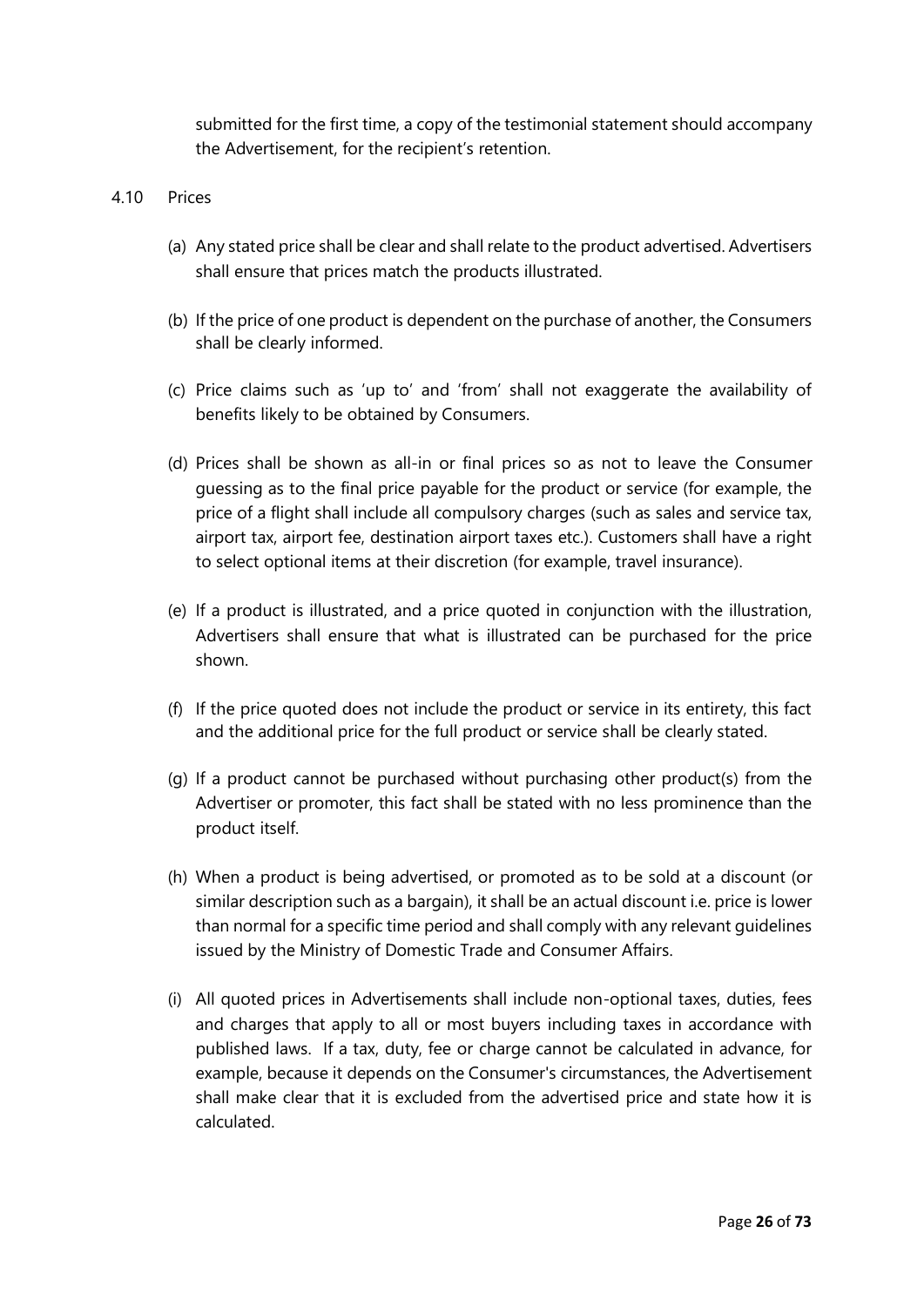- (j) Advertisements that quote instalment costs shall state the total price of the advertised product or service and the instalment frequency as clearly as the cost of individual instalments.
- (k) Advertisers shall clearly direct Consumers to a specific reference for the full terms and conditions of the sale.
- 4.11 Free Offers
	- (a) In making a free offer conditional on the purchase of other items, Consumers' liability for any costs shall be made clear in all material featuring the offer.
	- (b) An offer shall be described as free only if Consumers pay no more than the:
		- i. Current public rates of postage.
		- ii. Actual cost of freight or delivery.
		- iii. Costs, including incidental expenses, or any travel involved if Consumers collect the offer.
		- iv. Other ancillary fees which shall be clearly communicated.
	- (c) Exaggerating the availability of the number of free products or services as part of the free offer to induce Consumers to purchase ancillary items shall not be permitted (for example, airlines offering 'one million tickets' free where there is no mechanism for the Consumer to know actual availability of free seats at the time a purchase is done, or when the product no longer is "free").

#### 4.12 Availability of Products

- (a) Advertisements shall not be electronically disseminated unless the Advertiser has reasonable grounds for believing that the Advertiser can supply the demand likely to be created by his advertising.
- (b) In particular, no attempt shall be made to use the advertising of unavailable or nonexistent products as a means of assessing likely public demand, should such a product be offered in the future.
- (c) Where it becomes clear that an advertised product is not available, (in circumstances where the public are not likely to assume from advertising its ready availability) immediate action shall be taken to ensure that further Advertisements for the products are promptly amended or withdrawn.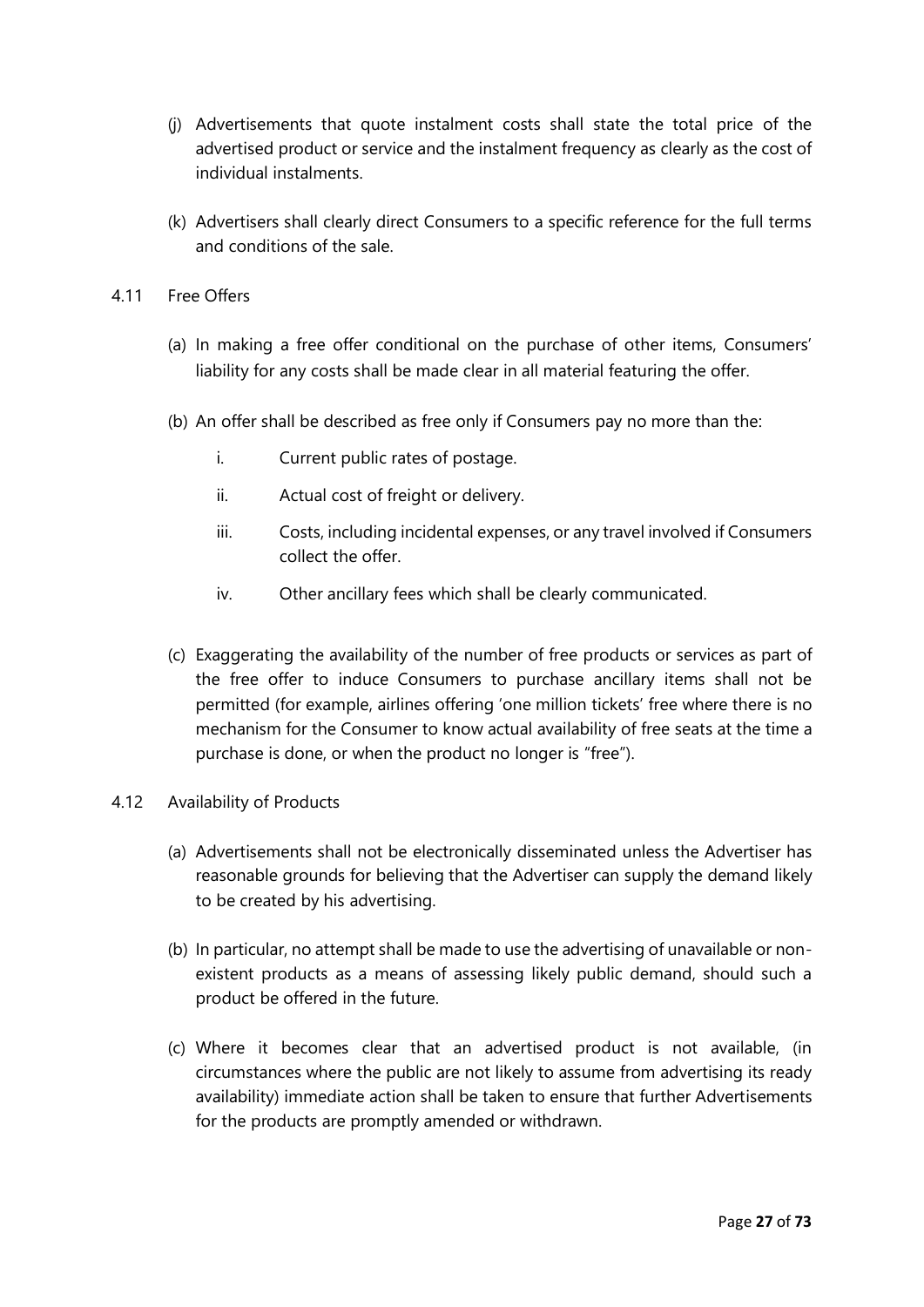- (d) Advertisers shall not use the technique of switch selling. They shall not market a product at specific prices, which their sales staff refuse to show the advertised product, refuse to take orders for it or refuse to deliver the advertised product within a reasonable time or demonstrate a defective sample of it to promote a different product.
- (e) Advertisements shall not falsely claim that the Advertiser is about to stop trading or move premises. They shall not falsely state that a product or service, or the terms on which it is offered, shall be available only for a very limited time to deprive Consumers of the time or opportunity to make an informed choice.
- (f) Advertisements shall not mislead Consumers about market conditions or the possibility of finding the product or service elsewhere to induce Consumers to buy the product or service at conditions less favourable than normal market conditions.

#### 4.13 Guarantees

- (a) The word 'guarantee' shall not be used in any way that could diminish Consumers' legal rights. Substantial limitations shall be spelt out in the Advertisement.
- (b) The full terms of the guarantee as well as the remedial action open to the Consumer shall be clearly stated in the Advertisement or shall be made available for review by the Consumer before committing to purchase. Any substantial limitations shall also be stated in the Advertisement.
- (c) The period of any guarantee shall be clearly stated in the Advertisement.
- (d) The word 'guarantee' shall refer to the mandatory requirement that goods and services supplied must be guaranteed in respect of consumer satisfaction and quality.

#### 4.14 Denigration

Advertising Content shall not attack, discredit, or denigrate any person, product or service, Advertiser or Advertisement or a trademark, trade name or other distinguishing mark, or seek to bring them into public contempt or ridicule.

#### 4.15 Imitation

Advertisements shall not be similar in general layout, copy, slogans, visual presentation, music or sound effects to other Advertisements or promotions as to be likely to mislead or confuse the Consumer pursuant to the *Copyright Act 1987*.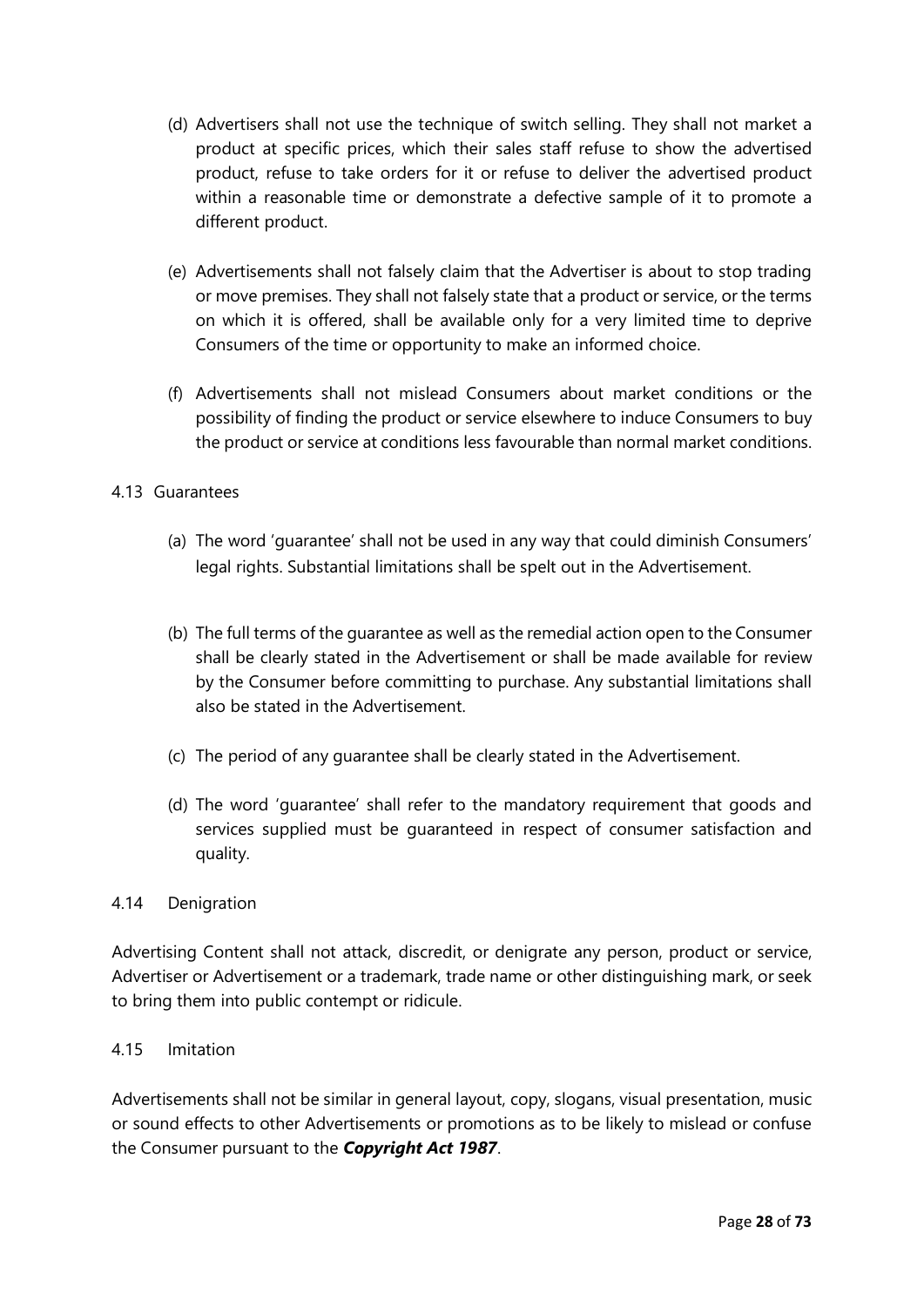#### 4.16 Unacceptable Products and Services

Advertisements for products or services that are prohibited under any laws/regulations currently existing in Malaysia are unacceptable. This shall include but is not limited to the items in Appendix II.

- (a) Advertisements shall not contain anything that is illegal or might incite anyone to break the law nor should they appear to condone or lighten the gravity of illegal activities.
- (b) Advertisements shall not contain anything that contravenes the ethical code of recognized professional bodies in Malaysia.
- (c) Advertisements shall consider the suitability of its products and services, Content, context, and audience especially with regards to the protection of Young Children.

#### **5.0 Indirect Advertising and Product Placements**

5.1 An Advertisement for an acceptable product or service shall be unacceptable in the event a significant effect would be to publicise indirectly an unacceptable product or service.

5.2 "*Product Placements*" are allowed but products and services that are specifically banned are not allowed except where it is incidentally shown.

#### **6.0 Identifying Advertisers and Recognising Advertisements**

6.1 Advertisers, online publishers, broadcasters, and owners of other electronic media shall ensure that Advertisements including lead-in ads are designed and presented in such a way that it is clear that they are Advertisements. The use of Virtual Influencers in Advertisements must be disclosed to consumers to ensure that they are not misled into believing that they are interacting with a real human being.

6.2 Advertisements or Marketing Communications by way of features, announcements or promotions that are disseminated in exchange for a payment or other reciprocal arrangement should comply with this Code if their Content is controlled by the Advertisers. Such Advertisements or Marketing Communications should also be clearly identified as such so as not to mislead Consumers.

6.3 Advertisements or Marketing Communications include the involvement of third parties under a commercial arrangement to do product or service reviews, endorse or provide testimonials about Advertisers' products or services. Such Advertisements or Marketing Communications, which may include those on their social media platforms, shall be clearly disclosed as being done in exchange for payment in cash or some other reciprocal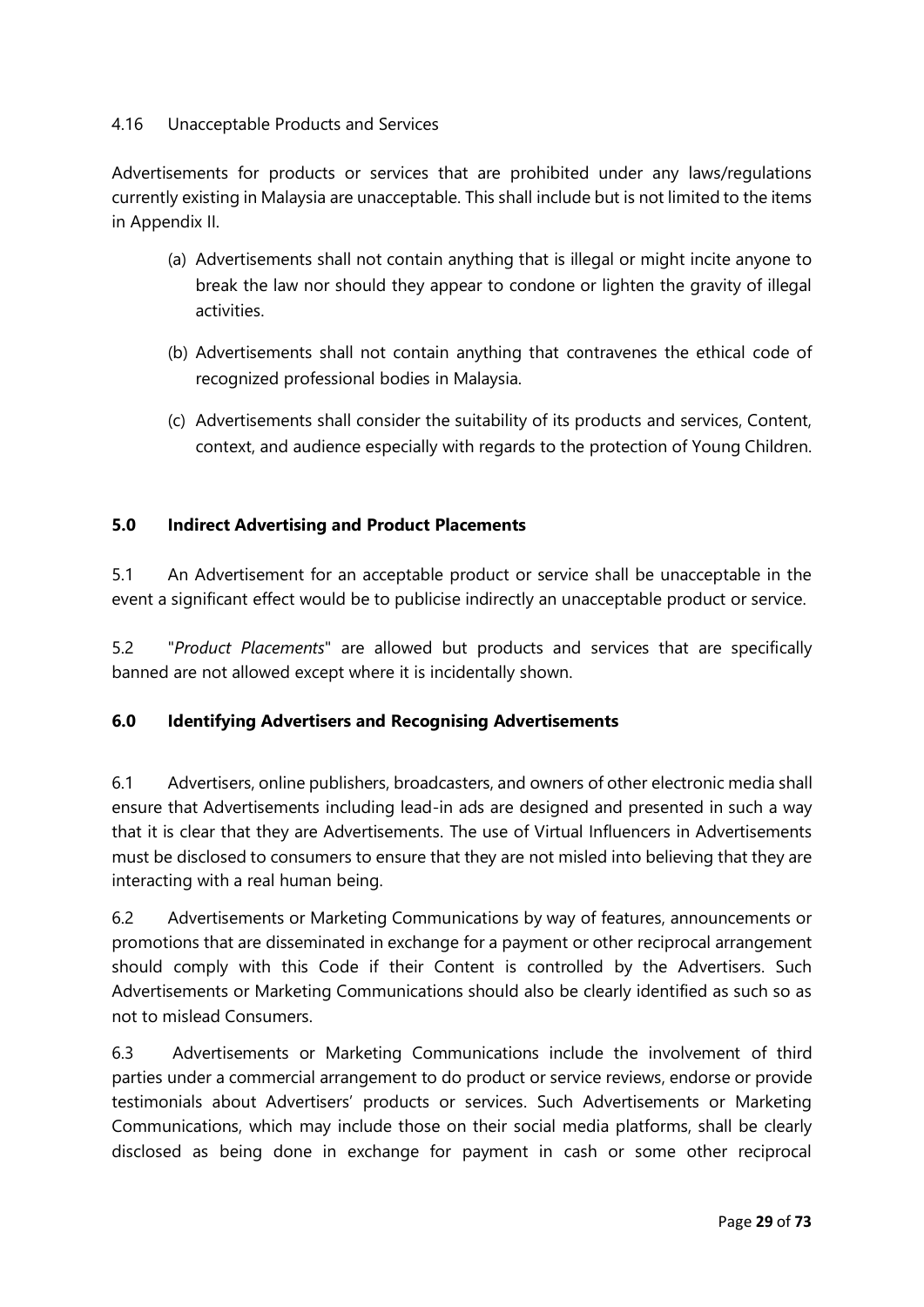arrangement in lieu of cash. In particular, such Advertisements or Marketing Communications should adhere to the following:-

- (a) Disclosures should be placed with the endorsement content itself and use an upfront label that must first be noticed and then understood, for example 'Advertisement', 'Advertisement Feature', 'Ad', 'Sponsored' and the like;
- (b) Avoid using vague or confusing terms like "sp," "spon," or "collab," or stand-alone terms like "thanks" or "ambassador," as well as other abbreviations and shorthand, which may confuse the public or consumers;
- (c) Disclosures should be in the same language as the endorsement itself;
- (d) If an endorsement is made in a video, the disclosure should be in the video itself and not just in the description uploaded with the video;
- (e) If an endorsement is in a live stream, the disclosure should be repeated periodically so viewers who only see part of the stream will get the disclosure.

6.4 Where paid-for space, material or programming is in the style of the normal editorial, material or programming, whether paid for by the same or different advertisers, particular care is needed to ensure that no part can be mistaken for the normal editorial, material or programming matter. Any paid-for space used during news programmes shall be required to include disclaimers or notifications, whether in the form of a pop-up or push notifications and crawlers or other clear ways to indicate that the segment is paid.

#### **7.0 Children and Advertising**

7.1 Special care and attention is to be administered to Children featured in Advertisements as well as advertisements targeted at Children. Advertisements addressed to or targeting Children shall not exploit their credulity, loyalty, vulnerability or lack of experience. It shall be made easy for Children to exercise appropriate judgement towards the size, characteristics and performance of advertised products and to distinguish between real-life situations and fantasy provided it is not likely to mislead or to be taken as a positive claim to superior or superlative status.

7.2 Children are not a homogeneous group but have varying levels of maturity and understanding. Care needs to be taken that the product advertised, and style of Advertisement are appropriate for the audience to whom it is primarily directed. Advertisers are required to comply with the following principles:

(a) The use of Children is not encouraged unless the products advertised are relevant to them or except in the context of promoting safety for the Children.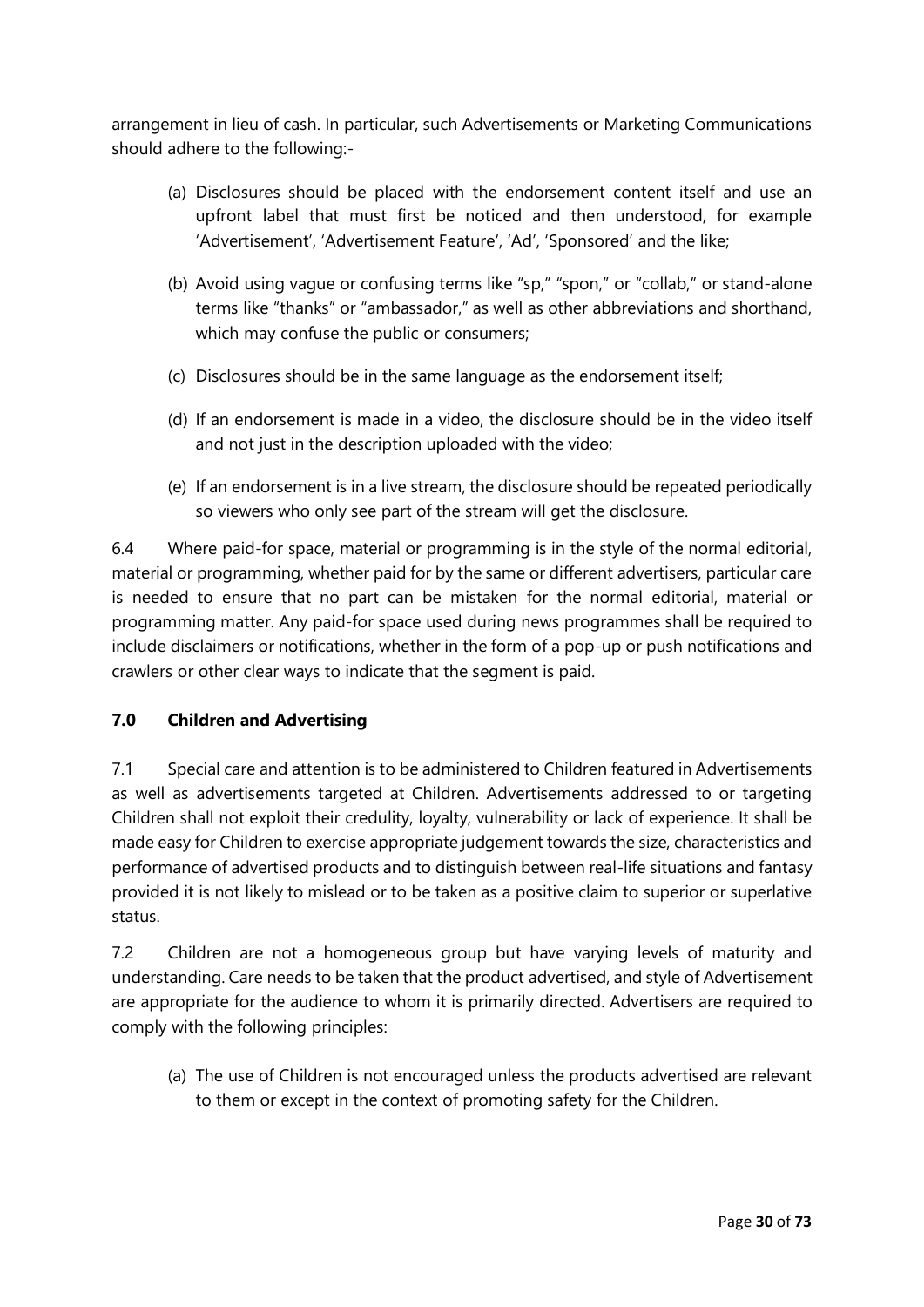(b) Advertisements addressed to Children or likely to be seen by them, shall not contain anything whether an illustration or otherwise, which result in harming them physically, mentally, or morally:

i) Children shall not be encouraged to enter strange places or talk to strangers.

ii) Children shall not be shown in hazardous situations or behaving dangerously except to promote safety. Children shall not be shown unattended in street scenes unless they are old enough to take responsibility for their own safety.

iii) Children shall not be shown using or being in close proximity to dangerous substances or equipment without direct adult supervision.

- (c) Children shall not be encouraged to copy practices that might be unsafe for a child.
- (d) Advertisements shall not include a direct exhortation to Children to buy or hire a product or service or to persuade their parents, guardians, or other persons to buy or hire a product or service for them.
- (e) If it includes a price, an Advertisement for a Children's product or service shall not use qualifiers such as "only" or "just" to make the price seem less expensive.
- (f) For products sold which contain special gifts or toys, the presence of such gifts or toys associated with such products shall not overshadow the products sold as to not be deceptive on the product being sold.
- (g) Advertisements pertaining to activities of a society or club for Children shall be that of a club or society that is properly supervised, and its activities are structured for Children.
- (h) In any situation where Children are projected, careful consideration shall be given for their safety. They shall not be shown in hazardous situations or behaving dangerously in the home or outside except to promote safety.
- (i) Advertisements targeted at Children shall not promote a lifestyle that is promiscuous or that denigrates or is detrimental to family values.
- (j) Advertisements shall not condone or encourage practices that are detrimental to Children's health.
- (k) Advertisements shall not condone or encourage bullying.
- (l) Advertisements shall not portray or represent Children in a sexual way either directly or indirectly.
- (m) Advertisements shall not imply that Children are likely to be ridiculed, inferior to others, less popular, disloyal or have let someone down if they or their family do not use a product or service.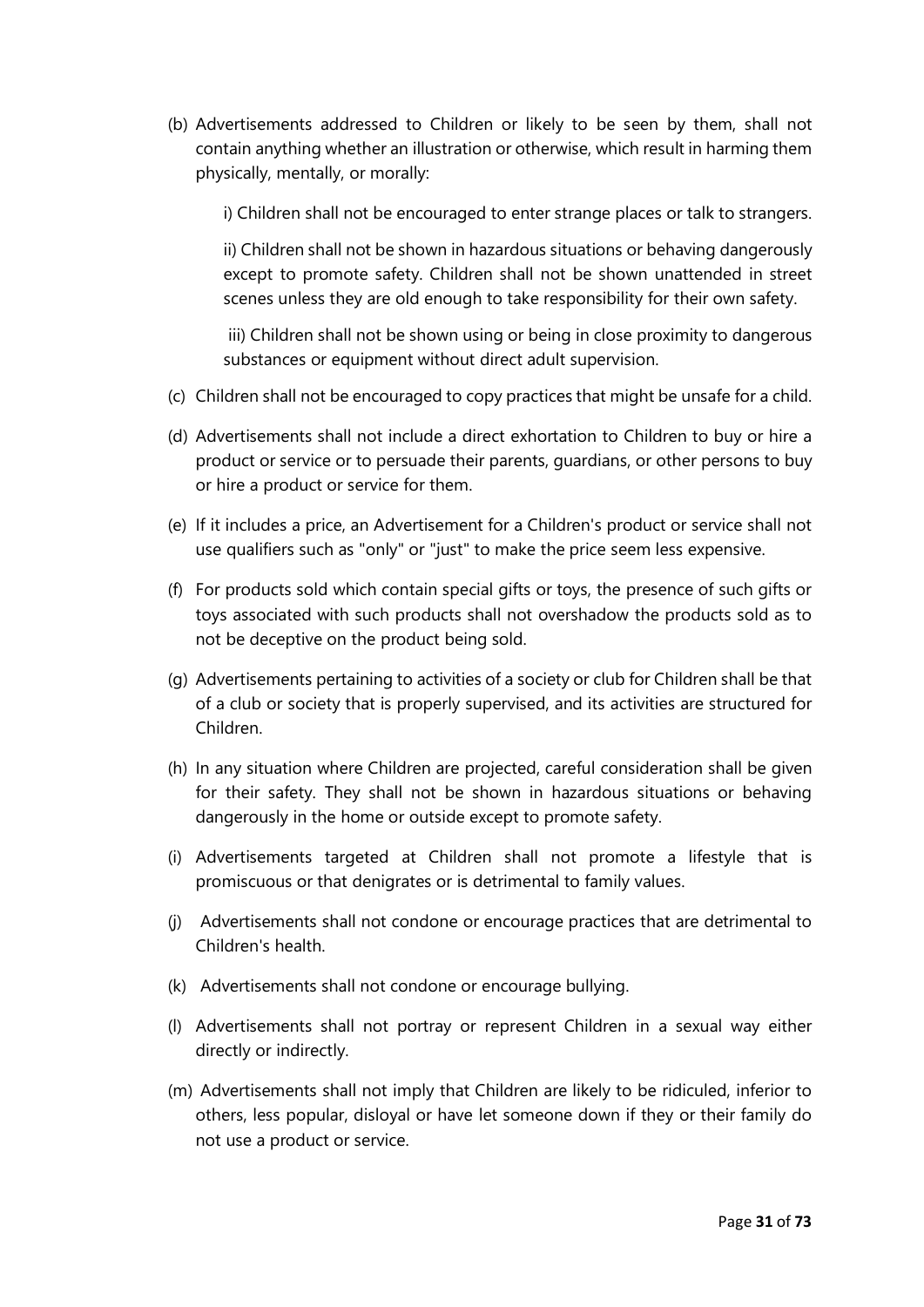- (n) Child actors may feature in Advertisements, but care shall be taken to ensure that those Advertisements neither mislead nor exploit Children's inexperience, credulity or sense of loyalty.
- (o) Advertisements shall not exaggerate what is attainable by an ordinary child using the product being advertised.
- (p) Advertisements shall not exploit Children's susceptibility to charitable appeals and shall explain the extent to which their participation will help in any charity-linked promotions.
- (q) Advertisements shall not actively encourage Children to make a nuisance of themselves to parents or others and shall not undermine parental authority.
- (r) Advertisements shall not include a direct exhortation to Children to buy an advertised product or persuade their parents or other adults to buy an advertised product for them.
- (s) Advertisements that contain a direct exhortation to buy a product via a directresponse mechanism shall not be directly targeted at Children. Direct-response mechanisms are those that allow consumers to place orders without face-to-face contact with the Advertiser.
- (t) Advertisements shall make clear that adult permission is required if a prize or an incentive might cause conflict between a Child's desire and a parent's, or other adult's, authority.
- (u) Advertisements shall contain a prominent closing date if applicable.
- (v) Advertisements shall not exaggerate the value of a prize or the chances of winning it.
- (w) Marketing promotions that require a purchase to participate and include a direct exhortation to make a purchase shall not be addressed to Children.
- (x) Any marketing promotions which lead to a use of an additional product, service application (whether via digital or not) that may require additional payment shall be stated upfront during the promotion.
- (y) Adult permission shall be obtained before Children are committed to buying complex or costly products (such as electronic based items, branded products etc.).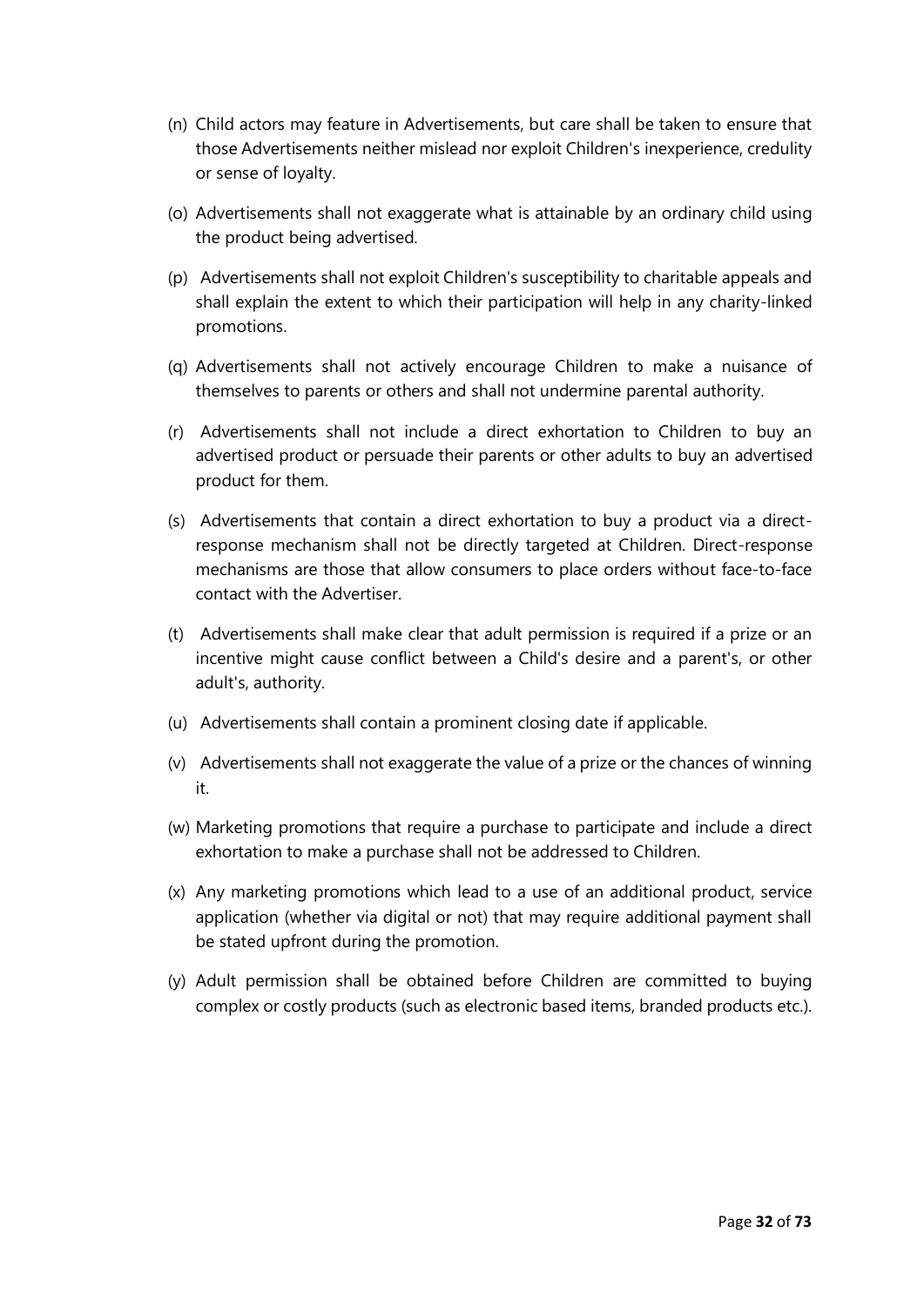#### **8.0 Other Specific Advertisements**

- 8.1 Advertisements on Medical Products, Treatments & Facilities
	- (a) Advertisements on medicines, remedies, appliances, skill and services relating to diagnosis, prevention and treatment of diseases or conditions affecting the human body including but not limited to slimming products and services, are under the authority of the Medicine Advertisements Board (L.I.U), Ministry of Health Malaysia. All Advertisements shall comply with the requirements under the *Medicines (Advertisement & Sale) Act 1956***,** *Medicine Advertisements Board Regulations 1976, Medical Device (Advertising) Regulations 2019* and any other relevant legislation, rules, guidelines and regulations governing the advertisement of medical products, treatments and facilities, including any amendments made to the same.
	- (b) Advertisements relating to medical matters and sale of substances recommended as a medicine are prohibited without the approval of the L.I.U, Ministry of Health Malaysia.

#### 8.2 Pesticide Advertisements

Advertisements on pesticides are under the authority of the Pesticide Board and Ministry of Agriculture and Food Industries. All Advertisements shall comply with the requirements under the *Pesticides Act 1974***,** *Pesticides (Advertisement) Regulations 1996*, and any other relevant legislation, rules, guidelines and regulations governing the advertisement of pesticides, including any amendments made to the same.

#### 8.3 Food and Beverage

Advertisements relating to food and beverage products that claim therapeutic or having prophylactic qualities shall be subject to prior screening. All Advertisements shall comply with the requirement in the *Food Act 1983. Food Regulations 1985***,** *Food Advertisement Regulations 2014* and any other relevant legislation, rules, guidelines, and regulations governing the advertisement of food and beverages, including any amendments made to the same.

#### 8.4 Direct Sales & Prohibition of Pyramid Schemes

All Advertisements relating to Direct Sales and Pyramid Schemes shall comply with the *Direct Sales and Anti-Pyramid Scheme Act 1993* which governs direct sales and the prohibition of pyramid schemes and any other relevant legislation, rules, guidelines, and regulations governing the advertisement of Direct Sales and Pyramid Schemes, including any amendments made to the same.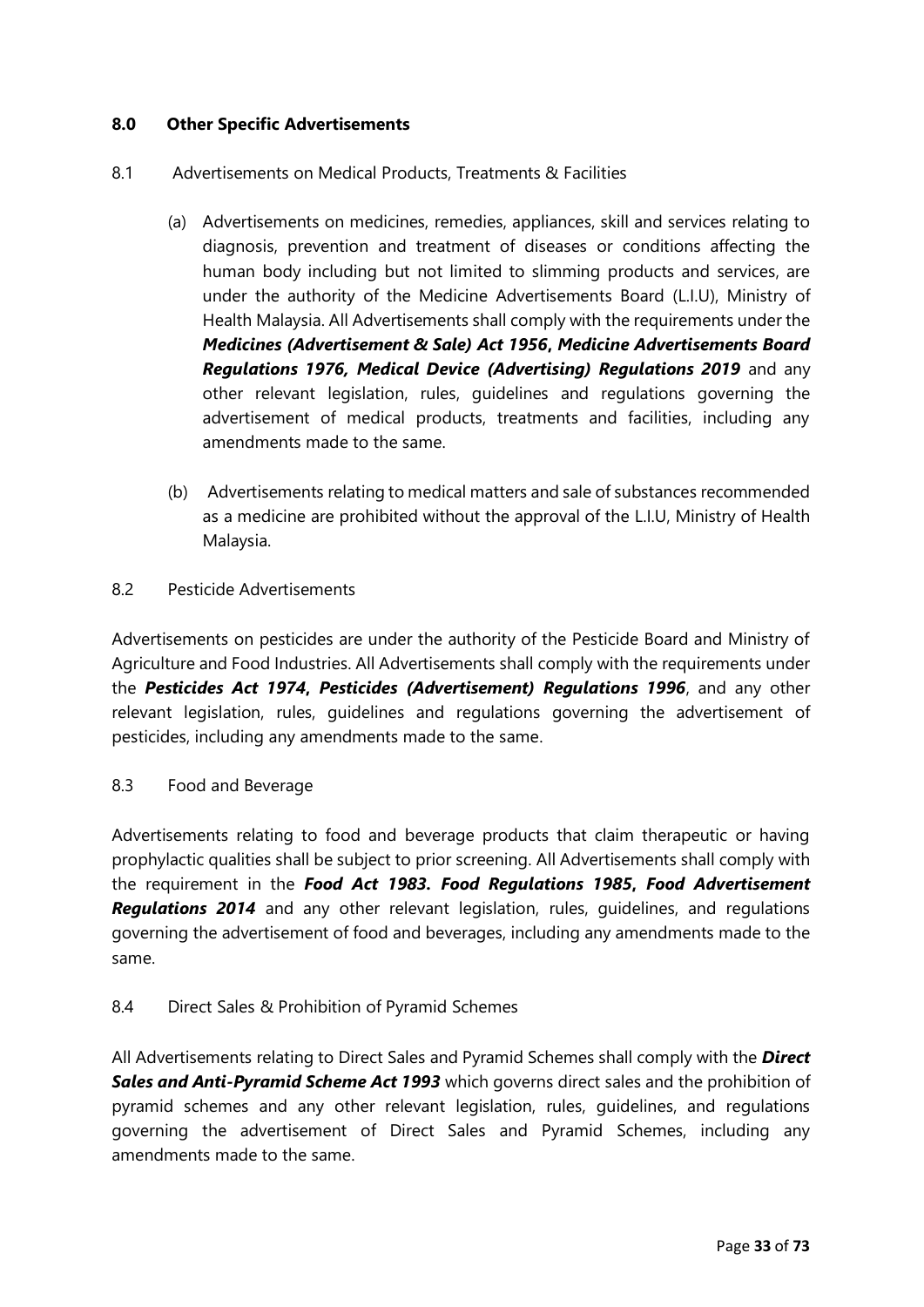#### 8.5 Intoxicating Liquor

For the purposes of this part, 'intoxicating liquor' is defined under subsection 2(1) of the **Customs Act 1967**. This paragraph shall apply to Advertisements of intoxicating liquor communicated over electronic medium based in Malaysia. However, Advertisements of intoxicating liquor are not allowed to be communicated over television, radio and public digital platforms i.e. out-of-home advertising. Any references to the Customs Act 1967 will include any subsequent amendments made to the said Act.

Advertisements of intoxicating liquor shall comply with the requirements under the Food Act 1983, Food Regulations 1985 and any other relevant legislation rules, guidelines and regulations governing the advertisement of intoxicating liquor, including any amendments made to the same. Advertisements of intoxicating liquor shall abide by the following :-

- (a) Advertisements of intoxicating liquor shall not:
	- (i) feature any person below 21 years of age;
	- (ii) promote excessive consumption;
	- (iii) emphasize the stimulant, sedative, or tranquillizing effects of any intoxicating liquor;
	- (iv) be presented as preferable because of their high alcohol content or intoxicating effect. However, such Advertisement may include factual information about the alcoholic strength of the intoxicating liquor but this shall not be the dominant theme of the Advertisement;
	- (v) give the general impression that a drink is being recommended mainly for its intoxicating effect;
	- (vi) challenge or dare people to consume intoxicating liquor;
	- (vii) be based on a dare or impute any failing to those who do not accept the challenge of a particular drink;
	- (viii) encourage irresponsible or excessive or rapid consumption of intoxicating liquor;
	- (ix) portray consumption of intoxicating liquor as the main reason for the success of any personal relationship or social event;
	- (x) portray consumption of intoxicating liquor is necessary for social success or acceptance;
	- (xi) suggest that consumption of intoxicating liquor can overcome boredom, loneliness or other problems;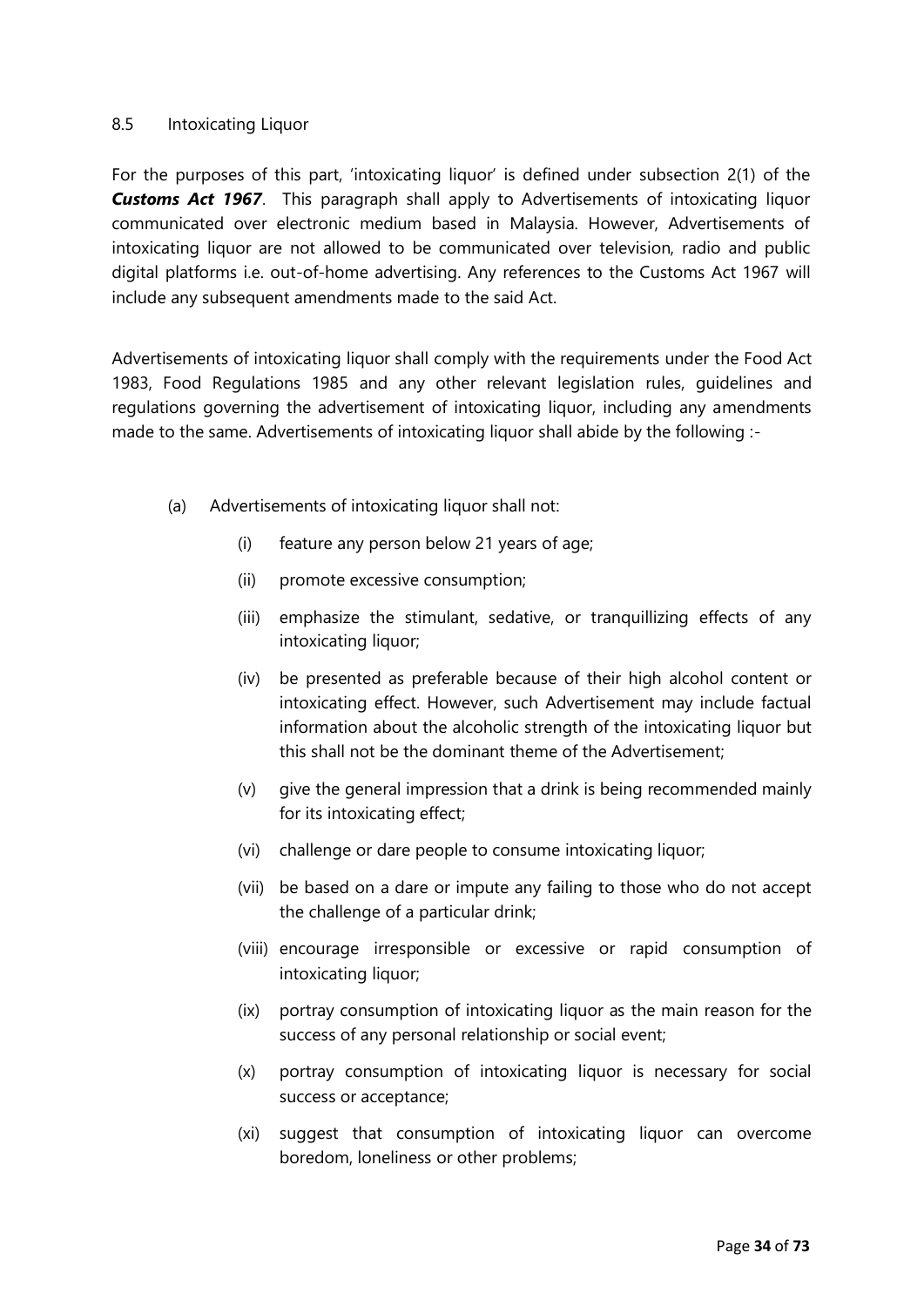- (xii) suggest that intoxicating liquor has therapeutic qualities or can enhance mental, physical or sexual capabilities, popularity, attractiveness, masculinity, femininity or sporting achievements;
- (xiii) exploit those who are especially vulnerable because of age, inexperience or any physical, mental or social incapacity;
- (xiv) promote driving while intoxicated; and
- (xv) depict activities or locations where consumption of intoxicating liquor would be unsafe or unwise. In particular, such Advertisements shall not associate the consumption of intoxicating liquor with operating machinery, driving, any activity relating to water or heights, or any other occupation that requires concentration in order to be done safely.
- (b) Advertisements of intoxicating liquor shall:
	- (i) include a clearly visible disclaimer stating that the Advertisement is intended "strictly for non-Muslims aged 21 and above only";
	- (ii) include clearly visible responsible drinking messages; and
	- (iii) only feature people who are non-Muslims aged 25 and above and reasonably appear to be and are being portrayed as over 25 years of age.
- (c) Reasonable efforts shall be made to ensure Advertisements of intoxicating liquor are not targeted at Muslims and any person below 21 years of age.

This paragraph, in addition to the advertising service industry self-regulation system, serves as a guide towards upholding the standards expected of the advertising service industry in a practical and commercially feasible manner and at the same time keep updated with the trends while respecting, protecting, and promoting those interests of minority and/or marginalised groups. Whilst this paragraph is relating to Advertisement of intoxicating liquor, there is no issue with corporate advertising and/or commercials relating to other products/services by intoxicating liquor companies.

#### 8.6 Cosmetic Products

All Advertisements relating to cosmetic products shall comply with the *Guidelines for Control of Cosmetic Products in Malaysia* **and** *Guideline for Cosmetic Advertisement* as published by the National Pharmaceutical Regulatory Agency (NPRA), Ministry of Health Malaysia and any other relevant legislation, rules, guidelines and regulations governing the advertisement of cosmetic products, including any amendments made to the same.

#### 8.7 Abuse of Religion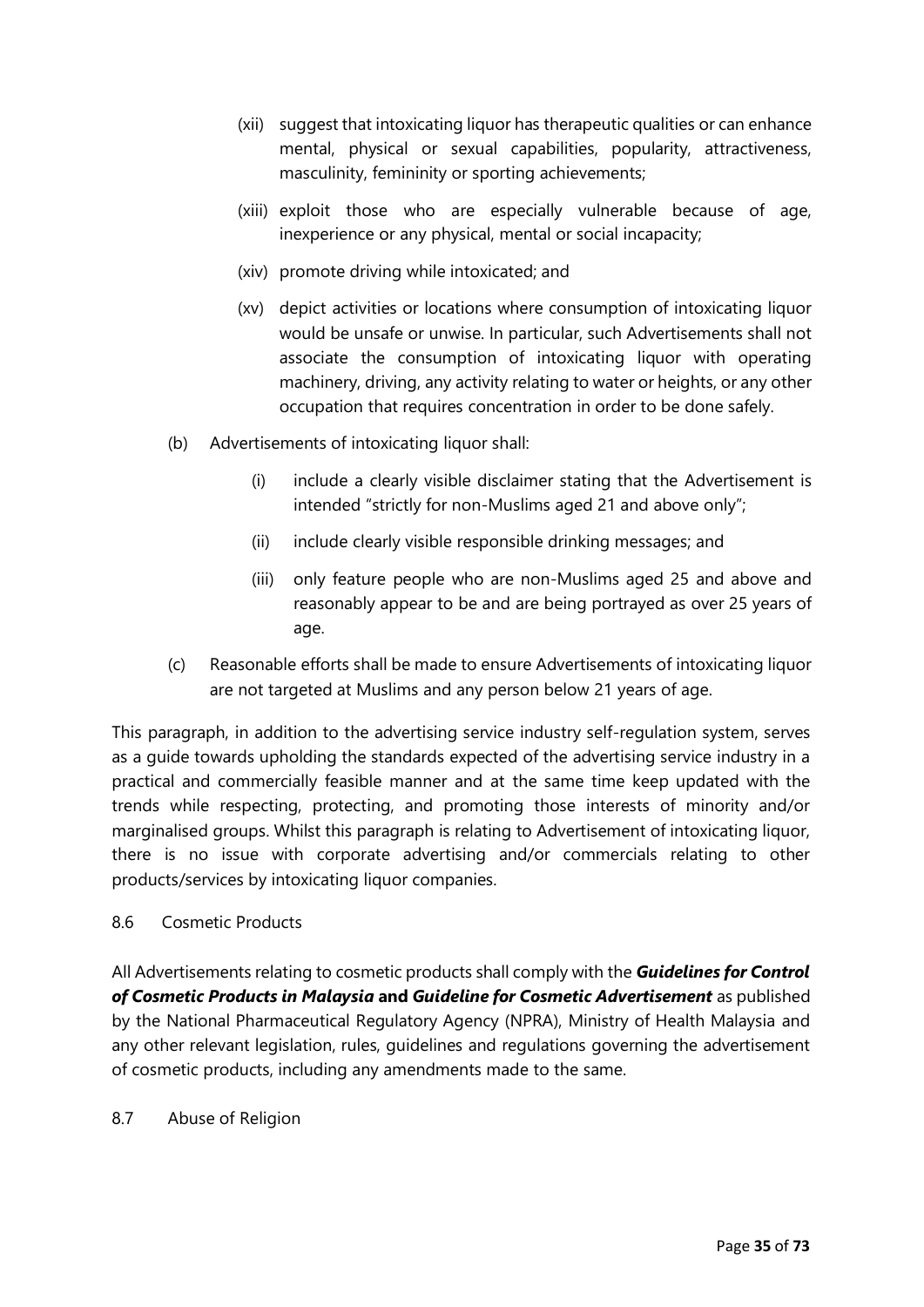As a general rule, the use of religion in any form of Advertisements shall be prohibited. This is to preserve the sanctity and sensitivities of religion which shall not be exploited for commercial gain or have a tendency to create fear or disharmony among Consumers. By way of example, this will include:

- (a) use of religious authorities, religious departments, clerics or preachers to convey an impression that a certain product is sanctioned by a religious authority;
- (b) use of religious personalities to provide religious testimonials promoting or endorsing products or services;
- (c) use of holy books and/or any religious sources from any religion to associate them to products or services;
- (d) making claims or giving false interpretations of the teachings of any religion that may mislead, create fear or give false promises to Consumers; and
- (e) use of religious descriptions to promote products or services except where the products or services are directly related to religion or where the use of religious descriptions is in compliance with the relevant legislation.

### **9.0 Financial Products and Services**

9.1 All Advertisers who are advertising or promoting financial products and services shall comply with the *Financial Services Act 2013, Islamic Financial Services Act 2013, Money Services Business Act 2011* and all other legislation, rules, guidelines and regulations governing the advertisement or promotion of financial products and services, including any amendments made to the same.

9.2 Advertisers who are marketing and dealing in Securities shall comply with the *Capital Markets and Services Act 2012*, Division 3 (Advertising Guidelines) of the Prospectus Guidelines.

### **10.0 Advertisement by a Licensed Gambling or Betting Company**

10.1 For the purpose of compliance, companies which are in the business of gambling and betting, shall adhere to the *Common Gaming Houses Act 1953, Betting Act 1953*, and other relevant legislation, rules, guidelines, and regulations governing the advertisement of gambling and betting including any amendments made to the same.

10.2 Corporate Social Responsibility (CSR) and Public Service Announcements (PSA)

(a) Within the gambling and betting industry, there exists messages with the elements of CSR and public interest messages in the form of PSA. These messages are allowed to reach out to Consumers and society at large provided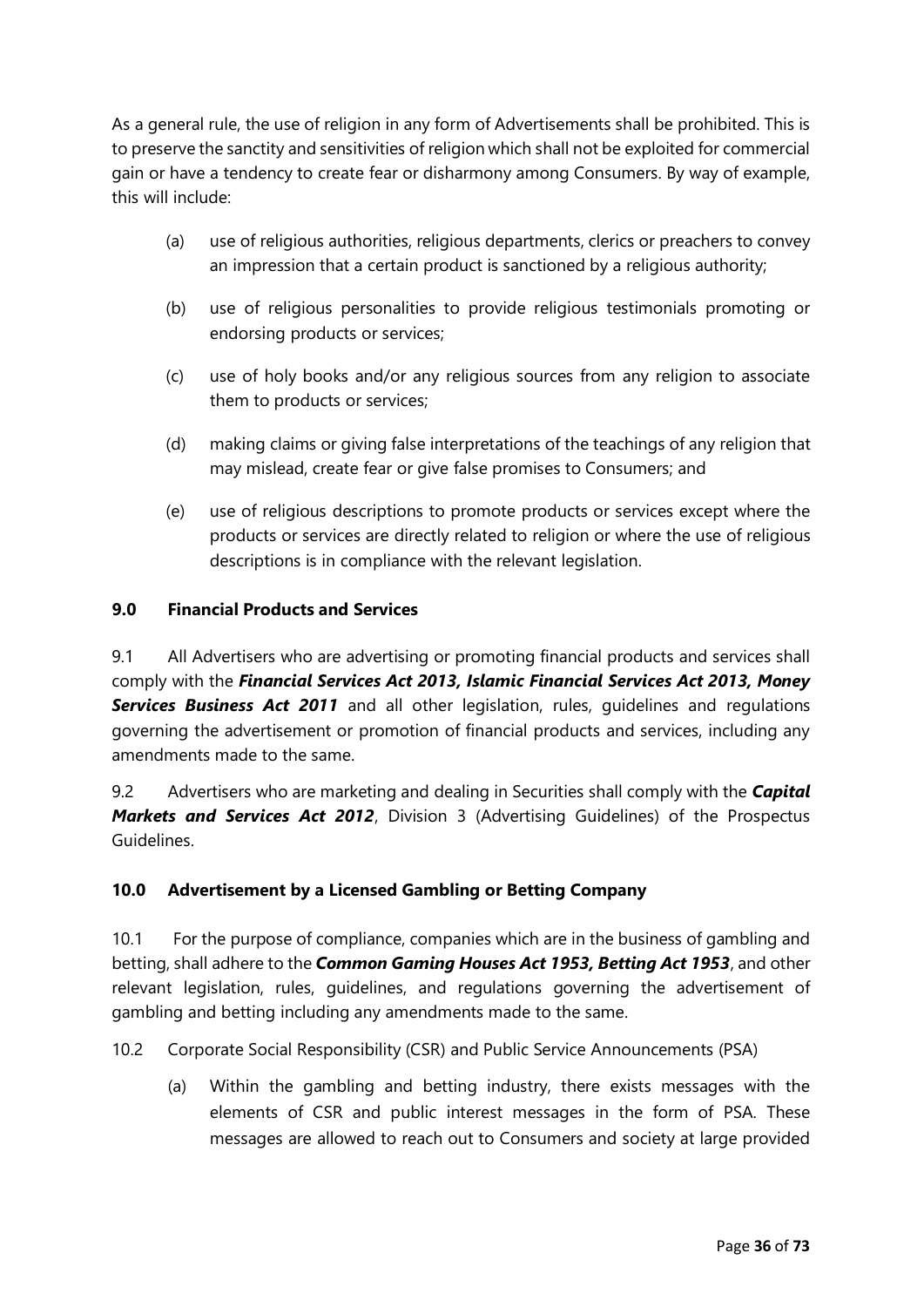that such messages contain either specific information for the benefit of communities or well wishes in relation to festivities or holidays.

(b) Companies that are in the business of gambling and betting are not excluded from its ability to provide messages with the elements of CSR and to produce PSA.

However, such companies are to observe the following guidelines:

- (i) Companies that are in the business of gambling and betting are permitted (with restrictions) to produce CSR and/or PSA messages over the Network or via Digital Media provided always that the messages are brought by an associated charitable or its equivalent entity (hereinafter referred to as "charitable arm") which is clearly different from its parent company.
- (ii) The charitable arm entity shall have its own identity which does not in any way allude to promote and/or portray any relation to the business of gambling and betting other than what it was set up for. The entity shall be clearly identifiable to only promote its charitable activities.
- (iii) The Content produced by the charitable arm shall be clearly done for the sole purpose of providing CSR and/or PSA type messages and therefore any related elements which may lead the messages to the business of its parent company (including but not limited to name, taglines, sound jingles, logos, font, colour and other relatable indicators) on its gambling and betting activities are strictly prohibited.
- (iv) Due care is to be taken for any specific festive greetings via CSR and/or PSA messages whereby the level of appropriateness shall be considered for messages towards communities of different cultures, races and religions among Malaysians. A high level of sensitivity shall be accorded in such cases to avoid misunderstandings and noncompliance to the Code as a whole.
- (v) The charitable arm is also expected to form its own identity in communicating to the public and any related content derived from its parent company shall be neutralized in order to avoid any form of misleading messages and/or identity of the purveyor of such messages.
- 10.3 Sponsorship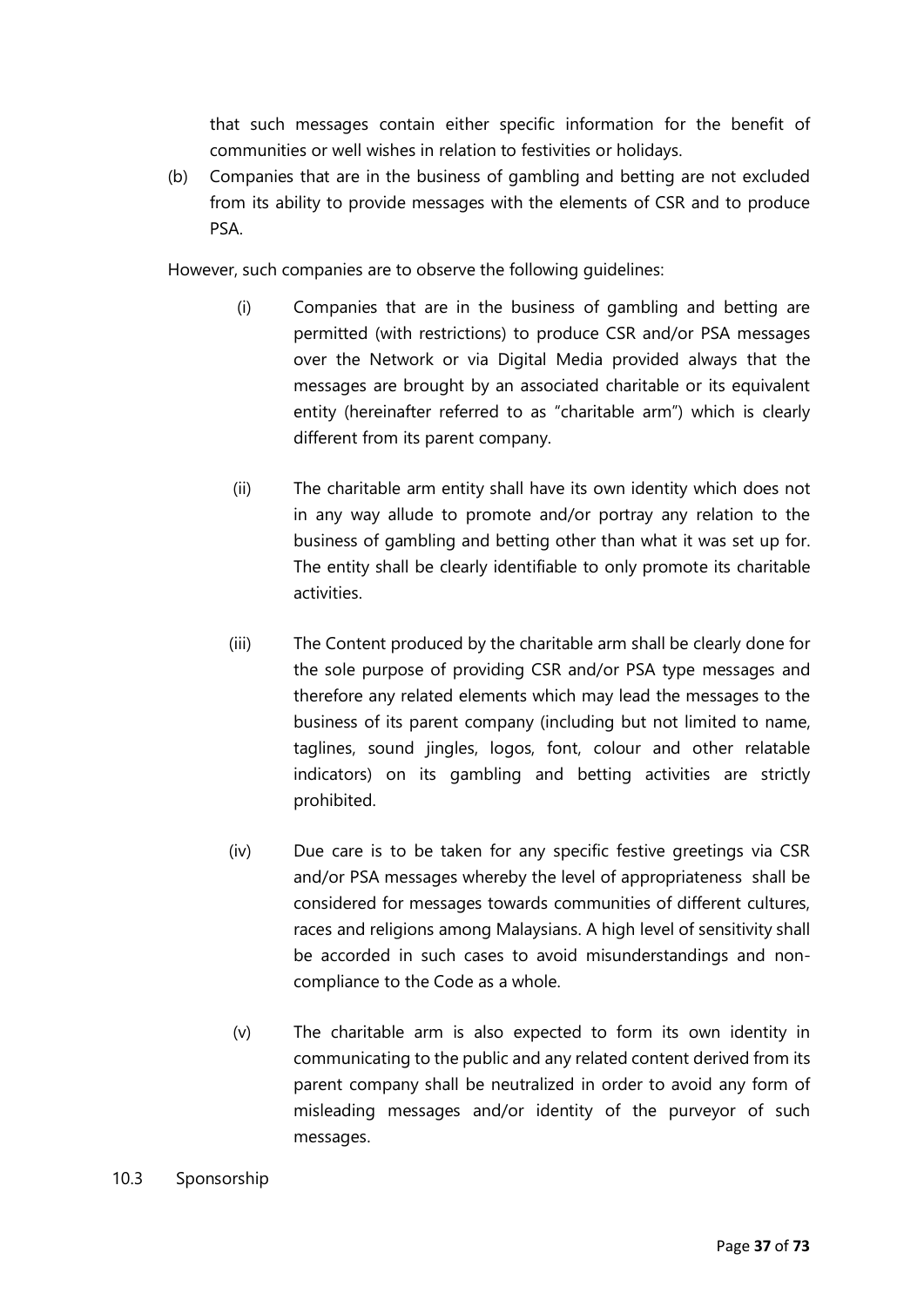Should a company in the business of gambling and betting were to become a title sponsor of an event held in Malaysia, it is only allowed to promote the event and not directly advertise any elements of its products and/or services related to gambling and betting. In addition to this, said companies shall only use the events' logo and/or charitable arm logo (which is clearly different from its parent company) in any promotional material.

10.4 Examples/Illustrations on Advertisement Cases Related to Gambling Products and Services

# **(a) CSR and/or PSA**

i. A PSA and/or CSR which is **allowed** to be broadcasted by a gambling/betting company by using its charitable arm entity.

Example: "Kids learn a lot from their parents including domestic violence. Domestic violence is child abuse. You can make a difference. This community message is brought to you by ZZZ Foundation. Together we care".

\*ZZZ Foundation is the gambling/betting company's charitable arm.

ii. A PSA and/or CSR online content which is **allowed** to appear by a gambling/betting company by using its charitable arm entity's logo.

Example: 1 in 10 persons are exposed to cybercrime. Stop being a victim. Think before you click. This message is brought to you by



\*the logo used is the logo of a gambling/betting company's charitable arm and NOT of the product".

iii. A PSA and/or CSR broadcasted which is **forbidden** by a gambling / betting company by using its own name.

Example: "Help stop cyber bullying. You can save a life. This reminder is from XZX."

\*XZX is a gambling/betting company.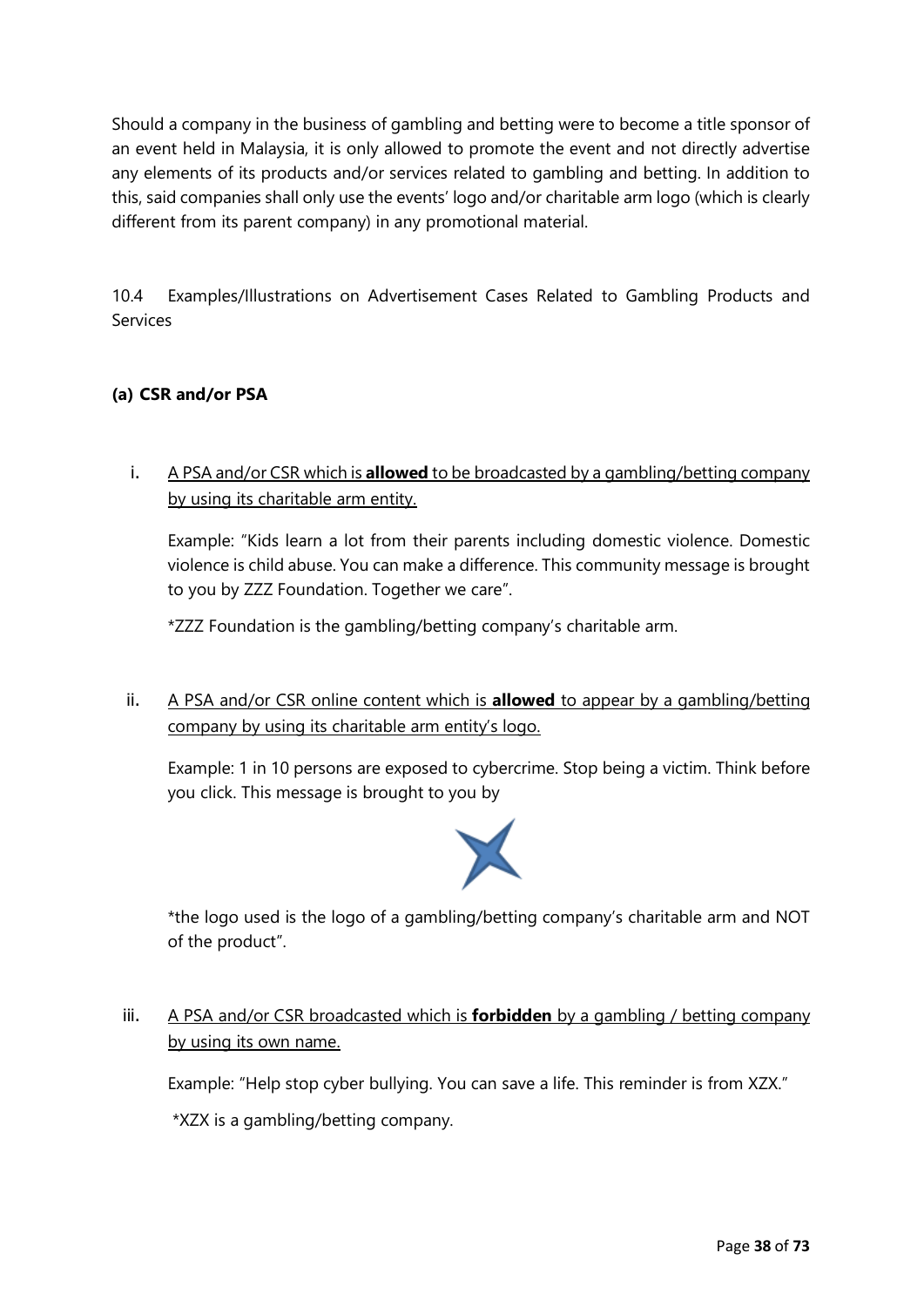iv. A PSA and/or CSR broadcasted for specific festive greetings which is **forbidden** by a gambling/betting company where due care should be accorded.

Example: "Wishing Happy Eid Mubarak to all Muslims around the world. This message is brought to you by ZZZ Foundation".

\*ZZZ Foundation is gambling / betting company's charitable arm.

v. A PSA broadcasted on air or online content which is **forbidden** by gambling/betting company by using its charitable arm name, gambling/betting company official's jingle and gambling/betting company official's taglines.

Example:

Message: All that I am, or hope to be, I owe to my angel mother. (Intro with gambling/betting company official's jingle)

Tagline: Go for It

Charitable arm name: ZZZ Foundation

\*ZZZ Foundation is a gambling/betting charitable arm, **however** since the PSA's message uses the corporate tagline and jingle, it is not allowed.

### **(b) Sponsorship**

i. A sponsorship broadcasted on air which is **allowed** by a gambling/betting company by using its charitable arm entity.

Example: "Everyone is invited to a charity international concert which will be held in [location] in support of the National Kidney Foundation, brought to you by ZZZ Foundation".

\*ZZZ Foundation is gambling/betting company's charitable arm.

ii. A sponsorship online content which is **allowed** by a gambling/betting company by using its charitable arm entity's logo.

Example: This Happy Laughter Contest is brought to you by

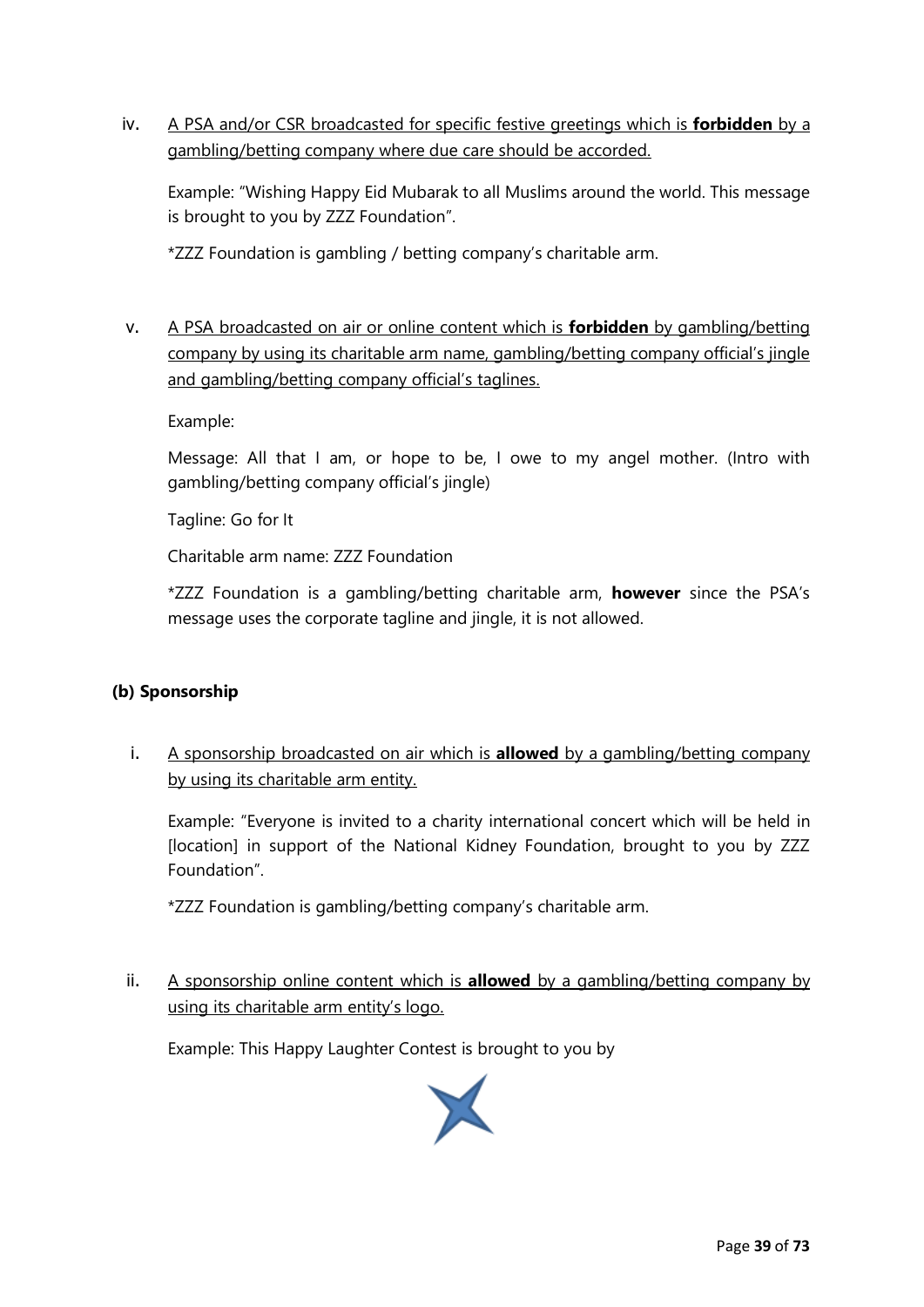\*the logo used is the logo of a gambling/betting company's charitable arm and NOT of the product".

iii. A sponsorship broadcasted on air which is **forbidden** by a gambling/betting company by using its own name.

Example: "The winner of this lip sync contest will receive RM3000 cash brought to you XZX".

\*XZX is a gambling/betting company.

iv. A sponsorship broadcasted on air or online content which is **forbidden** by a gambling/ betting company by using its own name, in which the content is related to its parent company's products and/or services.

Example: "This 'Numbers Contest' is brought to you by XZX". 'Click the Number' Contest is sponsored by XZX.

\*XZX is a gambling/betting company.

v. A sponsorship broadcasted on air or online content which is **forbidden** by a gambling/betting company by using its own name, jingle, and their taglines, in which its content is related to its parent company's products and/or services.

Example:

Message: Be happy, change your life and be richer

Tagline: Go For It

Company name: this message was brought to you by XZX Company.

\*XZX is a gambling company and the message includes the company's name, jingle and tagline.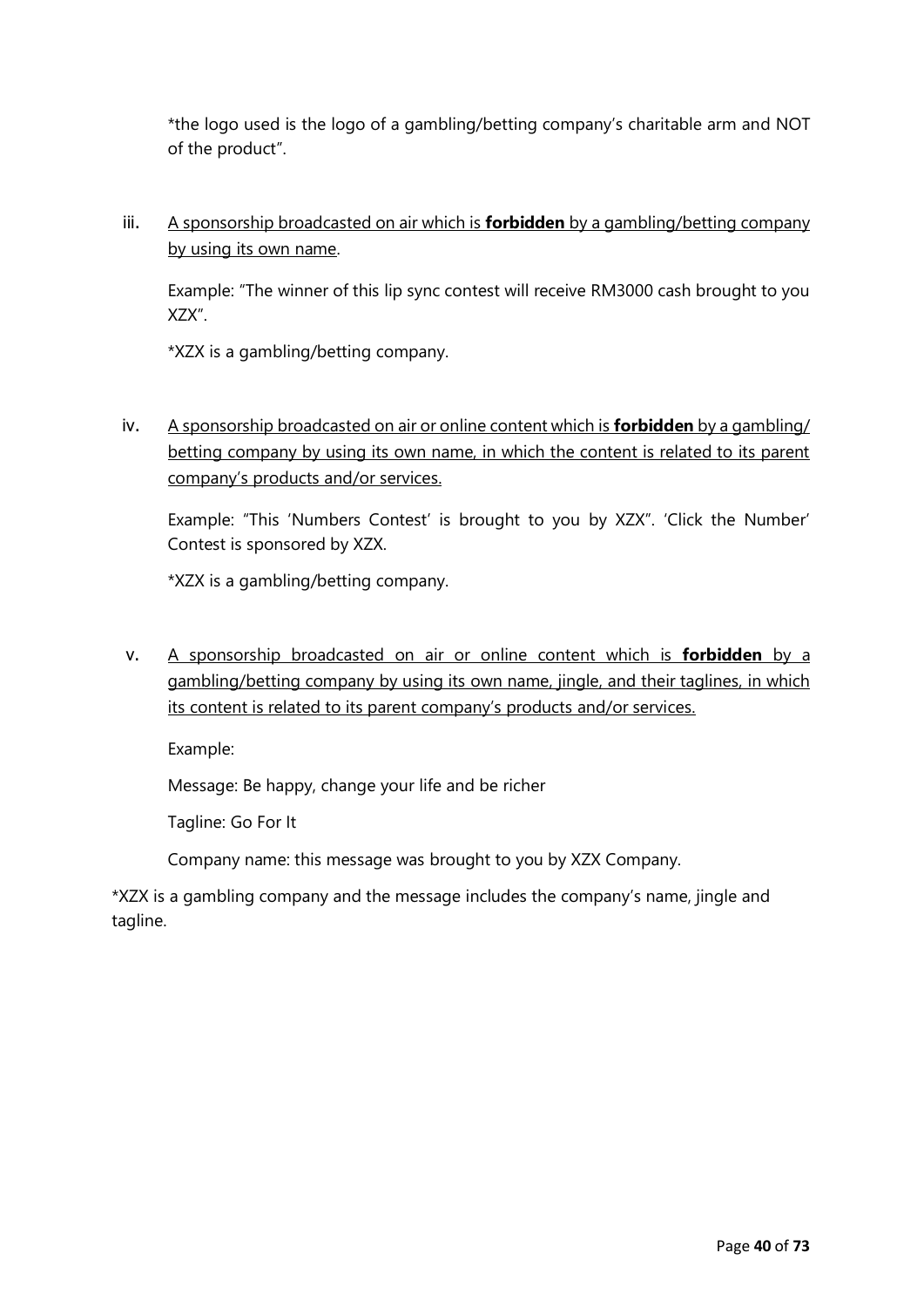#### **PART 4: SPECIFIC BROADCASTING**

#### **1.0 Scope and Coverage**

- 1.1 This part serves as a guideline for content that is transmitted via:
	- (i) Subscription broadcasting; and
	- (ii) Terrestrial Free-to-Air TV and Radio.

Otherwise collectively known as "Broadcasters".

#### **2.0 Objectives**

2.1 The objective of these specific broadcast guidelines is to ensure continued reliable standards of Content disseminated by Broadcasters in accordance with expectations of audiences and internationally recognised good practice of electronic media and journalism.

2.2 This Code is a manifestation of a paradigm change brought about by technological advancements in the broadcasting industry. It is acknowledged that compliance with the Content Code is what sets the standards for Content and not the other way around whereby Content takes precedence over standards.

2.3 Malaysian Broadcasters recognise that creative freedom carries with it the responsibility of ensuring that not only are the rights of Children protected, but also that of viewers and listeners in general. This necessitates the upholding of ethical and professional practices in the conduct of their business operations toward fulfilling social responsibility.

### **3.0 Specific Broadcasting**

3.1 In amplification to the general principles and the general guidelines laid out in Part 1 and Part 2 of this Code encompasses the following considerations with regards to the dissemination of Content: -

- (i) broadcasting channel;
- (ii) the likely audience; and
- (iii) in certain instances (as in free visual and audio broadcast).

#### **Classification**

3.2 Viewers need adequate information about content to make informed viewing choices based on their personal tastes and standards. As such, Broadcasters (excluding radio operators) will provide an indication as to the type of Content shown by adopting the following classifications as issued by the Film Censorship Board (LPF) and any amendments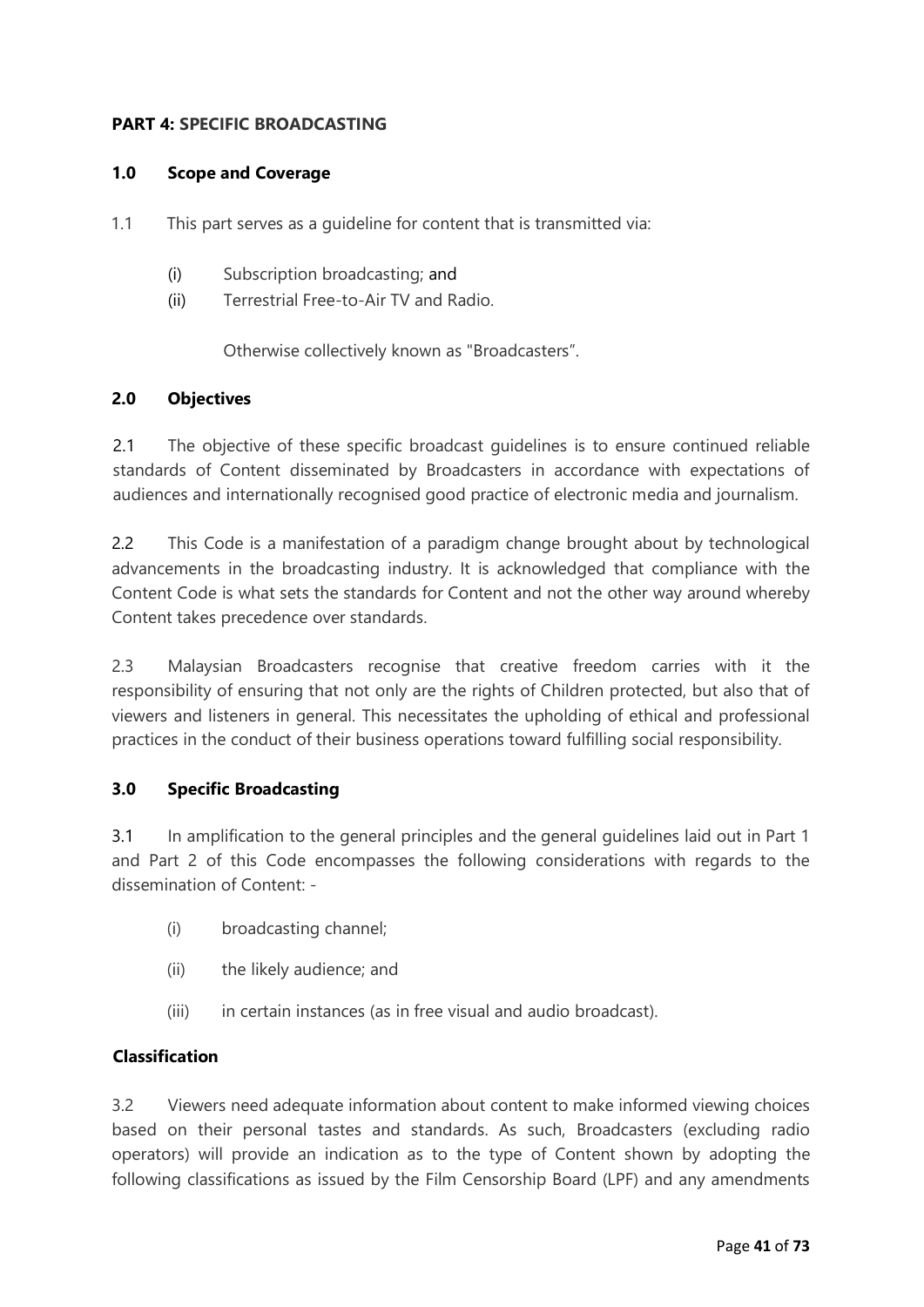thereof from time to time. The Broadcasters shall display the relevant classifications at regular intervals of the programme:

**U**

This category is suitable for viewing by all level of society without any age restrictions. Content displays noble values, is decent, impart positive messages and is entertaining.

#### **P13**

This category is suitable for viewing by those aged 13 years and above. Viewer aged below 13 years require the guidance of their parents or guardian. Content has some scenes of violence or horror.

**18**

This category is suitable for viewing by those aged 18 years and above. Content contains elements of violence, horror and sex that are not excessive or may touch on aspects of religion, socio-culture, and politics.

Broadcasters shall have the option to provide the following additional classification to their rating mechanism whenever necessary to accommodate their segmented audiences.

#### **15**

This category is suitable for viewing by those aged 15 years and above. Content contains moderate physical violence, comedic violence, comic horror, special effects, fantasy, supernatural elements, or animated violence with a sustained sense of threat. Infrequent, brief, and non-detailed depictions of torture, drugs and psychoactive abuse can be observed. It may also contain some suggestive dialogue and moderate sexual situations and innuendo, but depictions will be infrequent and of low intensity.

#### **Scheduling**

3.3 Content which contains scenes of excessive violence, or adult material intended for adult audiences shall not be transmitted before 10.00 p.m. Where applicable, Broadcasters are required to endeavour to have their own Unit tasked with the responsibility of the classifications and scheduling of Content.

The scheduling of programmes that have been classified is applicable to free-to-air Broadcasters (excluding radio operators) as follows:

> U, P13 and P15 - Can be shown at any time of day 18 - Can only be shown after 10 p.m.

Exception to this scheduling principle is applied to subscription-based Broadcasters that provide information on programme classifications prior to the broadcast of a particular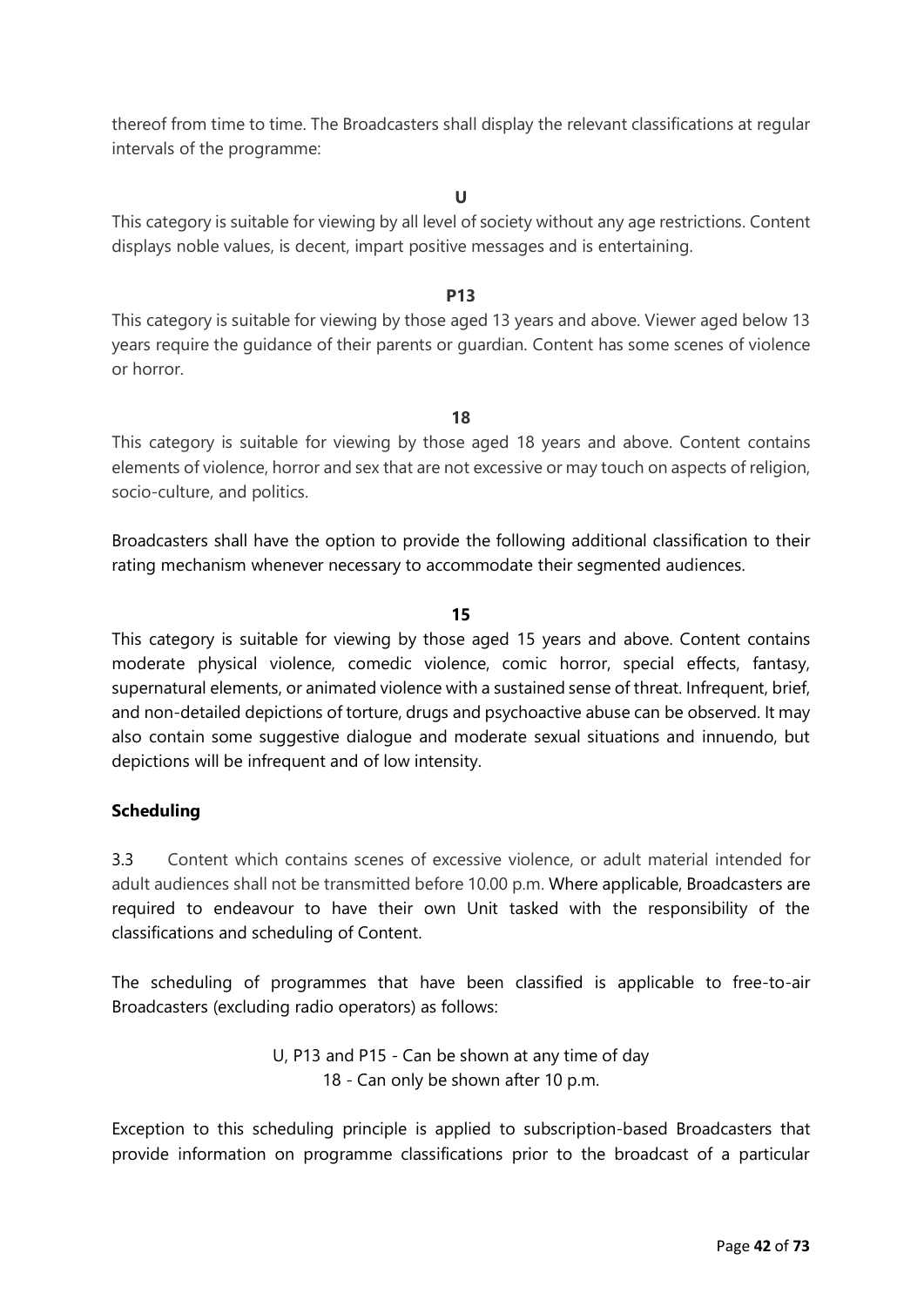programme and employs technological safeguards including but not limited to parental locks and electronic programme guides.

# **Content Offerings**

3.4 Broadcasters shall endeavour to provide Content that, as far as possible, caters to the various tastes and expectations of Malaysian viewers and listeners. This is in view of the varied tastes of the Malaysian public.

### **Non-Discrimination**

3.5 Broadcasters shall ensure, to the best of their ability, that their Content contains no abusive or discriminatory material or comment on matters of, but not limited to, race, religion, culture, ethnicity, national origin, gender, age, marital status, socio economic status, political persuasion, educational background, geographic location, sexual orientation or physical or mental ability.

#### **News and Current Affairs**

3.6 Broadcasters recognise that the fundamental purpose of news dissemination and current affairs Content in a democracy is to enable people to know what is happening, and to understand affairs that may affect them as members of the community so that they may form their own conclusions.

3.7 **"Current Affairs Content"** means Content focusing on social, economic or political issues of current relevance to the Malaysian community.

3.8 Broadcasters shall ensure that Content of news programmes and Current Affairs Content programmes are presented:

- a) Accurately, fairly and objectively at all times and not manipulated resulting in a distortion of its original context with due regard being given to the circumstances at the time of preparing and the broadcast of the Content (e.g. live coverage).
- b) With due care, taking into consideration the likely composition of the Consumers at the time of broadcast.
- c) With sensitivity in the case of material likely to cause some distress to a substantial number of viewers such as images or interviews with victims of traumatic incidents. Such material shall only be used when deemed editorially essential, and if so, sparingly.
- d) With due respect to the cultural differences in Malaysian community.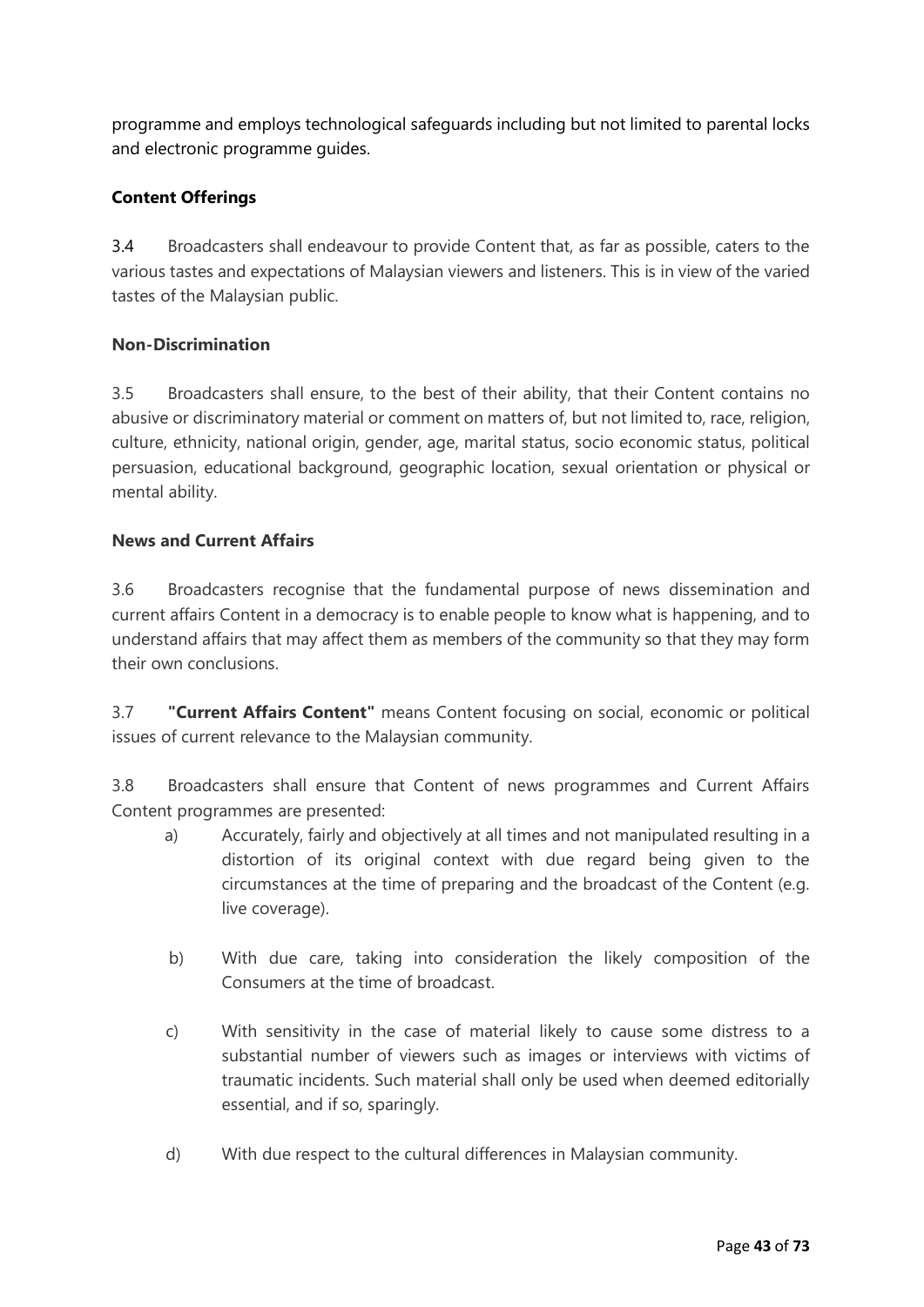- e) With due respect to the rights of any individual group of persons who should not be portrayed in a negative light by placing gratuitous emphasis on matters pertaining, but not limited to, race, religion, culture, ethnicity, national origin, gender, age, marital status, socio economic status, political persuasion, educational background, geographic location, sexual orientation or physical or mental disability. Where in the opinion of a broadcaster it is in the public interest, it may report events and broadcast comments in which such matters are raised.
- f) With due respect to privacy of an individual. However, in the public interest, an intrusion into an individual's privacy may be justified such as in detecting or exposing crime or a serious misdemeanour, protecting public health or safety and preventing the public from being misled by some statement or action of an individual or organisation.

3.9 Reasonable efforts shall be made to correct significant errors of fact at the earliest opportunity.

3.10 Where paid-for space, material or programming is in the style of the normal editorial, material or programming, whether paid for by the same or different advertisers, particular care is needed to ensure that no part can be mistaken for the normal editorial, material or programming matter, as per Part 3, para 6.0 of this Code.

### **Violence and Offensive Language**

3.11 In strictly adhering to the general guidelines on violence and offensive language set out in Part 2 of this Code, all Broadcasters will:

- a) Exercise appropriate editorial judgment in the reporting of audio and visual representation of violence, aggression, or destruction within their Content.
- b) Exercise caution and appropriate discretion in the selection of, and repetition of, Content, which depicts violence.
- c) Exercise appropriate discretion in the use of explicit or graphic language related to stories of destruction, accidents or sexual violence, which could be disturbing for family viewing.
- d) Caution viewers in advance of scenes of extraordinary violence, or graphic reporting on delicate subject matters.

### **Religious Content**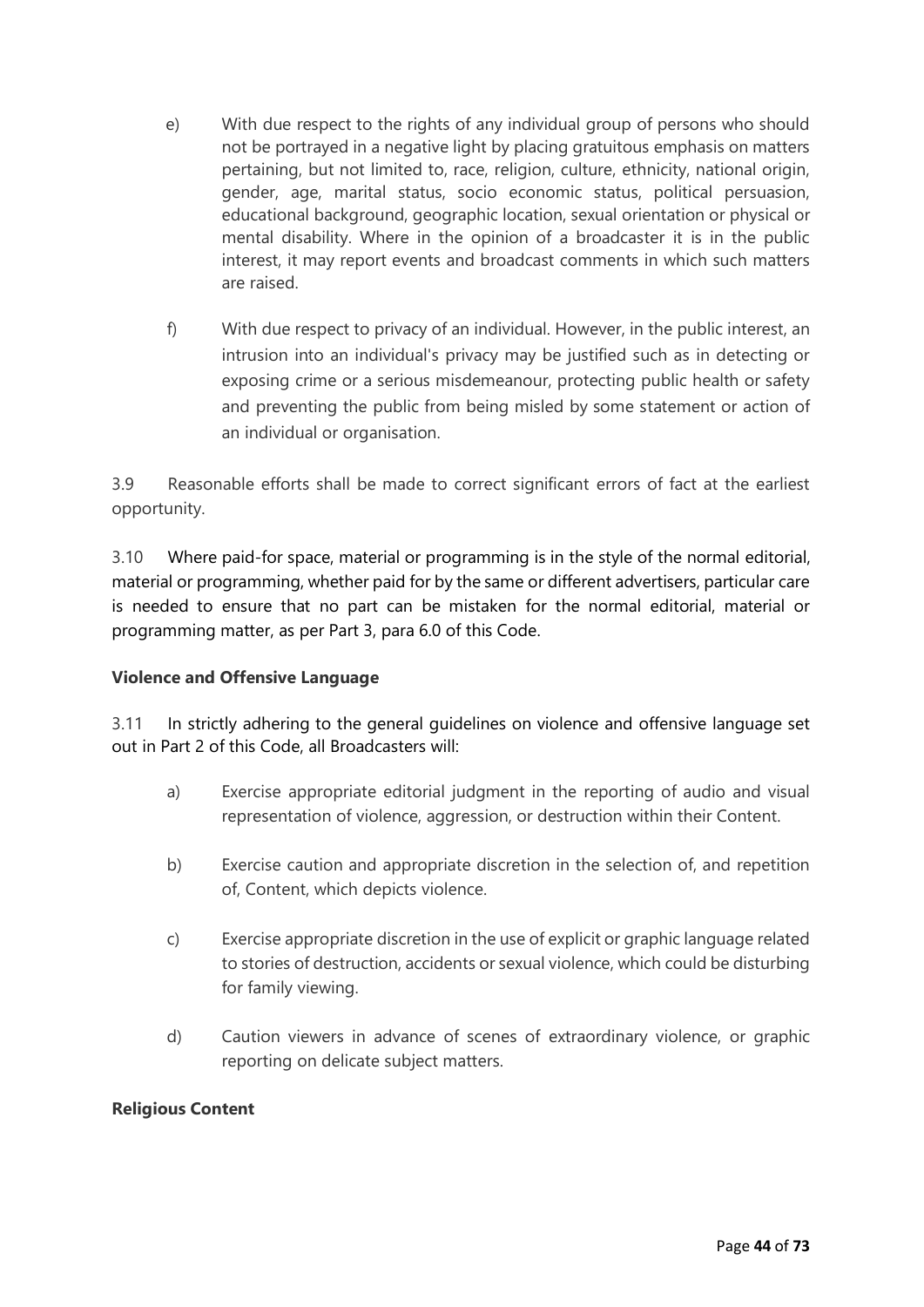3.12 In dealing with religious Content, Broadcasters shall have regards to Islam as the official religion of the country and the constitutional rights to freedom of religion of all other communities.

3.13 Religious broadcasts are aimed at respecting and promoting spiritual harmony and to cater to the varied religious needs of the community. Broadcasters shall ensure that its religious Content is not used to convey attacks upon any race or religion or is likely to create any disharmony.

3.14 All religious Content shall be in congruence with the relevant national religious authorities and/or accredited scholars prior to transmission.

3.15 Content that includes the propagation of any religion other than Islam whether directly or indirectly is not permitted.

3.16 Content that is wrongful, fanatical, critical, and insulting against any religion shall not be permitted.

3.17 Broadcasters shall ensure that any Islamic religious preachers or speakers being featured in religious Content on Islam shall have accreditation from nationally recognized religious authorities, e.g. JAKIM, state mufti departments.

## **Exploitation.**

3.18 No Content shall condone the exploitation of women, men and Children. Negative or degrading Content on the role and nature of women, men or Children in society shall be avoided.

3.19 Content that degrades either sex by negative portrayal such as implied lewd conduct through modes of dress or camera focus on areas of the body is not allowed. Similarly, the degradation of Children through improper portrayal or behaviour is not acceptable.

### **4.0 Advertisements**

4.1 Broadcasters are equally responsible for the acceptability of advertising material transmitted and shall ensure that:

- a) All Advertisements comply with Part 3 of the Code.
- b) There is no influence by Advertisers, or the perception of such influence, on the reporting of news or public affairs, which shall be accurate, balanced and objective, with fairness and integrity being the paramount considerations governing such Content.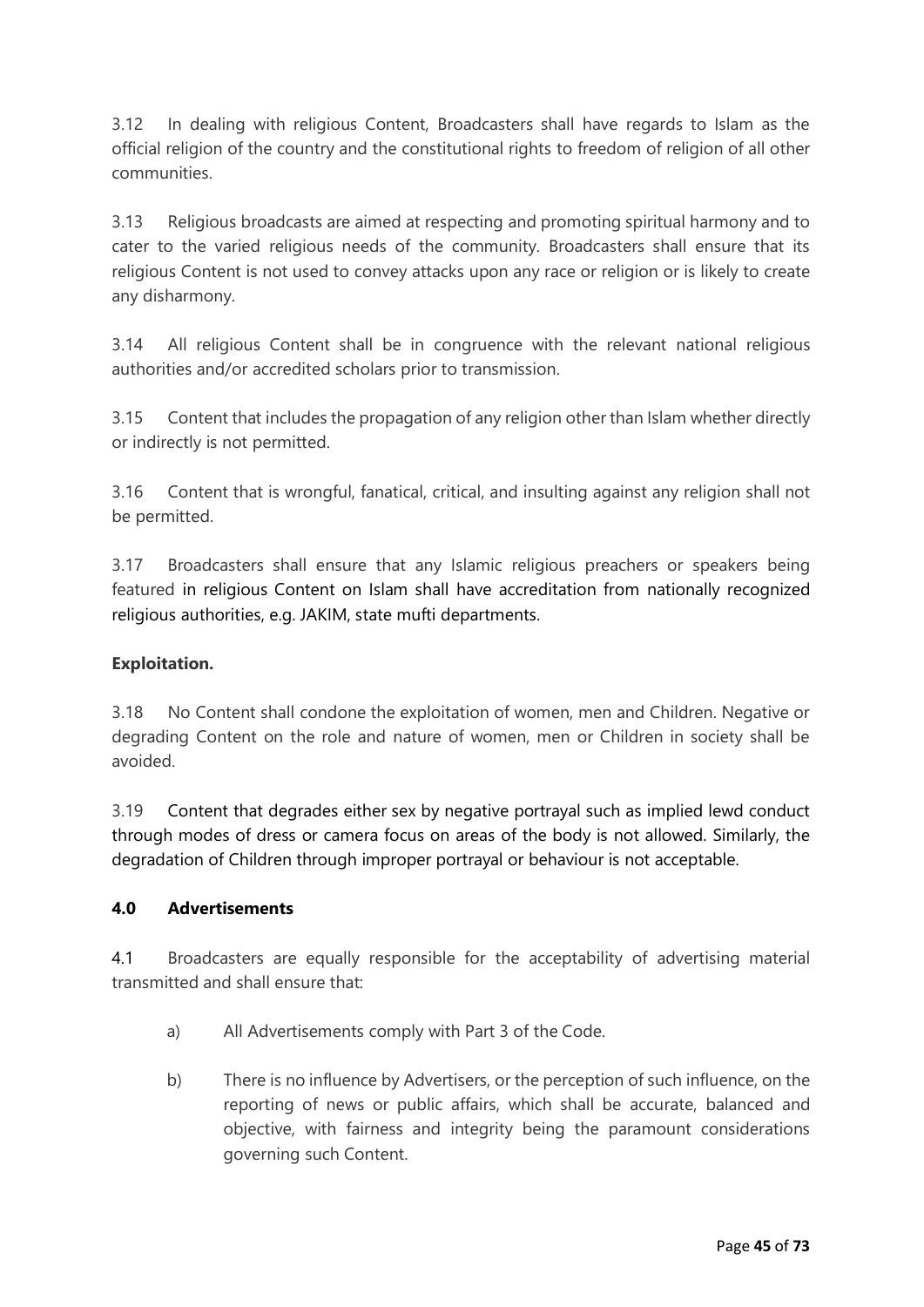4.2 Broadcasters shall ensure that any Advertisement being shown in news dissemination and current affairs Content shall clearly be labelled as an Advertisement. Broadcasters shall ensure that Marketing Communications being shown in news dissemination and current affairs Content is recognisable as a Marketing Communication by the viewers and listeners and not part of the news dissemination and current affairs Content.

## **5.0 Information, Advice and Warnings**

5.1 Broadcasters shall ensure that classification details and other information announcements facilitate viewers to make appropriate choices at all times.

5.2 Broadcasters shall consider whether any elements or programming might disturb viewers, in particular, Children. Appropriate information, advice and or warnings shall be provided at the start of any programme, or news report, which might disturb Children.

5.3 Broadcasters are to ensure that clear and specific warnings shall be employed especially after 10.00 p.m. where there is the likelihood that some viewers may find the programme disturbing or offensive. This does not diminish the Broadcasters' responsibility for sensitive scheduling of programmes to reduce the risk of offence to the minimum.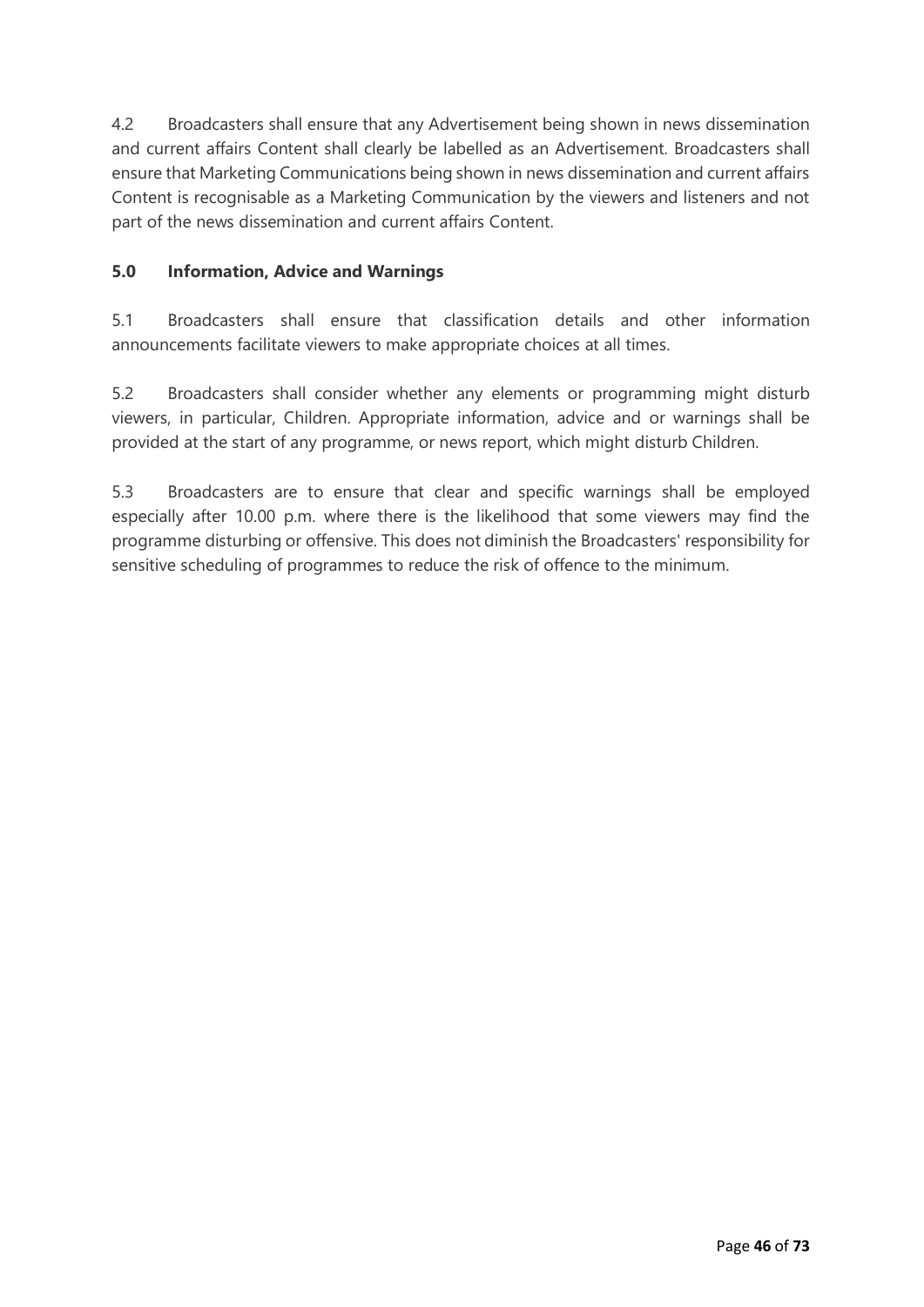# **PART 5: SPECIFIC ONLINE GUIDELINES**

#### **1.0 Scope and Coverage**

1.1 The Online environment is not a legal vacuum. In general, if something is illegal "offline", it shall also be illegal "on-line". In this matter, the relevant existing laws apply.

1.2 In adhering to this and the relevant parts of this Code, no action by Code Subjects shall, in any way, contravene Section 3[3] of the Act, which states that "Nothing in this Act shall be construed as permitting the censorship of the Internet".

1.3 Code Subjects in this Part are providers of Online Content or those who provide Access to Online Content through present and future technology either fixed or mobile. These include, but are not limited to:

- (a) Internet Access Service Providers;
- (b) Online Content Hosting Providers;
- (c) Online Content Developers;
- (d) Online Content Aggregators;
- (e) Link Providers; and
- (f) Online Service Providers.

### **2.0 Concept of Innocent Carrier**

2.1 Code Subjects providing Access to any Content but have neither control over the composition of such Content nor any knowledge of such Content is deemed an innocent carrier for the purposes of this Code. An innocent carrier is not responsible for the Content provided. Nonetheless, this does not exempt such Access providers from adhering to the General measures as outlined in Part 6.0 of this Part where it expressly applies to them.

#### **3.0 Objectives**

3.1 Code Subjects are committed towards taking a responsible approach to the provision of Content by implementing reasonable, practicable and proportionate measures and to provide a proactive and reactive mechanism in cases where prohibited material or activity is identified.

3.2 Responsible Code Subjects and Content providers shall, therefore, be guided by the commitment to reassure Consumers and businesses that Online Content to inform, educate, entertain, and facilitate commerce is safe and secure. Hence, the purpose of this Part is to: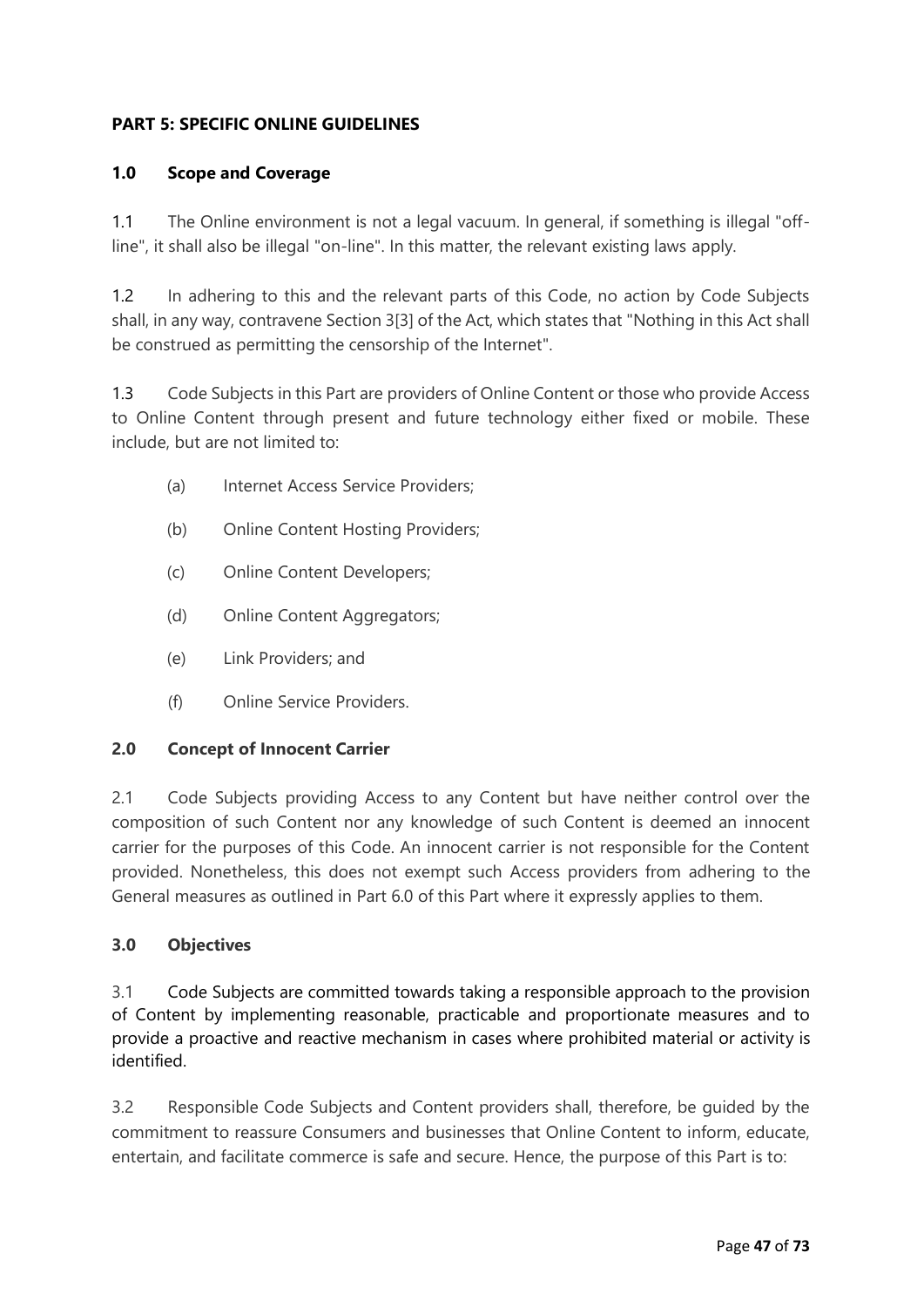- a) Recommend guidelines and procedures relating to the provision of Online Content through self-regulation by the industry in a practical and commercially feasible manner and at the same time foster, promote and encourage the growth and development of the Online services industry;
- b) Promote the education of Users in making an informed selection of the Content they consume; and
- c) Keep updated with international as well as national standards, trends and cultural sensitivities of the general Malaysian public in applying and reviewing this Part.

### **4.0 Principles**

4.1 The following principles shall guide the parties who review, administer, apply, are affected by and/or are subject to this Part of the Code:

- a) There shall be no censorship of the Internet as provided in Section 3(3) of the Act.
- b) Responsibility for Content provided Online by Code Subjects primarily rests with the creator of the Content.
- c) In acknowledging that in the fast-changing Online environment, it is very often impractical, costly, difficult and ineffective to monitor Content, Code Subjects shall nonetheless fulfil, to the best of their ability the requirements of the Code.
- d) Users are responsible for their choice and utilisation of Online Content.
- e) Users are able to consume and create various Online materials in various formats at any time. Thus, Users shall retain responsibility for the Content they place Online, whether legal or illegal.
- f) Any measures relating to Content which are recommended by this Part from time to time shall be:
	- i) Technologically neutral;
	- ii) Fair; and
	- iii) Widely affordable and not adversely affect the economic viability of the communications and multimedia industry.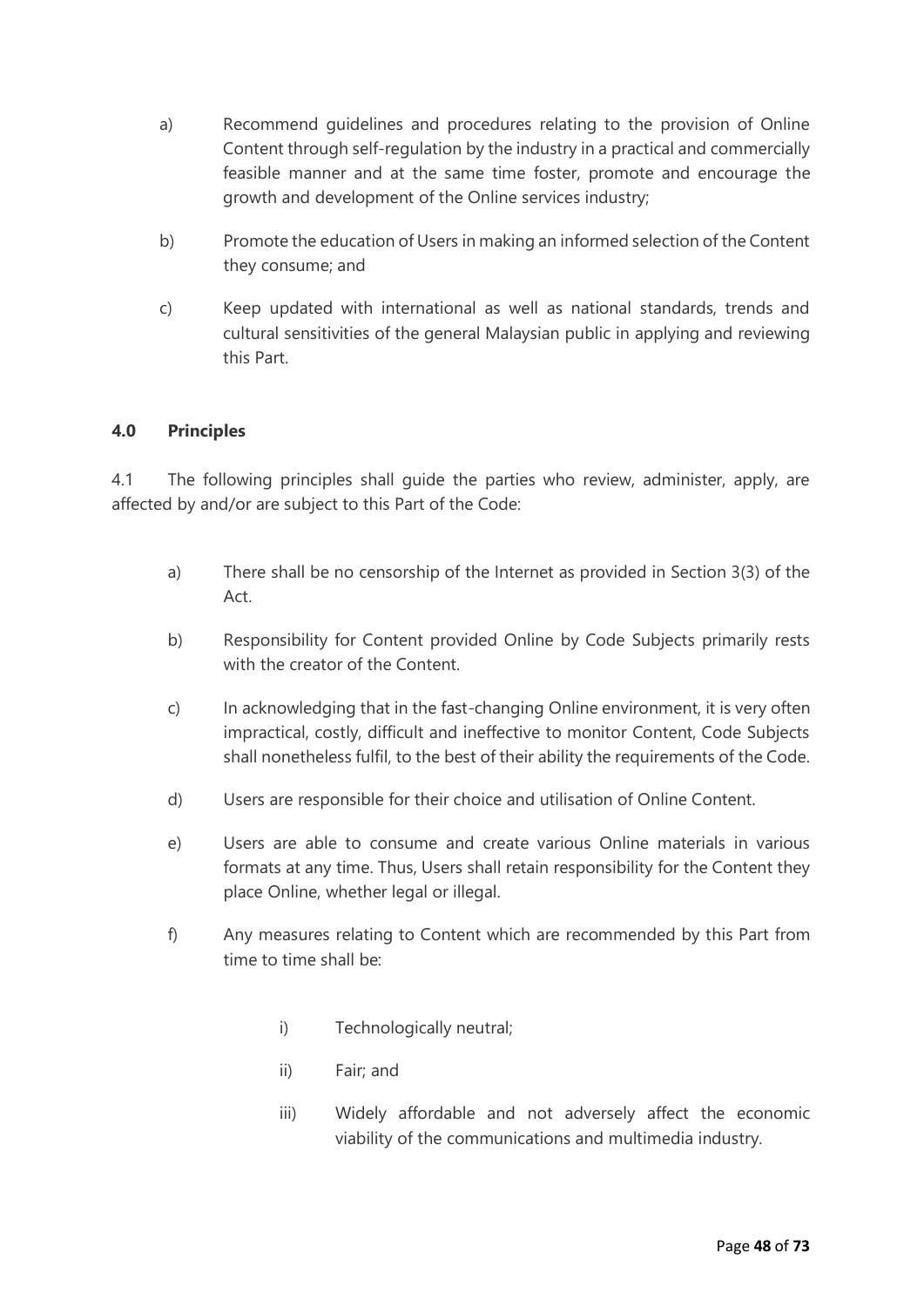g) Any guidelines that apply to the provision of Online Content should not unduly restrict the growth of the industry but serve to enhance a conducive environment to encourage and stimulate the Malaysian communications and multimedia industry.

# **5.0 Online Guidelines**

5.1 Code Subjects shall apply the guidelines set out in Part 2 of this Code in determining whether Content is indecent, obscene, menacing, or offensive, save where expressly provided in this Part.

### **6.0 Measures – General**

6.1 It is recognised that it is impractical, difficult, and ineffective to monitor or control a User's Access to Content available Online. It is left to the User to decide on the nature of Online Content to be consumed and the tools to be utilised by the User in controlling such Content.

6.2 The Content Forum shall assist Users in providing information on the type of tools that are available for Users to control Access to Online Content. Such information can be provided on the Content Forum's website which may be updated from time to time to reflect evolving technology. The Content Forum's website shall contain information on:

- a) The types of tools available to assist Users in filtering or controlling Online Content;
- b) User ethics in accessing and providing Content over the Internet;
- c) Responsibilities of adult Users over Children under their care in relation to Internet use;
- d) Measures which can be taken by parents, guardians and teachers to control Children's Access to Online Content;
- e) Content provider ethics;
- f) This Code; and
- g) The appropriate channel to which a complaint regarding Online Content may be made, and the procedures by which such a complaint is to be made.

6.3 The information provided on the website is intended to assist Online Users and the Content Forum is not responsible for any tools recommended or advice rendered.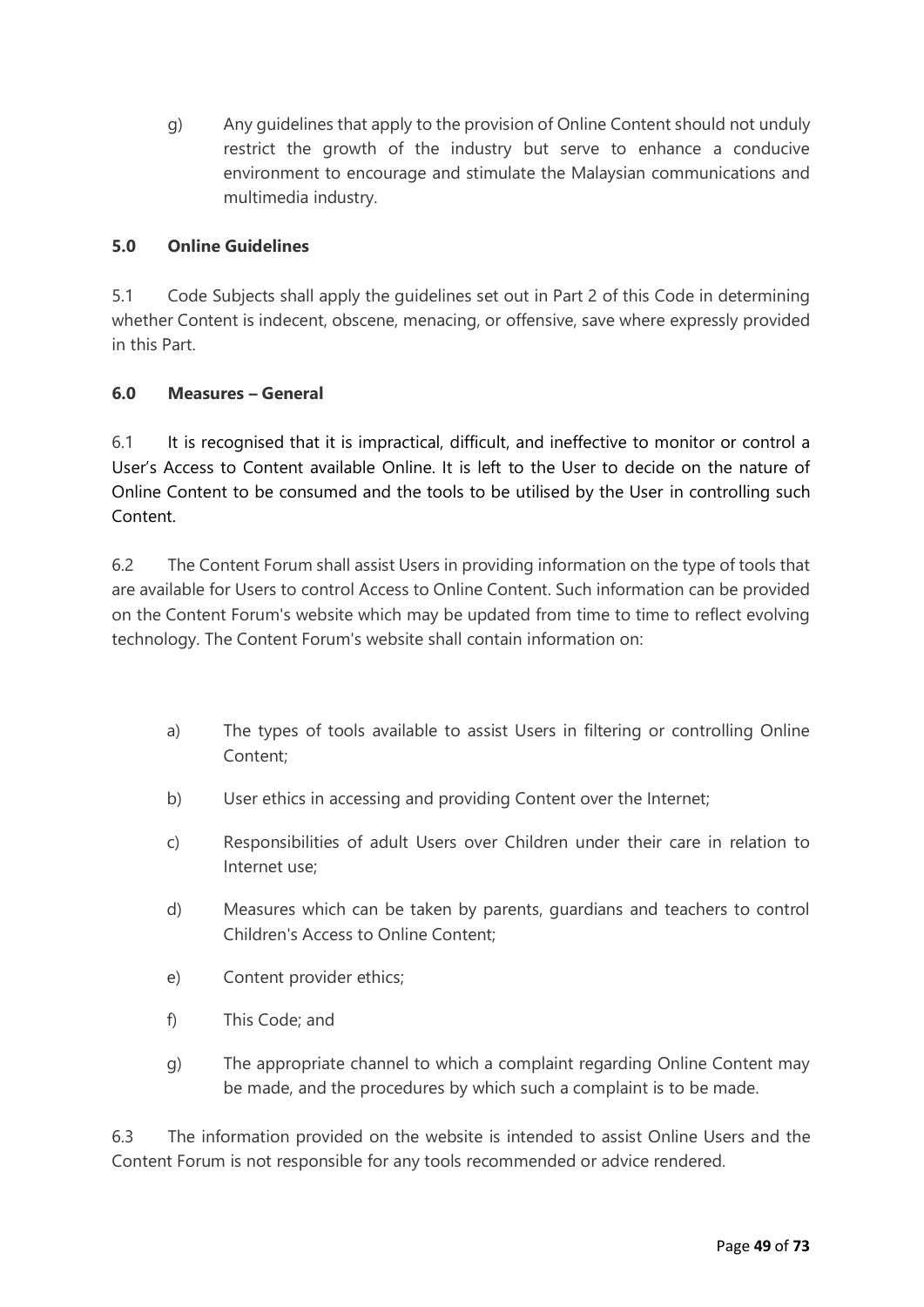6.4 Apart from the aforegoing general measures the following specific measures shall be complied with depending on the degree of control that a Code Subject may have over the Online Content.

## **7.0 Measures –Specific**

### **7.1 Internet Access Service Providers (IASP)**

7.1.1 An IASP shall comply with and incorporate terms and conditions in the contracts and legal notices as to terms of use with subscribers of their services. This shall include the following terms:

- a) Subscribers shall comply with the requirements of Malaysian law including, but not limited to, the Code and shall not provide prohibited Content nor any Content in contravention of Malaysian law;
- b) The IASP shall have the right to withdraw Access where a subscriber contravenes the above; and
- c) The IASP shall have the right to block Access to or remove such prohibited Content provided such blocking or removal is carried out in accordance with the complaints procedure contained in the Code.

7.1.2 The existence of terms and conditions shall be displayed on the IASP's website in a manner and form easily accessible by its subscribers by way of a link or other similar methods

7.1.3 Once an IASP is notified by the Complaints Bureau that its User or subscriber is providing prohibited Content and the IASP is able to identify such User or subscriber, the IASP shall take the following steps:

- a) Within a period of 2 working days from the time of notification, inform its subscriber to take down the prohibited Content.
- b) Prescribe a period within which its User or subscriber is to remove the prohibited Content, ranging from 1 to 24 hours from the time of notification.
- c) If the User or subscriber does not remove such prohibited Content within the prescribed period, the IASP shall be entitled to suspend or terminate the User or subscribers' Access account.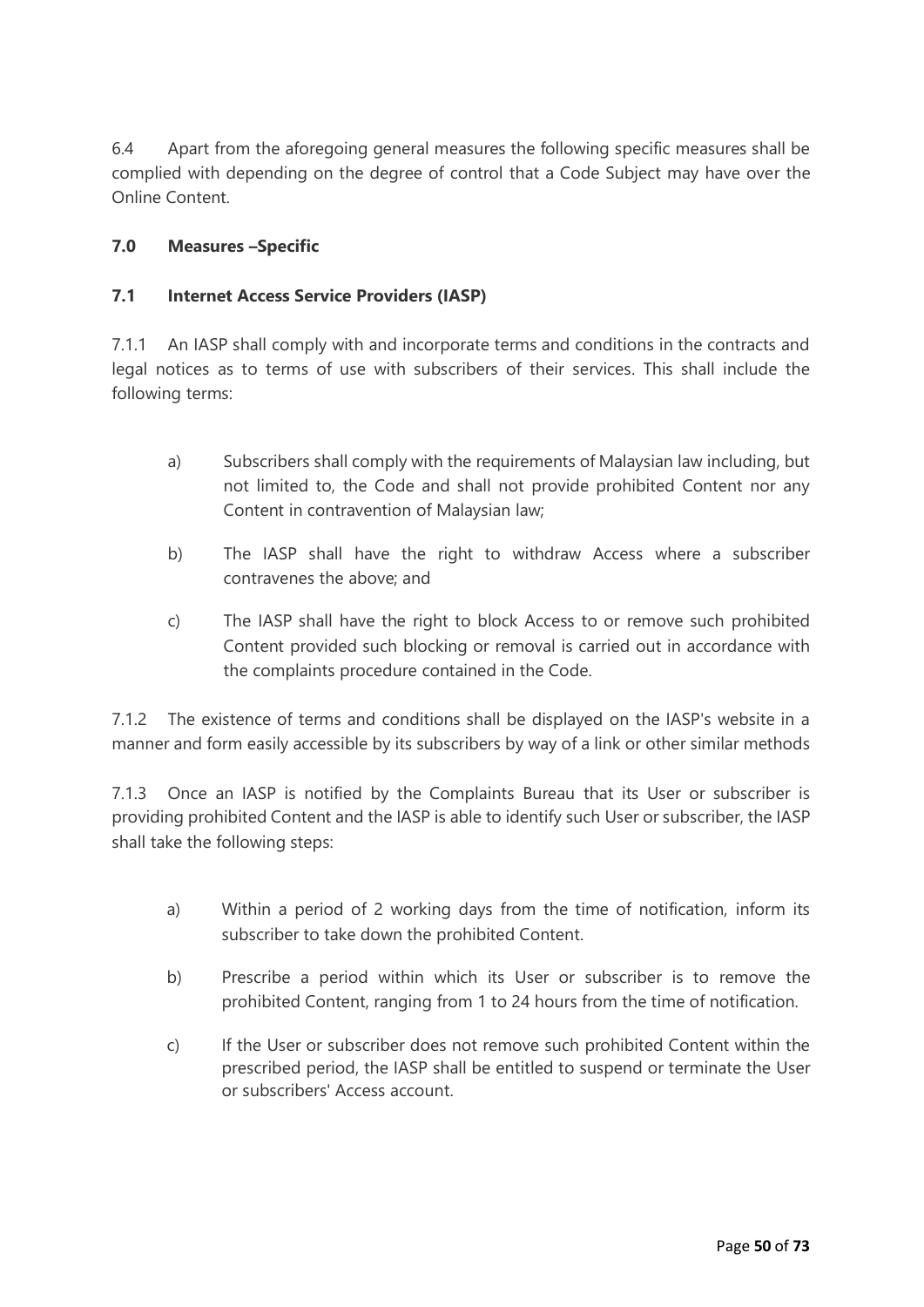7.1.4 An IASP shall place on its website a hyperlink to the Content Forum's website to enable subscribers to obtain the information specified above. If an IASP does not have a website, it shall provide its subscribers with the Content Forum's website address.

# **7.2 Online Content Aggregator (OCA)**

7.2.1 An OCA shall comply with and incorporate terms and conditions in the contracts and legal notices as to terms of use with Users, subscribers, and content providers of their services. This shall include the following terms:

- a) Users, subscribers and Content providers shall comply with the requirements of Malaysian law including, but not limited to, the Code and shall not provide prohibited Content nor any Content in contravention of Malaysian law; and
- b) The OCA shall have the right to remove such prohibited Content where a User, subscriber or Content provider contravenes the preceding (a) above provided the removal of such prohibited Content is in accordance with the complaints procedure contained in the Code.

7.2.2 Upon an OCA being notified by the Complaints Bureau that its User, subscriber or Content provider is providing prohibited Content and the OCA is able to identify such subscriber, User or Content provider, the OCA shall take the following steps:

- a) Within a period of 2 working days from the time of notification, inform the User, subscriber or Content provider to take down the prohibited Content.
- b) Prescribe a period within which the User, subscriber or Content provider is to remove the prohibited Content, ranging from 1 to 24 hours from the time of notification.
- c) If the User, subscriber or Content provider does not remove such prohibited Content within the prescribed period, the OCA shall have the right to remove such Content.

7.2.3 An OCA shall place on its website a hyperlink to the Content Forum's website to enable Users and subscribers to obtain the information specified above.

7.2.4 Where an OCA has editorial rights over the substance of Content, it shall comply with Part 2 (Guidelines on Content) of the Code.

### **7.3 Link Provider**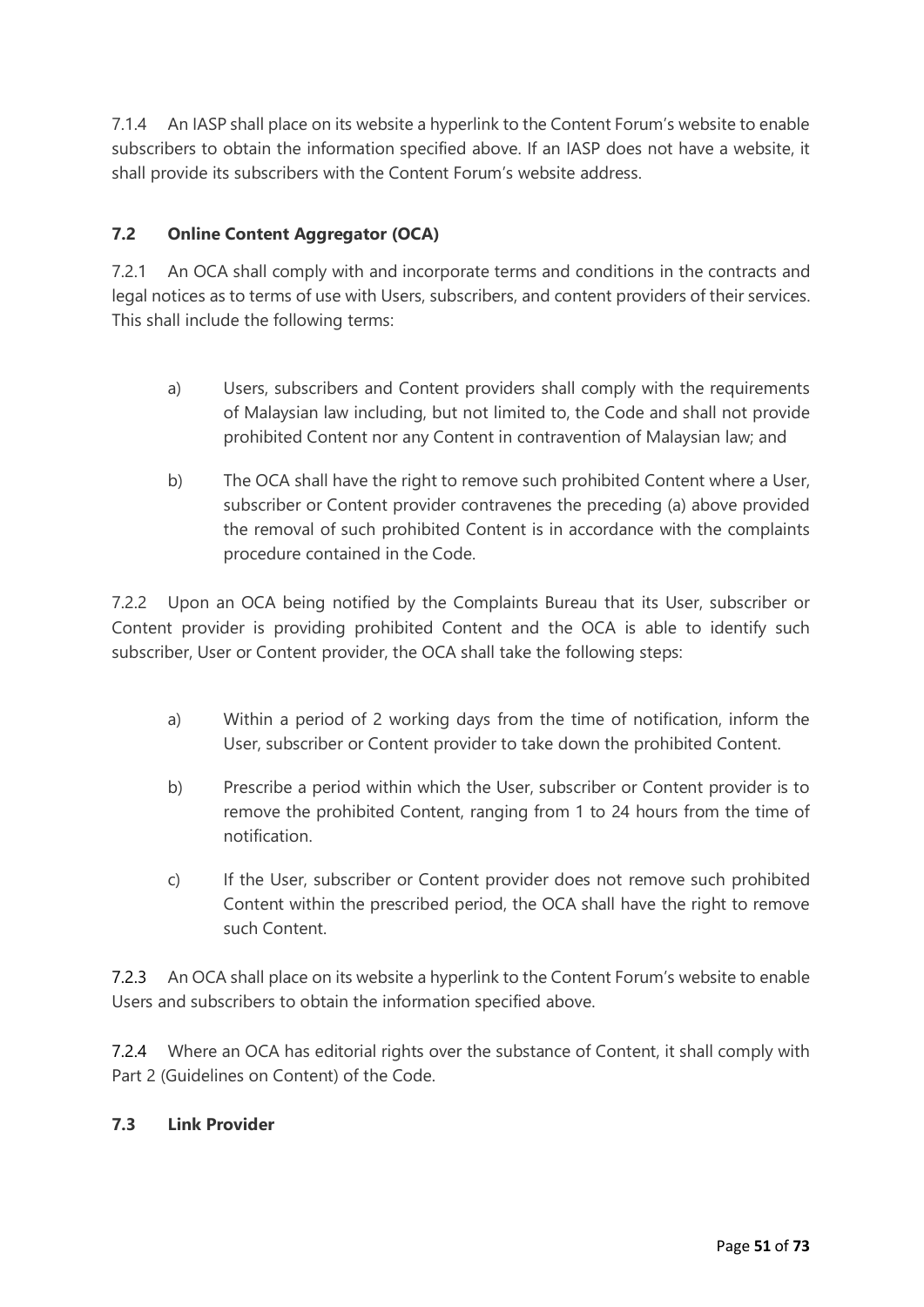7.3.1 A person who provides links to other sites containing prohibited Content shall remove the link to such sites within 24 hours of being notified by the Complaints Bureau of the continuing existence of prohibited Content on such site.

# **7.4 Online Content Hosting Providers (OCH)**

7.4.1 An OCH shall comply with and incorporate terms and conditions in the contracts and legal notices as to terms of use with Users and subscribers of their services. This shall include the following terms:

- a) Users and subscribers shall comply with the requirements of Malaysian law including (but not limited to) the Code and shall not provide prohibited Content nor any Content in contravention of Malaysian law;
- b) The OCH shall have the right to withdraw its hosting services where a User or subscriber contravenes (a) above; and
- c) The OCH shall have the right to remove such prohibited Content provided such removal is in accordance with the complaints procedure contained in the Code.

7.4.2 Once an OCH is notified by the Complaints Bureau that its User or subscriber is providing prohibited Content and the OCH is able to identify such subscriber or User, the OCH shall take the following steps:

- a) Within a period of 2 working days from the time of notification, inform the User or subscriber to take down the prohibited Content.
- b) Prescribe a period within which the User or subscriber is to remove the prohibited Content, ranging from 1 to 24 hours from the time of notification.
- c) If the User or subscriber does not remove such prohibited Content, the OCH shall have the right to remove such Content.

7.4.3 An OCH will place on its website a hyperlink to the Content Forum's website to enable Users and subscribers to obtain the information specified in paragraphs  $7.1 - 7.4.2$  above.

### **Examples in Applying Specific Measures**

*X, who is based in Kuala Lumpur, provides an Online lifestyle magazine which can be accessed by anyone from any part of the world. X's portal is hosted on Y's servers. Y's servers are located in Penang.*

*X provides his own Content and third party Content. In his arrangement with the third party Content providers, he does not have the rights to edit the Content. Most third party Content is*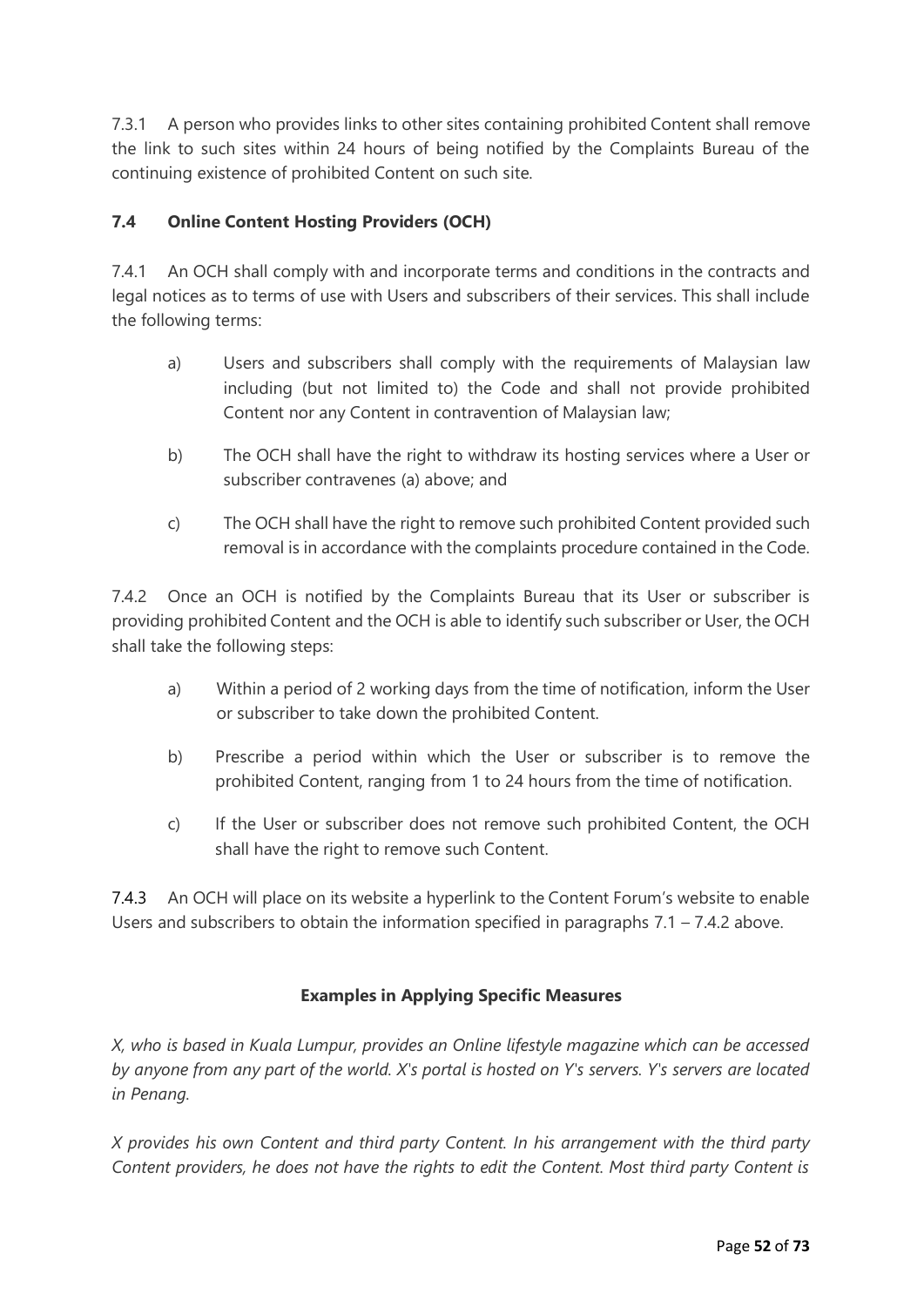*pushed onto his site automatically without X having the opportunity to view the Content beforehand.*

*X is a subscriber of Z's Internet Access services.*

*In this instance:*

- *X is both a Content provider and an OCA*
- *Y is an OCH*
- *Z is an IASP*

*The Complaints Bureau receives a complaint that one of the web pages of X's Online magazine contains Content which is obscene as defined in the General Guidelines on Content contained in Part 2 of the Code.*

#### **Scenario 1:**

*If X receives a notification from the Complaints Bureau it shall :*

- *a) where X has provided the Content, remove the prohibited Content.*
- *b) where the Content is provided by a third party W, inform W to remove the Content within a period ranging from 1 to 24 hours. The period prescribed is at X's discretion. If W fails to remove the prohibited Content, it shall be removed by X.*

#### **Scenario 2:**

*If Y receives a notification from the Complaints Bureau, it shall notify X to remove the Content within a period ranging from 1 to 24 hours. The period prescribed is at Y's discretion. In this instance, Y gives X 4 hours to take the necessary action. X may either remove the prohibited Content itself or direct W to remove the Content. If the prohibited Content is not removed within 4 hours, it shall be removed by Y.*

#### **Scenario 3:**

*If Z receives a notification from the Complaints Bureau, it shall notify X to remove the Content within a period ranging from 1 to 24 hours. The period prescribed is at Z's discretion. In this instance, Z gives X 12 hours to remove the Content. X may either remove the prohibited Content itself or direct W to remove the Content.* 

*If the prohibited Content is not removed within 12 hours, Z can suspend or terminate X's Access to the Internet.* 

*If X is not Z's subscriber, Z shall not be required to take any measures.*

#### **8.0 Measures not required**

8.1 IASPs, OCAs, Link Providers and OCHs shall not be required to undertake any of following:

a) Provide rating systems for Online Content;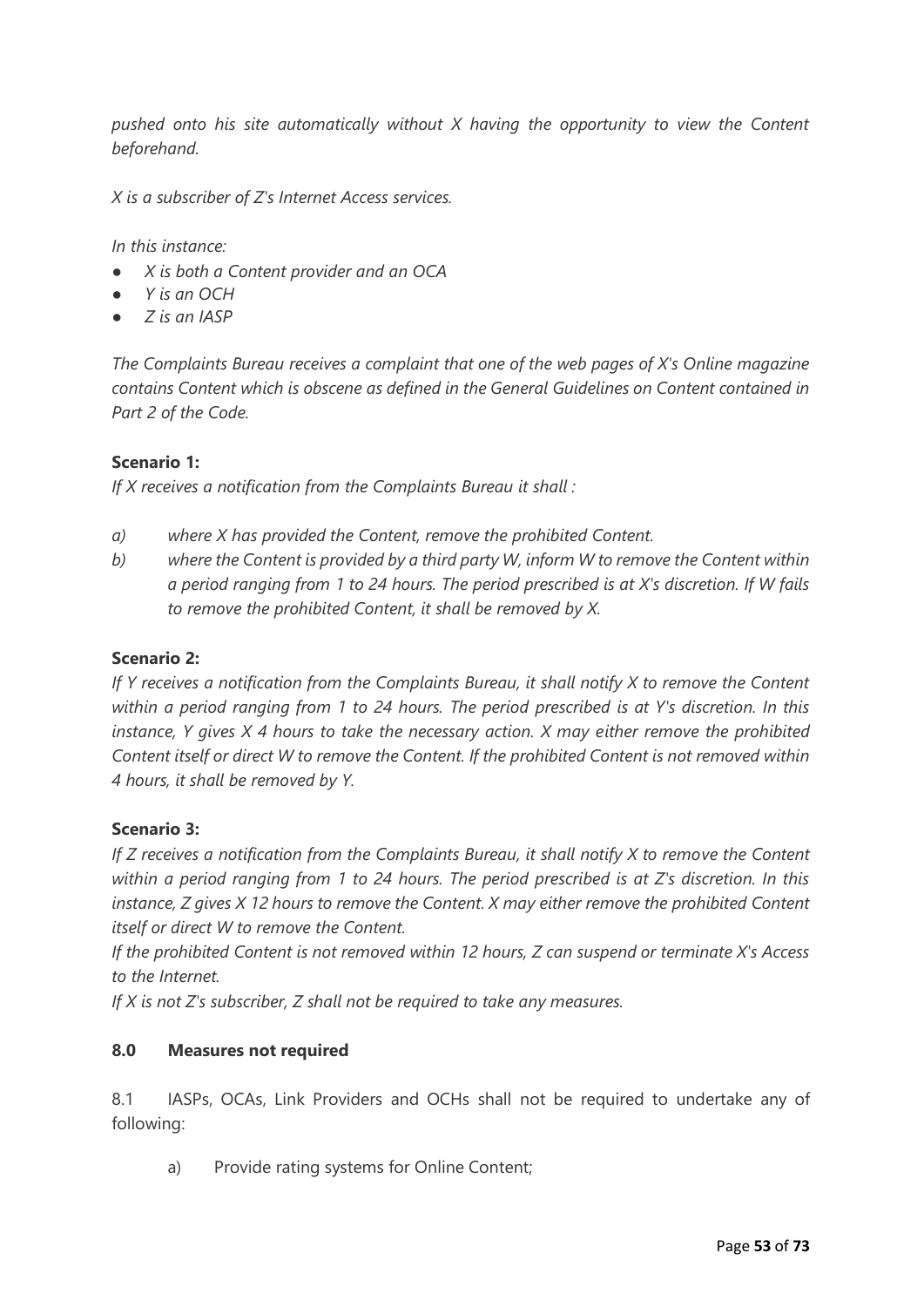- b) Block access by their Users or subscribers to any material unless directed to do so by the Complaints Bureau acting in accordance with the complaints procedure set out in the Code;
- c) Monitor the activities of Users and subscribers; or
- d) Retain data for investigation unless such retention of data is rightfully requested by the relevant authorities in accordance with Malaysian law.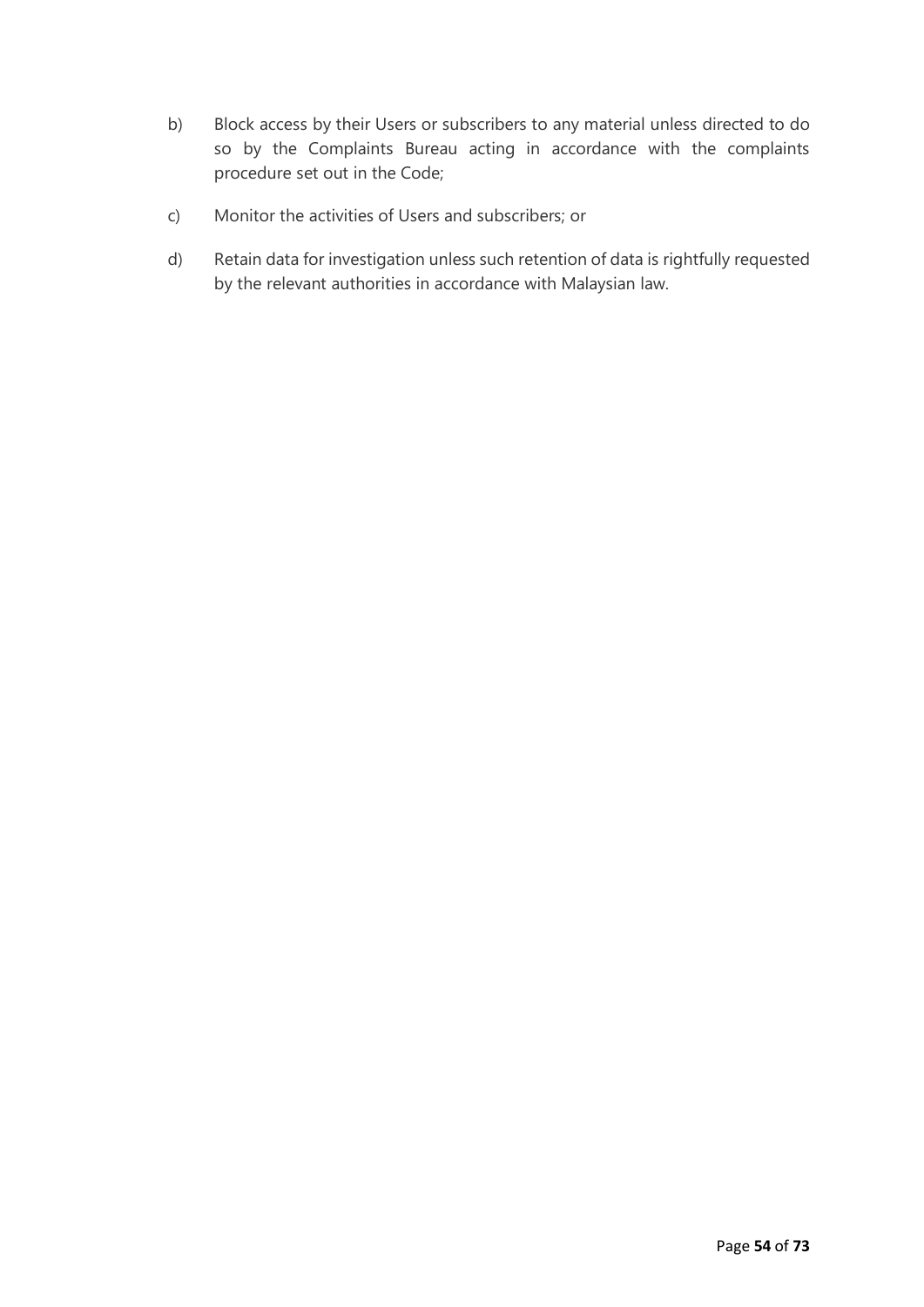## **PART 6: SPECIFIC AUDIOTEXT HOSTING SERVICE GUIDELINES**

### **1.0 Scope and Coverage**

1.1 An Audiotext Hosting Service is defined as a service provided pursuant to a licence issued by the Commission, such service being accessed by utilising a telephone or any other future communication tool and having access via numbers beginning with the prefix 600 or any other number/mode determined by the Commission.

#### **Objectives**

1.2 The major purpose of these specific guidelines is to allow Audiotext Hosting Service providers to self-regulate themselves in the best interest of users generally and in accordance with internationally recognised practice and national policy.

#### **Principles**

1.3 The following principles shall guide Audiotext Hosting Service Content providers who are affected by and/or are subject to this Part of the Code:

- (a) Audiotext Hosting Service Content providers shall apply the guidelines set out in Part 2 of this Code in determining whether Content is indecent, obscene, menacing or offensive unless otherwise defined in this Part.
- (b) No Audiotext Hosting Service provider shall knowingly provide prohibited Content.
- (c) Any Content provided shall not be misleading, likely to mislead or contain inaccurate information.
- (d) Guidelines shall be adhered to on a self-regulatory basis in a manner that would encourage the development of Content and the positive growth of the industry.
- (e) While recognising the importance of the positive growth and commercial viability of the industry, Audiotext Hosting Service providers shall at all times abide by all relevant laws and consider the views and interest of the general public;
- (f) Where live Audiotext Hosting Services are offered, at least one adequately trained employee shall be assigned and present at all times to moderate, facilitate and monitor the service to ensure that all activities within the service remain healthy. The service shall provide facilities for the trained employee to immediately remove callers who misuse and abuse the service.

#### **2.0 Specific Guidelines**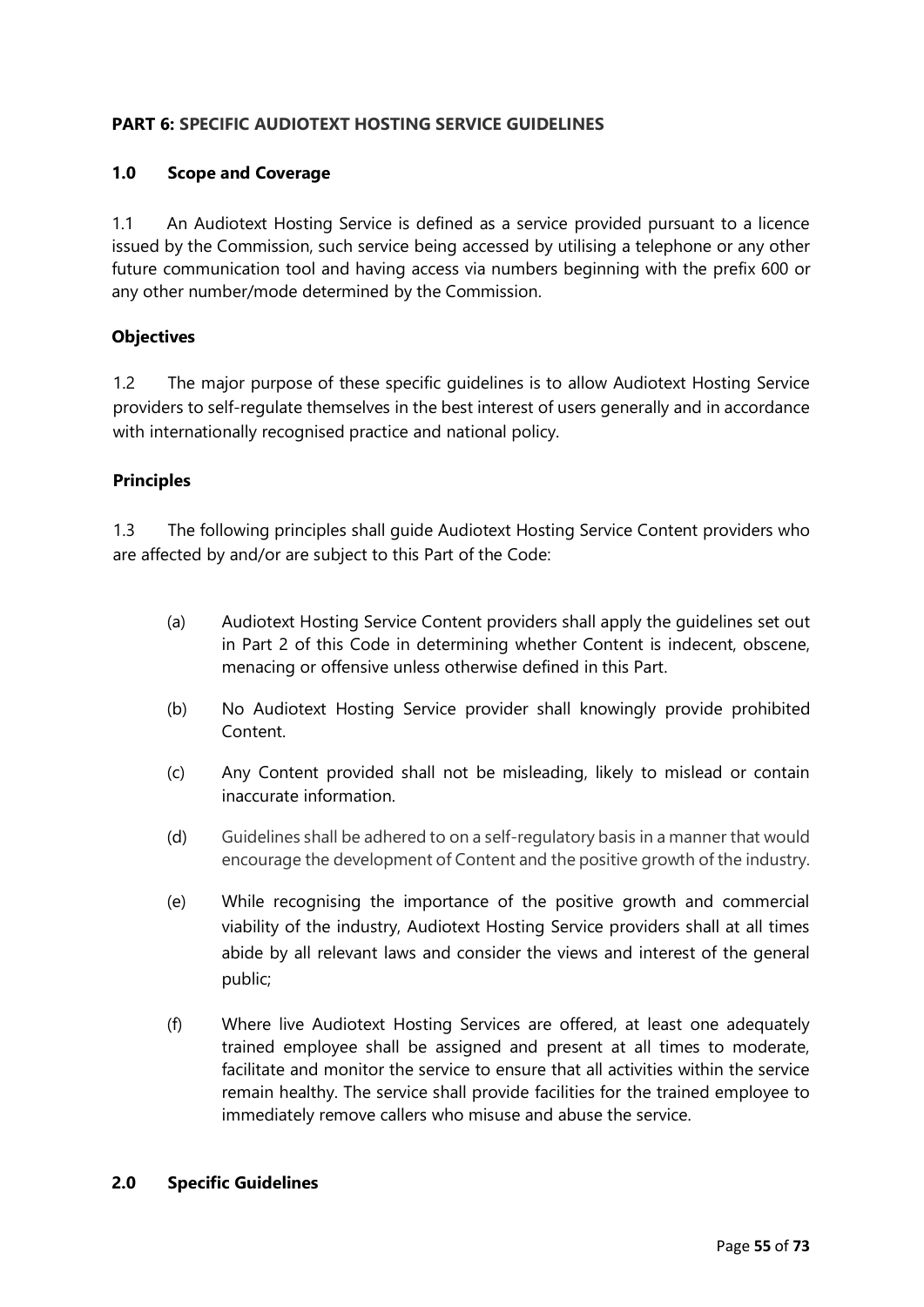## **Rating Classification**

2.1 All Audiotext Hosting Services must be classified according to the following rating classification below and displayed clearly in all advertising materials.

- (a) "U" Information or Entertainment services suitable for all ages. However, callers below 18 years of age shall obtain permission from the person making payment for the use of the Audiotext Hosting Services.
- (b) "18+" Services for the general public 18 years and above.

### **Specialist Information**

2.2 "Specialist Information" is defined as information or advice provided by professionals, corporations, the government, government agencies or any other persons who is appropriately qualified or an expert or specialist in relation to the area of expertise.

2.3 Audiotext Host Service Content containing professional advice or opinion (e.g. Medical/Dental/Legal/Financial Services) shall ensure that:

- a) The person is appropriately qualified in his area of expertise;
- b) The advice is prefaced with a disclaimer that such advice shall not be acted upon without first consulting a suitably qualified practitioner, and be conveyed in a manner that accurately reflects the seriousness of the subject matter; and
- c) Any advice involving scientific, statistical or other research data shall indicate clearly the source of such data.

2.4 An Advertisement relating to an Audiotext Hosting Services containing Specialist Information or endorsement shall clearly indicate:

- a) The identity, current status and relevant professional qualification and experience of the person(s) involved; or
- b) The identity of the professional association, statutory authority or government department involved.

### **Content Designed for Children or Dependent Persons**

2.5 Audiotext Hosting Services designed for, either wholly or mainly, and aimed at an audience of Children or dependent persons shall not: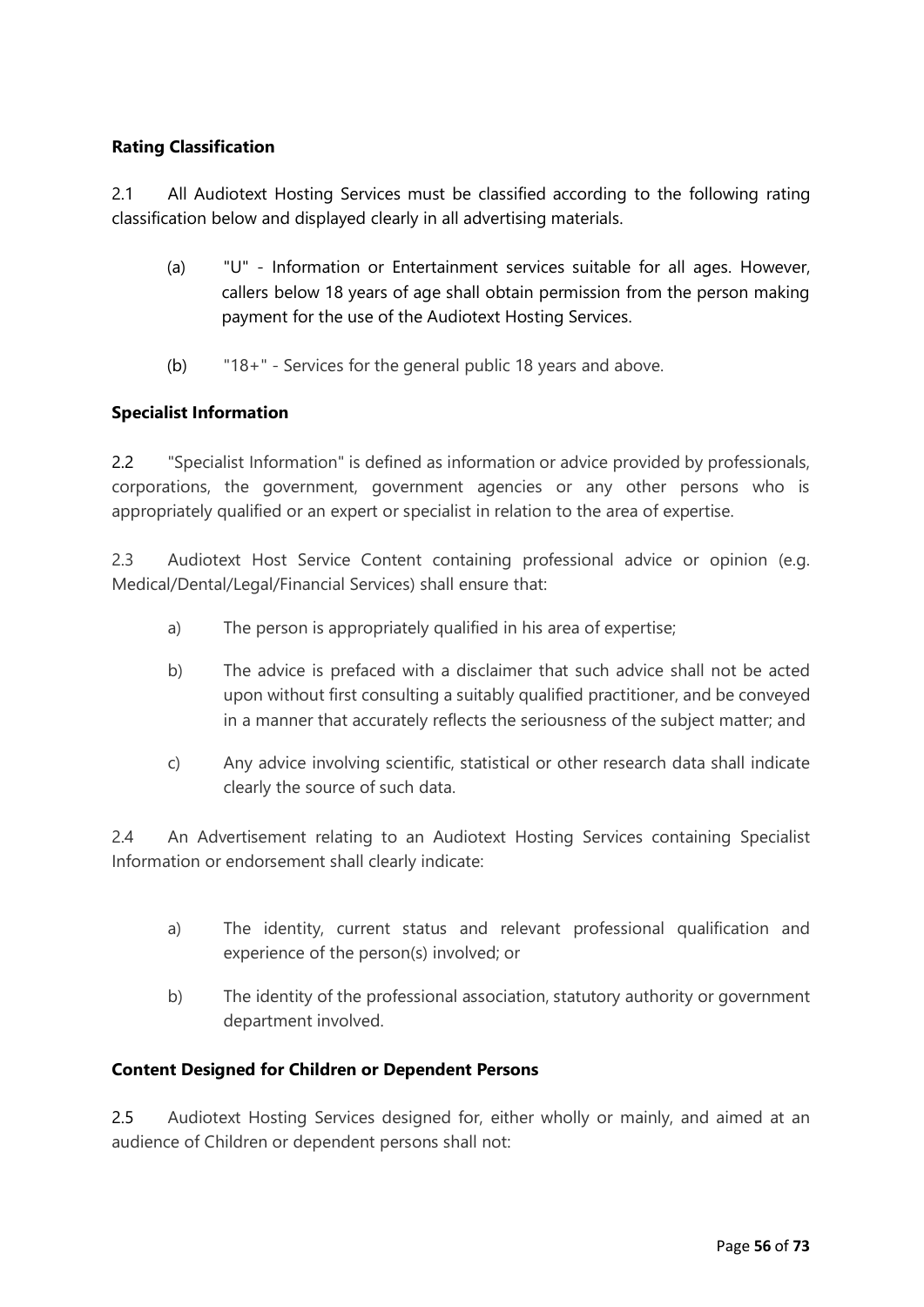- a) Include references to sexual practices, language or materials that are offensive to the standards of decency prevailing among those likely to be exposed to them;
- b) Involve any information or noise or sound effect likely to alarm any Child, or of other dependent person, having regard to special protection for such dependent persons; and
- c) Force or unfairly cause any of the above persons, mentioned in this paragraph to dial additional telephone numbers.

2.6 Advertisement of services aimed at Children shall carry the following warning messages: "This call costs RMX.XX per minute/per call. Callers under 18 must seek parent's or guardian's approval before calling".

# **3.0 Copyright**

3.1 Audiotext Hosting Services shall respect copyright ownership of recorded announcements or interactive Content and shall not utilise part or all of the Content from another medium without the permission of the copyright owner.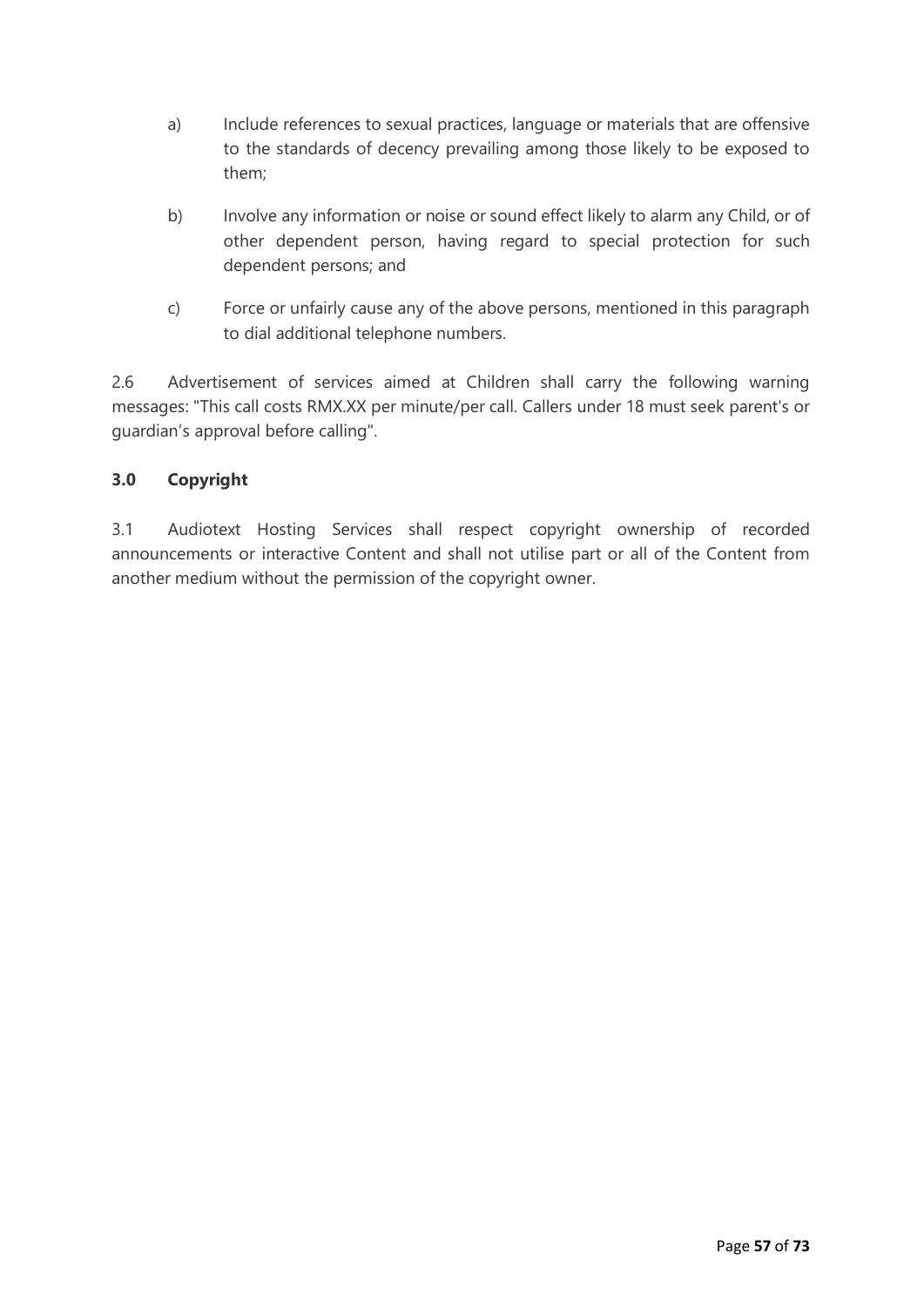## **PART 7: SPECIFIC LIMITED CONTENT GUIDELINES**

#### **1.0 Scope and Coverage**

1.1 Limited Content refers to programmes, Advertisements and other related material conveyed through television, any networked medium or other means of transmission, which are displayed or communicated to a limited, specified, or specific group of people or individuals. Providers of Content for this Part include:

- a) In-house TV and radio broadcasting;
- b) Electronic Boards (indoor/outdoor); and
- c) Any related networked medium.

1.2 Limited Content include, but are not be limited to, Bus TV, Rail TV, Hotel TV and radio, Airport TV, Complex TV and radio broadcasting and Pay Per View TV.

1.3 Providers of all Limited Content Communications must abide by the provisions set out in this Code especially those of Parts 2, 3 and 4 referring to the Guidelines on Content, Advertisement and Broadcasting respectively.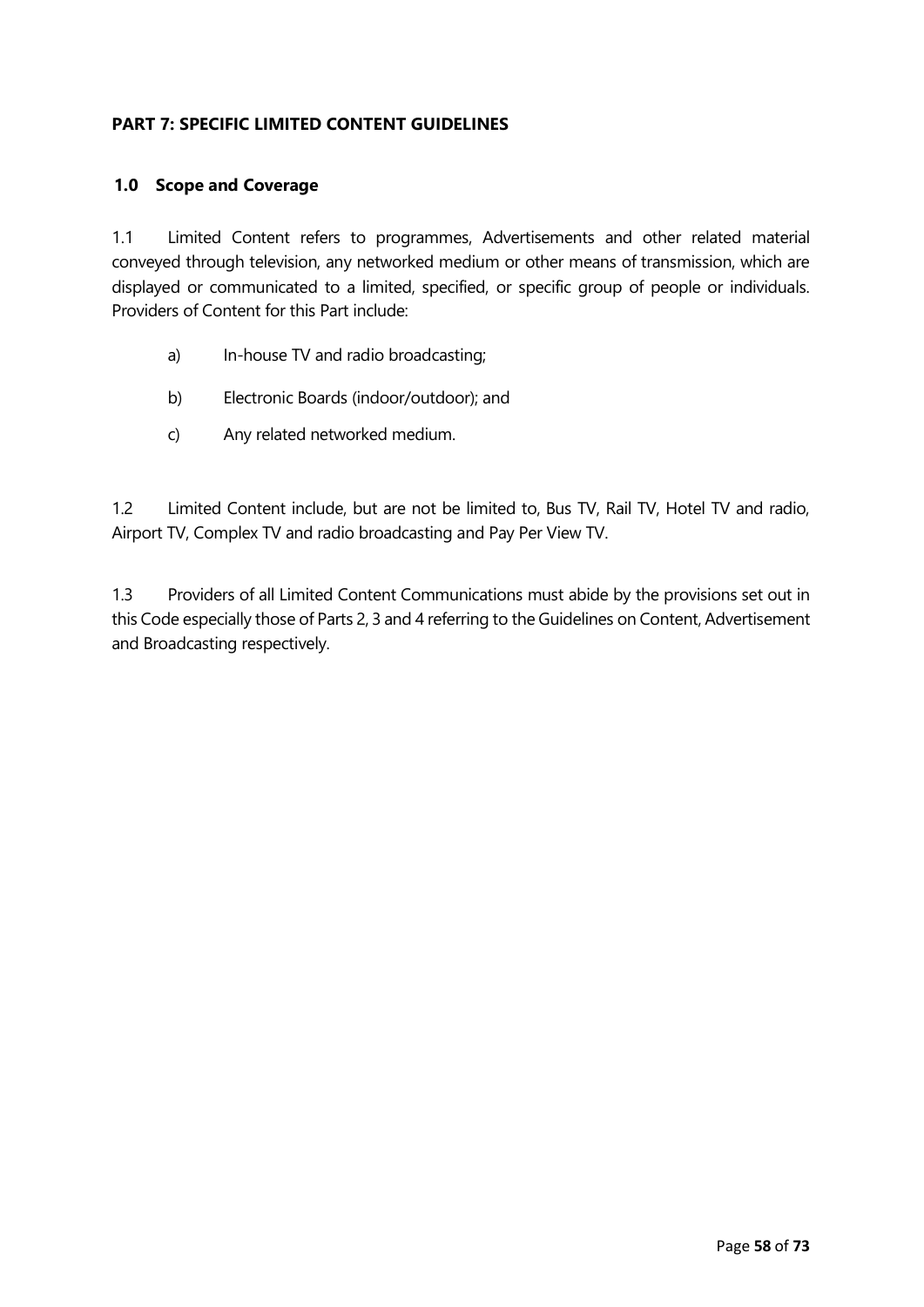# **PART 8: CODE ADMINISTRATION**

### **1.0 Introduction**

1.1 The keyword in this Code is self-regulation. By virtue of this being a voluntary industry Code, all those subscribing to it have expressly undertaken the commitment and responsibility to uphold its objectives and principles. Good governance through self-discipline and selfmonitoring is the best form of administration as it ultimately serves the interests of all parties concerned.

1.2 Content providers and Code Subjects are responsible for ensuring that Content and promotion of their services, whether produced by themselves or others on their behalf comply with the provisions of the Code.

### **2.0 Communications and Multimedia Content Forum of Malaysia**

2.1 The Communications and Multimedia Content Forum of Malaysia, designated on 29 March 2001, comprises a balanced representation of the relevant sectors of the industry to ensure the Code it has prepared reflects the views of the community at large.

2.2 Any addition, amendment or review of the Code shall be deliberated upon by the relevant representative industry working group and referred to the Council. Its adoption shall be subjected to input by members and due consideration of public comment.

2.3 The Content Forum, under its registered Constitution, is responsible for the administration of this Code and for sanctions in the case of any breach.

2.4 The Content Forum through its Complaints Bureau shall receive, consider, mediate and if necessary, adjudicate and make a ruling on matters, such as complaints and grievances, relating to alleged breaches.

2.5 Any complaint on matters covered by this Code received by a Code Subject should be resolved by the parties concerned. However, if the complaint cannot be resolved, it may be referred to the Complaints Bureau.

#### **3.0 The Complaints Bureau**

3.1 The Complaints Bureau shall:

- a) Consider and deal with complaints relating to content as provided for in the Code;
- b) Investigate any Content which is considered to be in breach of the Code without there necessarily having been a complaint;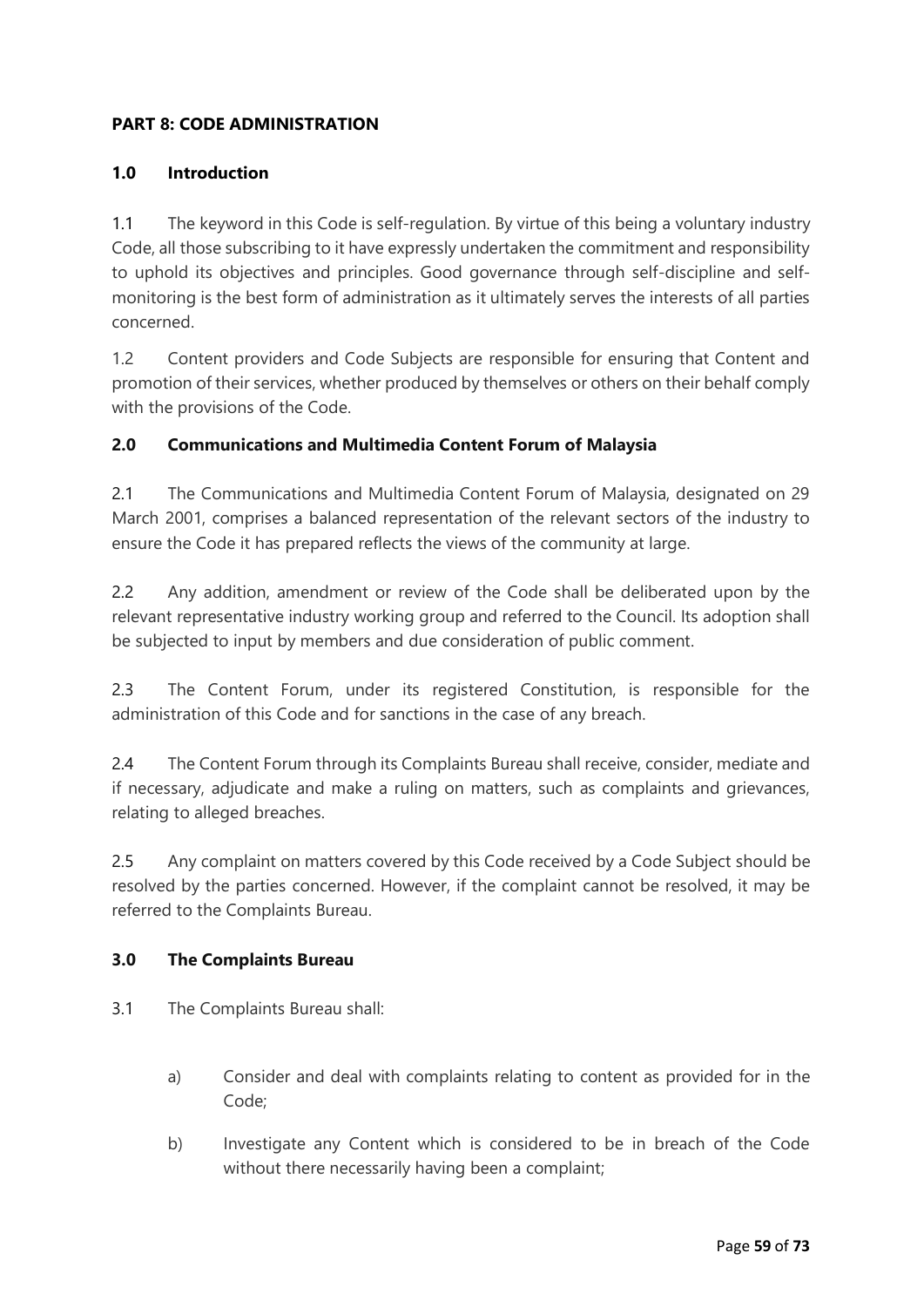- c) Rule on any dispute arising between members of the Content Forum or between a member and a non-member; and
- d) Interpret provisions of the Code when the need arises or a request is made.

3.2 The basis of the action of the Complaints Bureau is the Code and provision of the Act.

3.3 The Complaints Bureau shall deal with all complaints of a general or specific nature that relate to this Code provided the complaint is made within two (2) months after its occurring, and if deemed valid, with reasonable basis and not frivolous.

3.4 The Complaints Bureau is not permitted to consider complaints if they concern matters that are the subject of legal proceedings, or if the Complaints Bureau decides it would be inappropriate. The Complaints Bureau may hold an inquiry into a complaint:

- a) In response to a written request from a person or persons; or
- b) On its own initiative.

3.5 On receiving a complaint and prior to adjudication, the Complaints Bureau shall provide the necessary assistance and guidance to the parties involved with the intention of mediating an amicable resolution by mutual consultation.

3.6 In the event mediation attempts fail, the Complaints Bureau shall proceed with dealing with the complaint. The Complaints Bureau shall convene an inquiry as and when the need arises and may combine the hearing of two or more complaints into a single inquiry.

# **4.0 Procedure for General Public Complaints**

4.1 Any complaint received from the public shall be made in writing specifying, if possible, the part of the Code that has been breached together with supporting documents or details of the alleged misconduct.

4.2 The complaint shall be referred to the Chairman for his consideration. If the Chairman is of the view that the complaint is frivolous or prima facie lacking in merit or outside the scope of the Code, he shall notify the complainant that no further action is being taken and the reasons therefore.

4.3 If the Chairman is of the opinion that the complaint warrants further investigation to determine its validity, the complaint shall be forwarded immediately to the party complained against for a response within five (5) working days.

4.4 Upon receipt of the response, the Chairman shall review the complaint and the response, if any. If the Chairman feels there are insufficient grounds for upholding the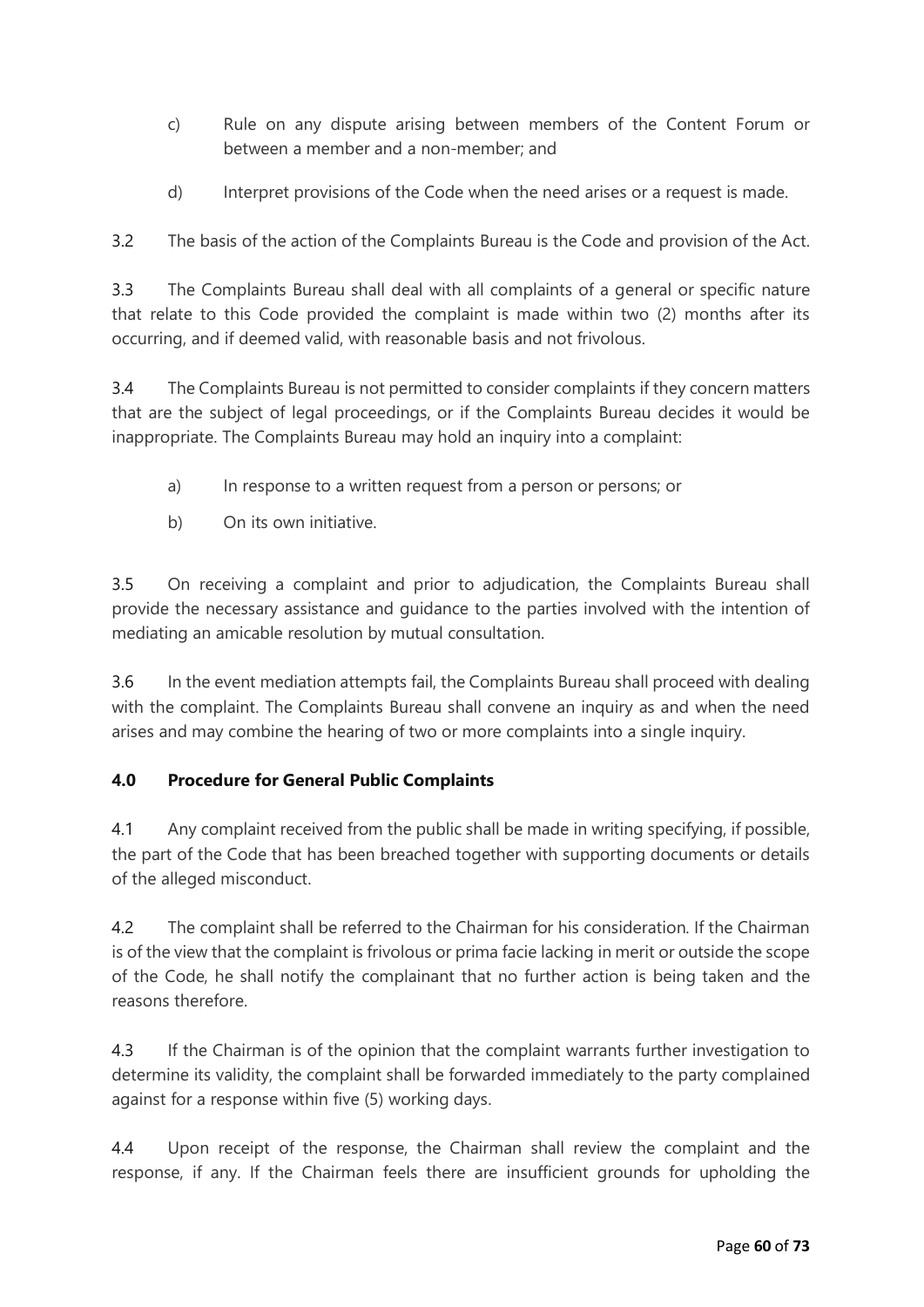complaint, the Chairman shall circulate to the Complaints Bureau members his views together with the complaint and the response, if any, within five (5) working days where practicable.

4.5 Within five (5) working days, if the majority of the members agree with the view of the Chairman, the Complaints Bureau shall write to the complainant stating that there are insufficient grounds to uphold the complaint.

4.6 If the Chairman is of the view that the complaint has merits, copies of the complaint together with the response of the party complained against shall be circulated to members for their views within five (5) working days where practicable and:

- a) If the views of the members are unanimous, the Complaints Bureau will inform the parties involved of the decision immediately.
- b) If there is a difference of opinion, the Complaints Bureau will convene a meeting soonest possible within the period of 14 days.

# **5.0 Procedure for Industry Complaints**

5.1 Any complaint that any member or person from the industry has should first be raised with the alleged offending party in writing, specifying the Part of the Code which it is claimed has been breached with a copy extended to the Complaints Bureau.

5.2 If within five (5) working days, the complaint is not resolved, then either party shall in writing inform the Complaints Bureau which shall then circulate copies of the complaint to its members for their views within five (5) working days and;

- a) If views are unanimous, the Chairman shall instruct the Secretaries on the action to be taken immediately.
- b) If there is a difference of opinion, the Complaints Bureau will convene a meeting soonest possible within the period of 14 days.

5.3 Notwithstanding paragraphs 3.5 and 3.6 above, the Complaints Bureau encourages industry practitioners to discuss and deliberate any matters of complaints via mediation. To this end, the Complaints Bureau shall provide an avenue for mediation and/or arbitration for parties involved in a particular complaint, as a form of appeal for the Complaint's Bureau's initial decision. The Complaints Bureau reserves the right to impose an administrative fee to facilitate the convening of a mediation process. Both parties shall agree on the terms of the mediation (including costs) before it commences.

# **6.0 Procedure for Complaints on Matters relating to Comparative, Superlative and Misleading Claims**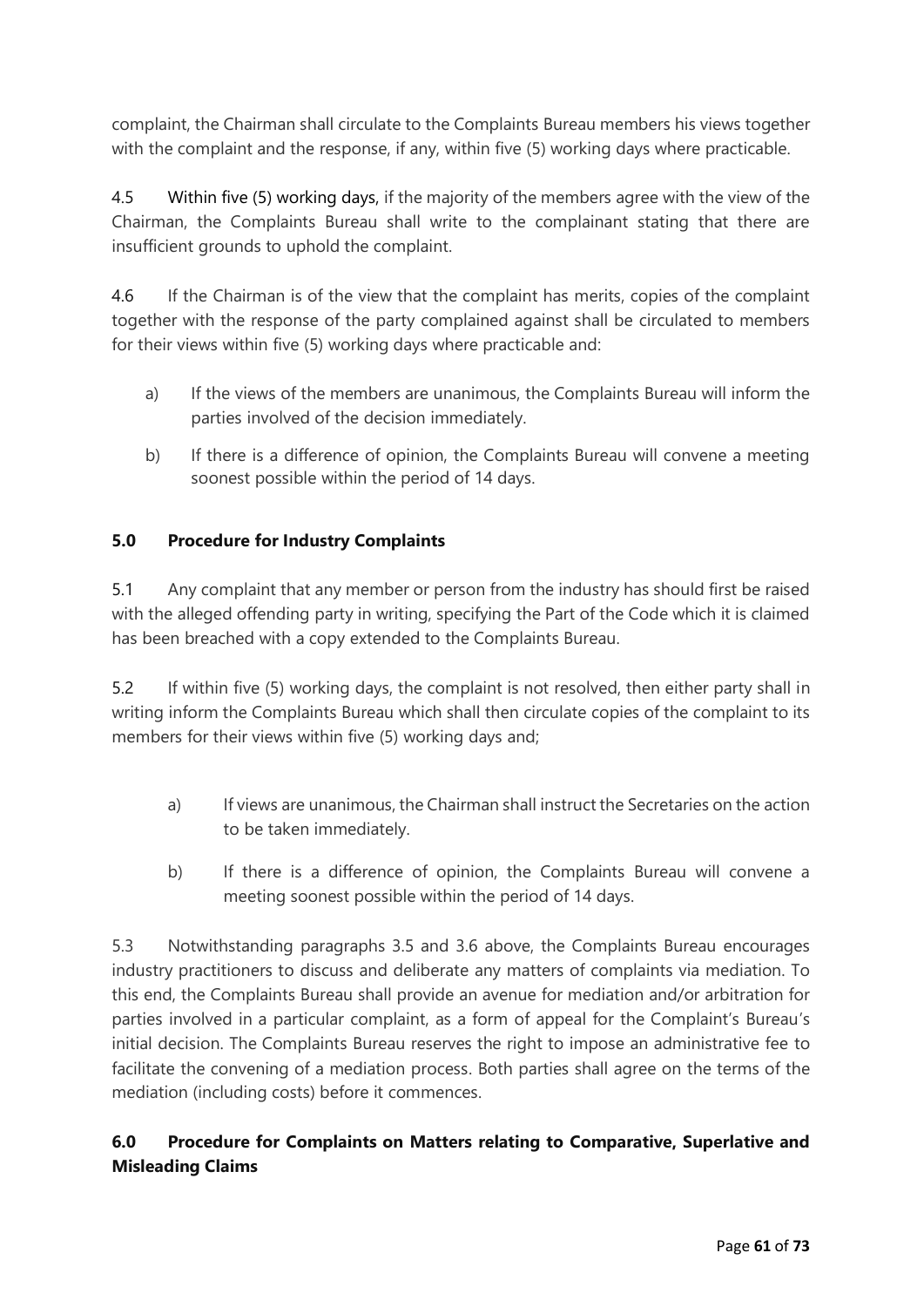6.1 For any complaint on matters relating to comparative, superlative, misleading claims, upon the request of the Complaints Bureau, the party complained against shall submit documentary evidence to prove the claims to the Complaints Bureau within five (5) working days.

6.2 Upon receiving the documentary evidence, the Complaints Bureau shall make a ruling within ten (10) working days.

6.3 If the party complained against fails to submit to the Complaints Bureau their documentary evidence to prove the claims within five (5) working days, the Complaints Bureau may rule that there has been a breach of the Code.

# **7.0 Inquiry Proceedings**

7.1 In adjudication of all cases, the Complaints Bureau may require the parties concerned to provide evidence in support of or against the complaint and for this purpose, the Complaints Bureau may request:

- a) A written submission with documents, recordings or transcripts of the relevant Content from the complainant and respondent;
- b) The presence of the complainant and respondent and their respective witnesses at the inquiry;
- c) The presence of any party to provide clarification on a document submitted as evidence; and
- d) The presence of any outside independent party for further information or further evidence.

7.2 If the Complaints Bureau is of the opinion that the evidence presented in paragraph 7.1 are sufficient for the Complaints Bureau to make a ruling without having to call for presence of the Complainant and respondent; and their respective witnesses or any party to provide clarification; or the presence of any outside independent party on the complaint, the Complaints Bureau may proceed with its ruling.

7.3 The Complaints Bureau shall specify the time at which or within which the complainant, respondent, their witnesses, and any other affected parties are required to be present at the inquiry.

7.4 The provision as to the time within which any party is required to act or respond shall be strictly observed. However, all time limits set out may, in the Complaints Bureau's discretion, be extended if it is considered that its strict application may cause injustice.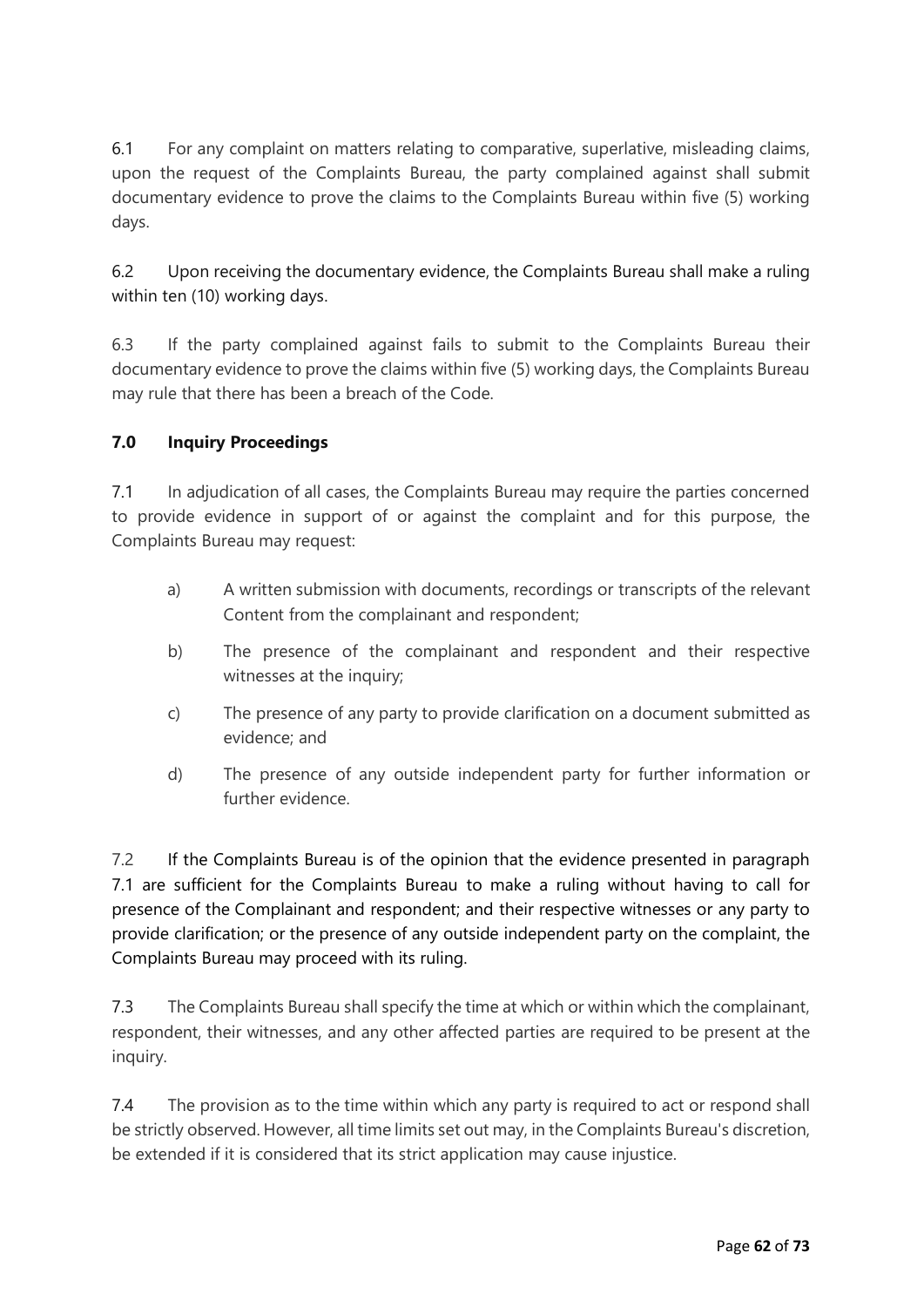# **8.0 Decisions of the Complaints Bureau**

8.1 The ruling of the Complaints Bureau, on any matter and at any given time, shall be decided upon by a majority of votes of its members and rendered in writing.

8.2 The parties concerned shall be notified in writing of the decision and of the subsequent action that is recommended or to be taken.

8.3 In the event that after the decision, any of the parties concerned comes into possession of evidence not earlier available, it may request the Complaints Bureau for reconsideration of its earlier decision. Such a request shall be accompanied by a fee to be determined by the Complaints Bureau and any decision upon such reconsideration shall be final.

# **9.0 Sanctions**

9.1 The Complaints Bureau after adjudicating on a complaint and upon finding that there has been a breach of the Code may impose fines and other penalties permitted by virtue of this Code. The Complaints Bureau may upon finding that there has been a breach of the Code:

- a) Issue a written reprimand;
- b) Impose a fine not exceeding Ringgit Malaysia fifty thousand (RM50,000.00); and/or
- c) Require removal of the Content or cessation of the offending act.

9.2 The Complaints Bureau may also refer the Offending Party to the Commission for further appropriate action as may be required.

9.3 The decision of the Complaints Bureau on the interpretation of the Code shall be final. The Complaints Bureau shall not be responsible or be held liable in any way for any loss of profits/income or any other consequential loss or damage whatsoever and howsoever suffered by the parties including any indirect, incidental or consequential losses or that which may arise directly or indirectly by reason of the Complaints Bureau exercising its power under this Code.

### **10.0 Publication of Decision**

10.1 The Complaints Bureau shall report to the Council the outcome of its mediation efforts or the ruling made, and whether or not the party complained against has complied with or the party in breach has agreed to comply with the ruling.

10.2 The Complaints Bureau shall publish its findings within thirty (30) days of the conclusion of the inquiry and in doing so shall not include in the report: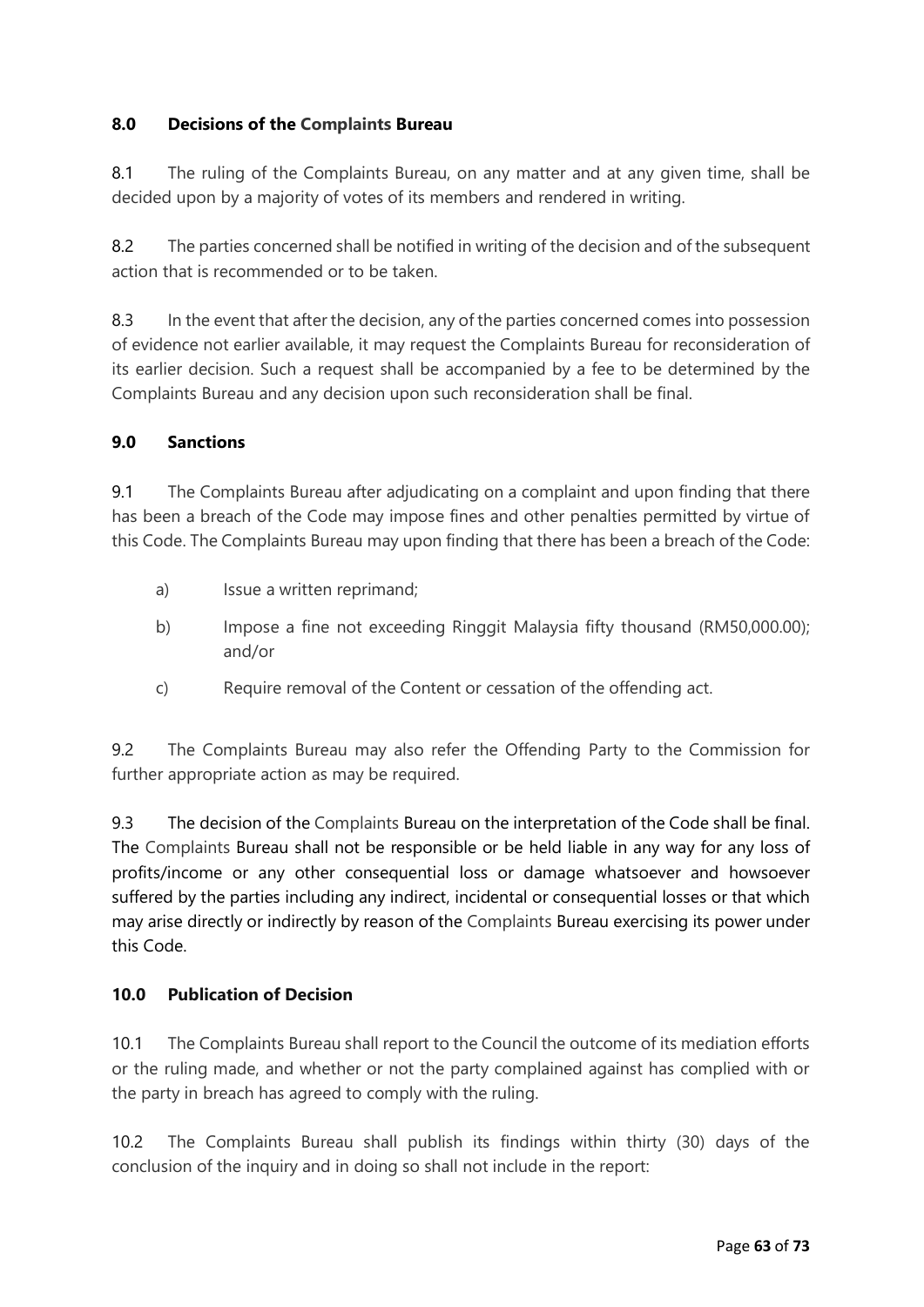- a) Any material of a confidential nature; or
- b) Any disclosure or personal information about any individual deemed not relevant to the complaint.

# **11.0 Composition of the Complaints Bureau**

11.1 The Complaints Bureau comprises an appointed Chairman and six members of the Forum, one each representing Advertisers, Audiotext Service providers, Broadcasters, Civic Groups, Content Creators/Distributors and Internet Access Service Providers.

11.2 The appointed Chairman shall be a retired judge or judicial officer or anyone the Council deems fit. The Chairman may be appointed and reappointed for any duration as deemed fit by the Council. The members of the Complaints Bureau shall be appointed for a two-year term at the Annual General Meeting of the Content Forum. A member is eligible for reappointment but cannot hold office for more than two consecutive terms.

11.3 A Complaints Bureau member is entitled to appoint another member of the Content Forum from the same category he/she represents, as an alternate and shall notify the Content Forum Secretary in writing.

11.4 A formal inquiry convened by the Complaints Bureau shall be made up of the Chairman and at least three members. In the event of the Chairman not being able to attend such a scheduled inquiry, it shall nonetheless be convened by at least three Complaints Bureau members, one of whom shall be elected to be the Chairman of the inquiry.

11.5 In ensuring the fair hearing of a complaint, a Complaints Bureau member shall disclose to the Chairman, as soon as practicable, any interest, direct or otherwise, in any particular matter related to the complaint. If the Chairman deems it necessary, all parties involved in the inquiry shall be informed of such disclosure to determine whether the member may continue to execute his duties as a member of the Complaints Bureau in relation to that matter. If none of the parties' objects, the member may then continue. If there is an objection, the member cannot proceed in his capacity as a member of the Complaints Bureau in relation to that matter.

11.6 Should any vacancy in the Complaints Bureau occur between the Annual General Meeting of the Content Forum, the position may be filled by a member of the Council until the next Annual General Meeting. The exercise of the powers, or the performance of the functions of the Complaints Bureau shall not be affected only by reason of there being a vacancy in its membership.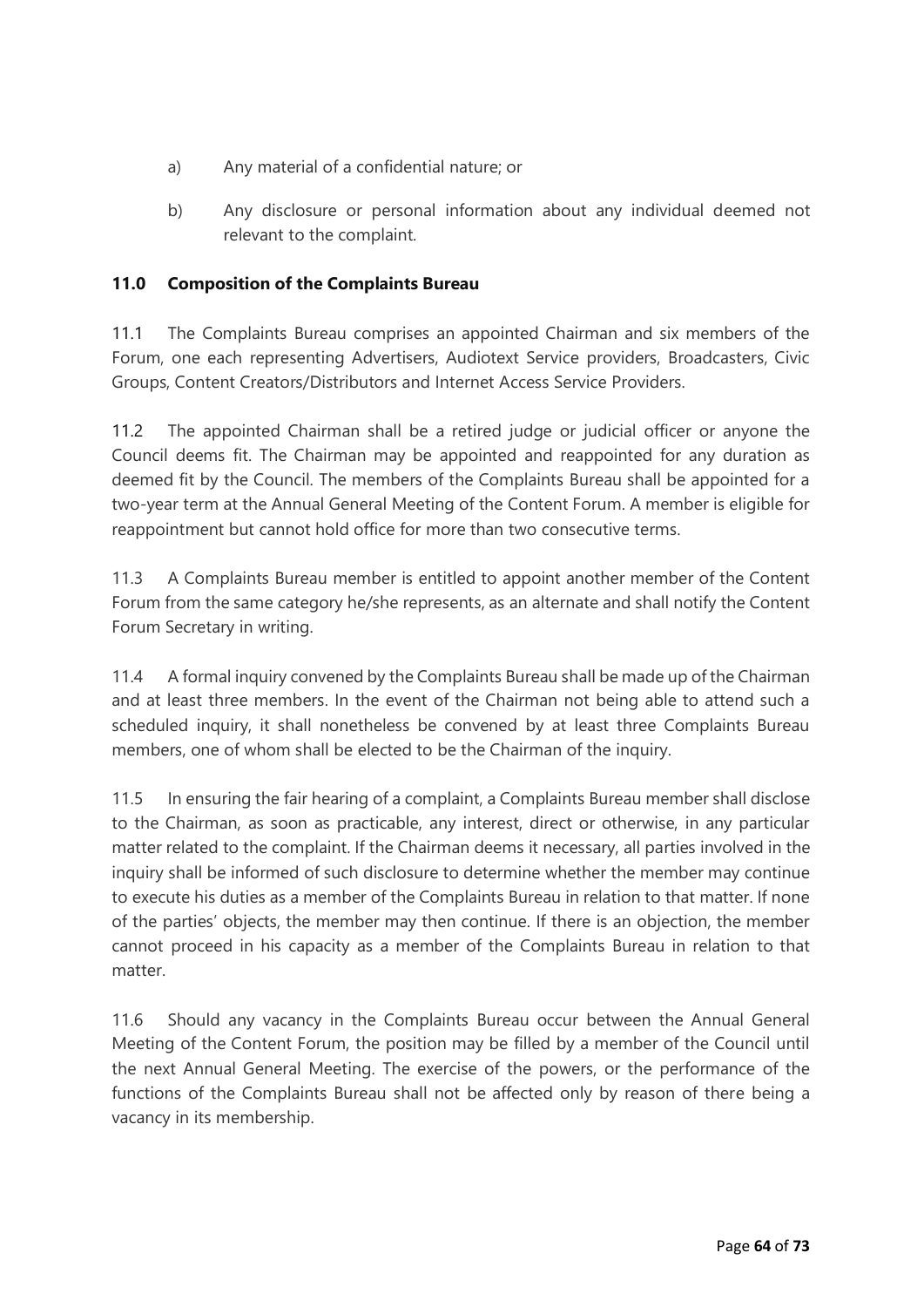11.7 The Chairman or any member of the Complaints Bureau may, at any time, resign his office by giving a written notice to the Council.

11.8 The Council may, at its discretion, suspend any member of the Complaints Bureau on the ground of inappropriate behaviour or incapacity or any other reasons which makes him unfit to be a member of the Complaints Bureau.

# **12.0 Development, Amendment and Review of Code**

12.1 Any proposal for development, addition to, amendment of, or review of the Code required or necessary shall be referred to a working group comprising the six categories, namely Advertisers, Broadcasters, Audiotext Service Providers, Content Creators/Distributors, Internet Access Service Providers and Civic Groups ("Working Group").

12.2 Any such proposal for development, addition to, amendment of, or review of the Code shall be considered and formulated by the members of the Working Group and shall if approved by a resolution of a simple majority of the members of the Working Group (whereupon it shall be referred to as the "Recommendation") be made available to members of society for their input.

12.3 The Working Group shall consider and deliberate on the input received from members and decide the extent to which the Recommendation is to be revised. If two thirds of the members agree on the Recommendation whether in its original form or as revised, the Recommendation shall be submitted to the Council.

12.4 So long as the Council by simple majority of its members present and voting approves the Recommendation the Council shall make available such Recommendations for Public Comment (public consultation) for a reasonable period.

12.5 The Working Group shall thereafter consider the input in the form of Public Comment that has been received and shall upon approval in its original or amended form by a simple majority forward its Recommendation to the Council.

12.6 Upon receipt of such Recommendation in relation to the Code as so approved, the Council shall forward the same to the Commission for registration.

12.7 The Commission shall be notified of any amendment or modification to the Code as it would be considered as a new code and would therefore need to be registered to take effect.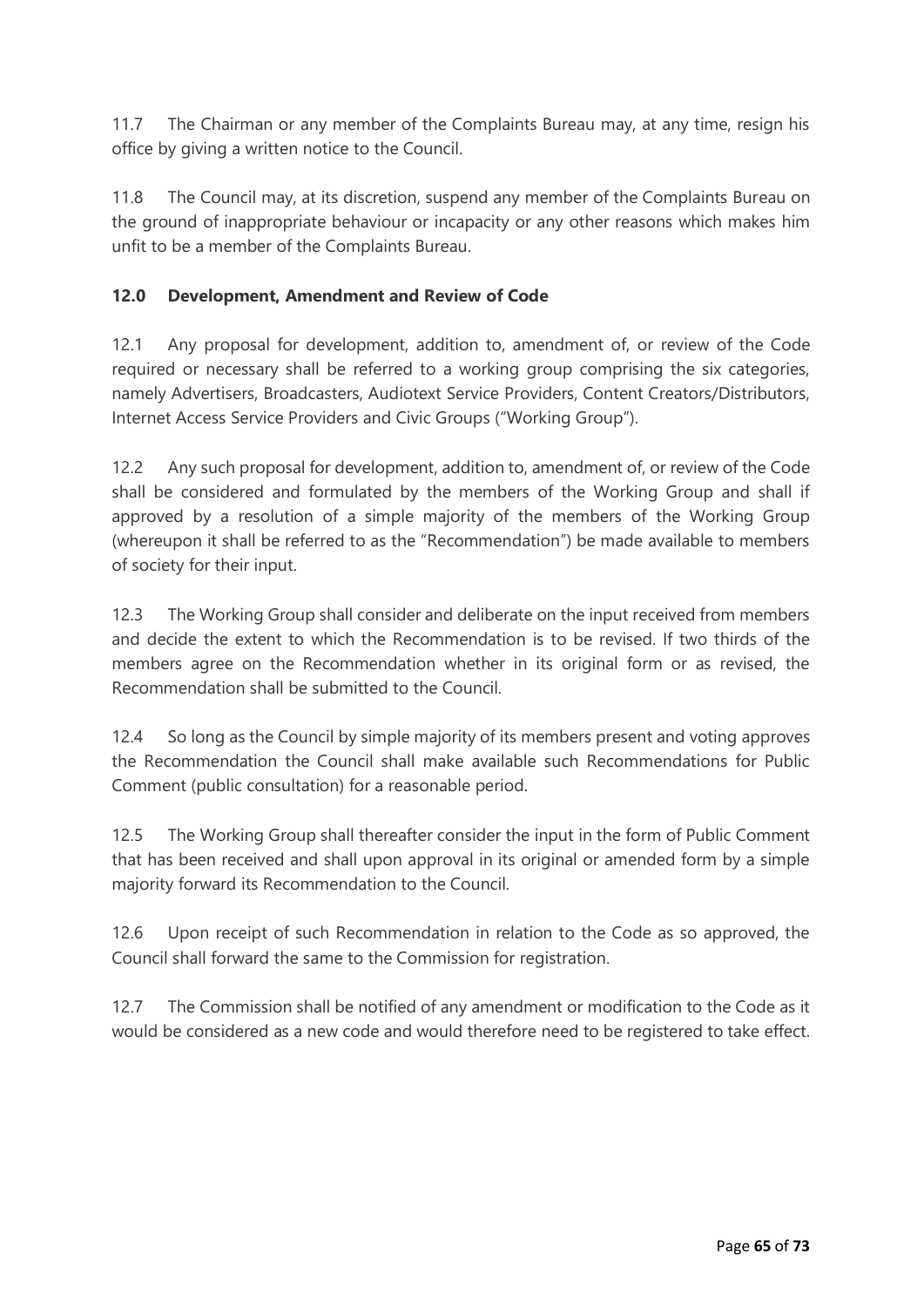# **PART 9: PUBLIC EDUCATION**

### **1.0 Public Awareness**

1.1 The Content Forum will actively inform and educate the public about the importance and relevance of this Code.

1.2 The potential use of the wide array of Content choices created by the technological revolution of multimedia convergence is endless. But where there is use, there is also potential for abuse. In this regard, it is necessary for self-regulation and self-censorship.

1.3 Of particular concern is the exploitation of individuals, particularly of Children. It is therefore the responsibility of all Code Subjects and Content and service providers to work in conjunction with non-governmental organisations or civic groups and individuals such as parents and teachers to educate society on how best to eliminate such exploitation.

#### **2.0 Industry Awareness**

2.1 In the professional arena of the industry, all Code Subjects, and Content and service providers should consider it incumbent upon themselves to ensure that the provisions of this Code are brought to the attention of their employees entrusted with Content development and production, Content acquisition decisions and commercial message and news production.

2.2 Conscious efforts to adhere to stipulated standards of excellence and continuous measures to promote the responsible use and dissemination of Content can only lead to healthy growth of the industry and maximise the gains such technological development can bring to society at large.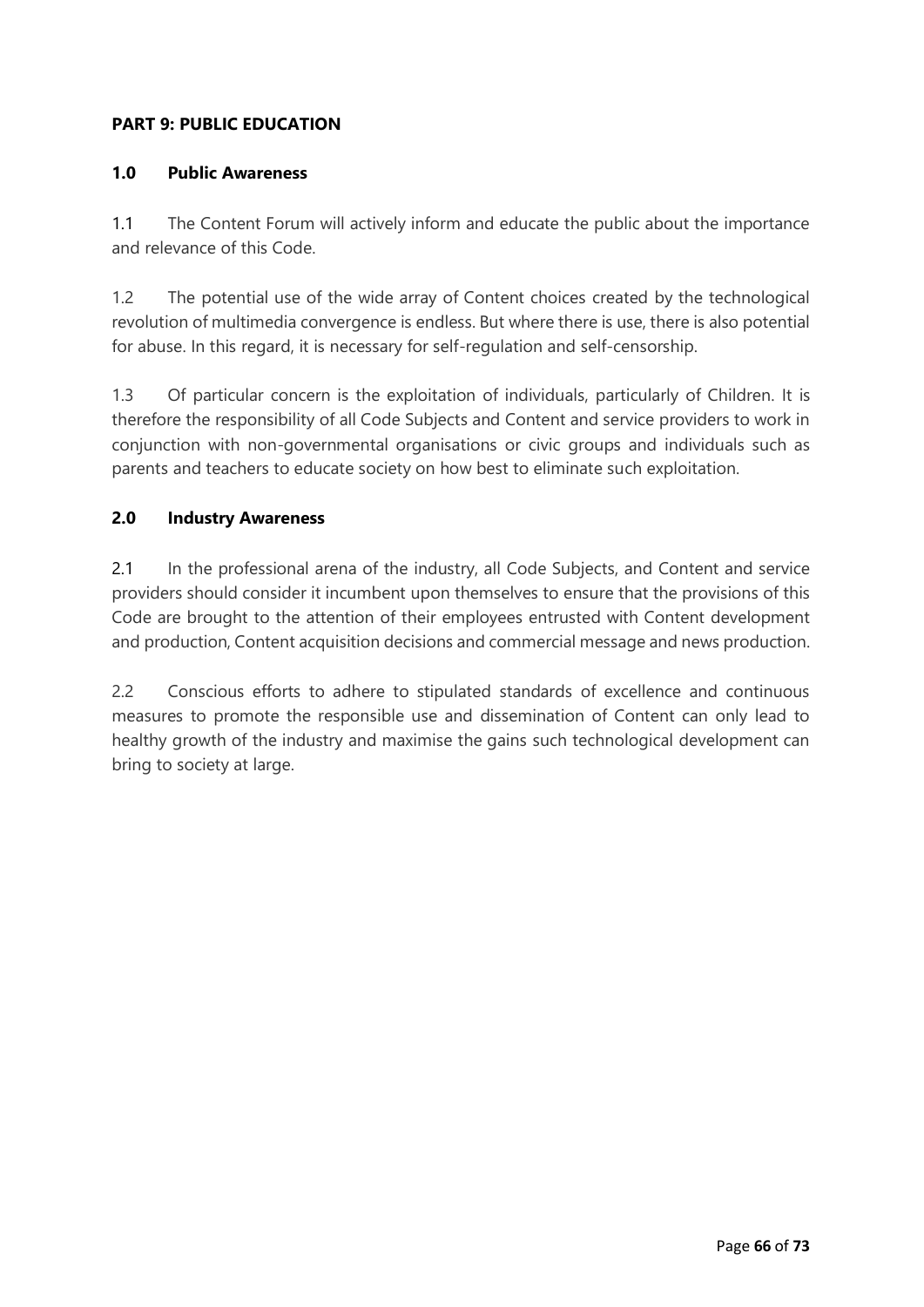### **PART 10: CONSUMER PROTECTION**

#### **1.0 Introduction**

1.1 In accepting, creating and disseminating Content, the need for protection of Consumers is of paramount importance and a relevant consideration.

#### **2.0 Principles**

2.1 Consumers have rights as users of services provided by service providers and that such rights must be upheld and observed.

2.2 In creating and providing Content in the context of this Content Code, it must always be in the basis, belief and philosophy and rationale that:

- a) Consumers shall be given sufficient, up to date and accurate information in relation to the provision of and use of any communications and multimedia service;
- b) Consumers are entitled to a level of service that is of an acceptable standard and quality;
- c) The meeting of Consumer requirements needs to be always be balanced with the service providers' business needs and practices; and
- d) Consumers and service providers must always deal reasonably with each other.

### **3.0 General Guidelines**

3.1 The need for and the manner of protecting Consumers are already reflected throughout this Content Code. Code Subjects shall follow the guidelines and procedures relevant to the service they provide, keeping in mind the national policy objective of promoting a high level of Consumer confidence in service delivery from the industry.

#### **4.0 Child Protection**

- 4.1 In reiterating the importance of protecting Young Children;
	- a) All Content must have due regard to the welfare of Young Children at all times; and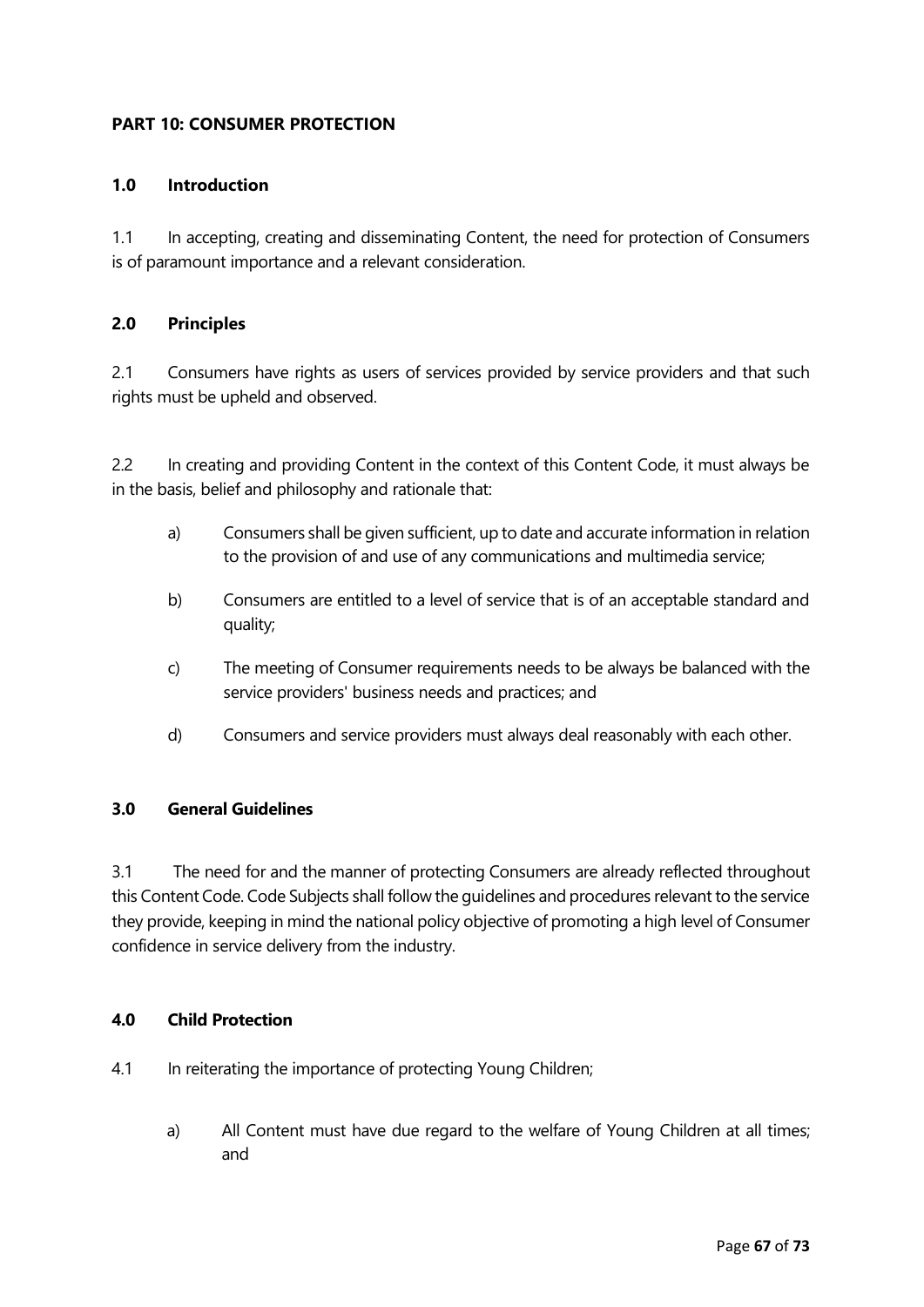b) All efforts must be made to ensure that any Content provided will not result in causing, encouraging or promoting physical and emotional injury, abuse or expose a Young Children to moral danger.

### **5.0 Quality and Standards**

5.1 Consumers have their expectations of Content and related services:

Example :

- i) Consumers should be able to watch shows and view materials without being subject to lengthy commercials that affect the enjoyment of the viewing.
- ii) Viewing or listening pleasure should not be marred by the dissemination of objectionable or prohibited material. As set out in the General Guidelines under Part 2.
- ii) Content and materials should not glorify events and occurrence relating to horror, sex and violence unless it is in the context of an actual and real situation.

#### **6.0 Cultural Diversity**

6.1 Content should respect, protect and promote cultural diversity. Interests of minority and marginalised groups such as the disabled or indigenous peoples should be protected and promoted.

6.2 Diverse cultural Content (in terms of variety, mix, timing , etc) must be actively promoted to avoid over-commercialisation of information.

#### **7.0 Corrective Measures**

7.1 Corrective and Counter Advertising should be provided for and detailed rules and regulation drawn up to ensure adequate and effective compliance.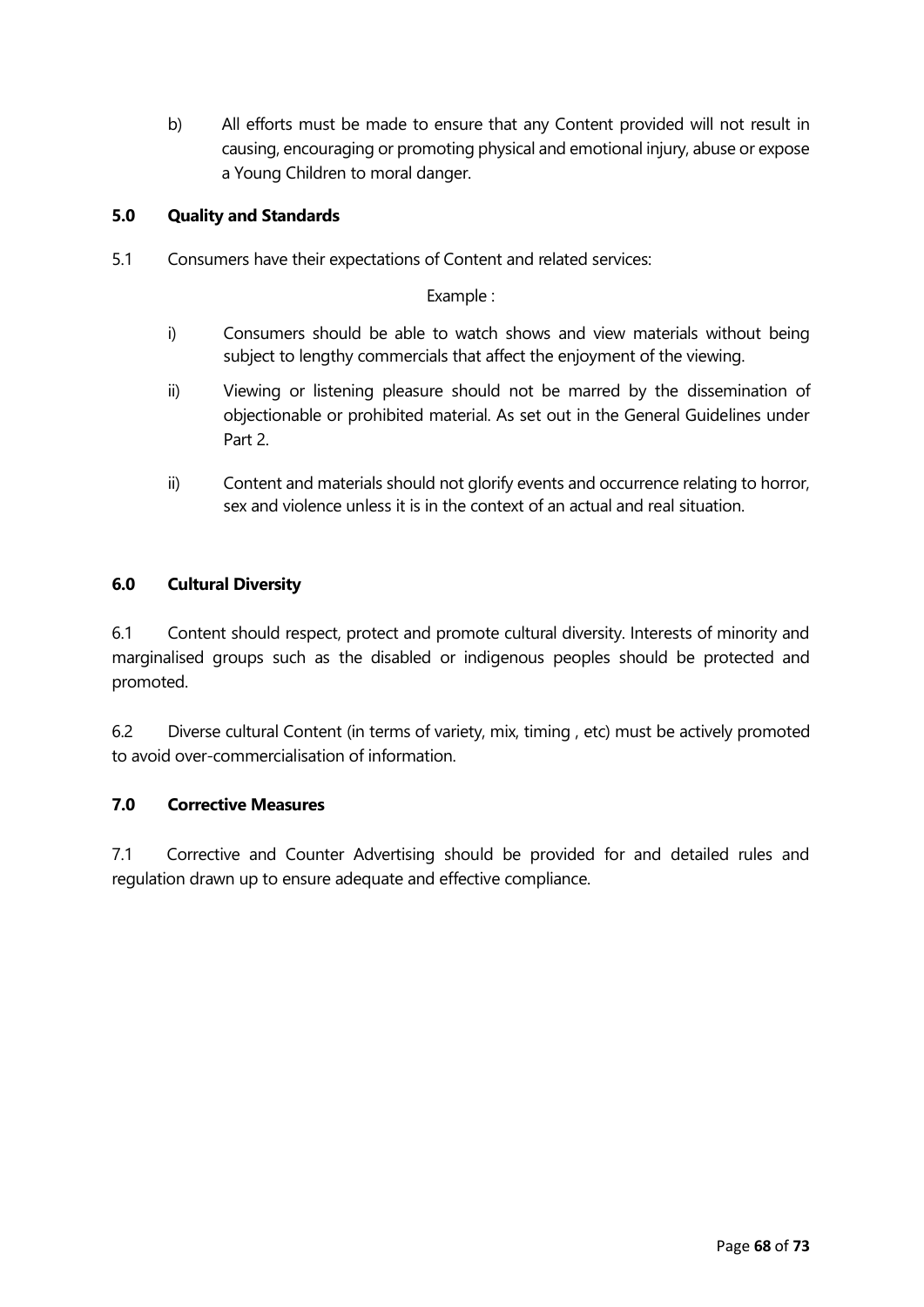### **Appendix I:**

Extracts from the Communications and Multimedia Act 1998

#### **Part I – PRELIMINARY**

#### **S. 3 Objects**

- (1) The objects of this Act are
	- (a) To promote national policy objectives for the communications and multimedia industry;
	- (b) To establish a licensing and regulatory framework in support of national policy objectives for the communications and multimedia industry;
	- (c) To establish the powers and functions for the Malaysian Communications and Multimedia Commission; and
	- (d) To establish powers and procedures for the administration of this Act.
- (2) The national policy objectives for the communications and multimedia industry are
	- (a) To establish Malaysia as a major global centre and hub for communications and multimedia information and content services;
	- (b) To promote a civil society where information-based services will provide the basis of continuing enhancements to quality of work and life;
	- (c) To grow and nurture local information resources and cultural representation that facilitates the national identity and global diversity;
	- (d) To regulate for the long-term benefit of the end user;
	- (e) To promote a high level of consumer confidence in service delivery from the industry;
	- (f) To ensure an equitable provision of affordable services over ubiquitous national infrastructure;
	- (g) To create a robust applications environment for end users;
	- (h) To facilitate the efficient allocation of resources such as skilled labour, capital, knowledge and national assets;
	- (i) To promote the development of capabilities and skills within Malaysia's convergence industries; and
	- (j) To ensure information security and network reliability and integrity.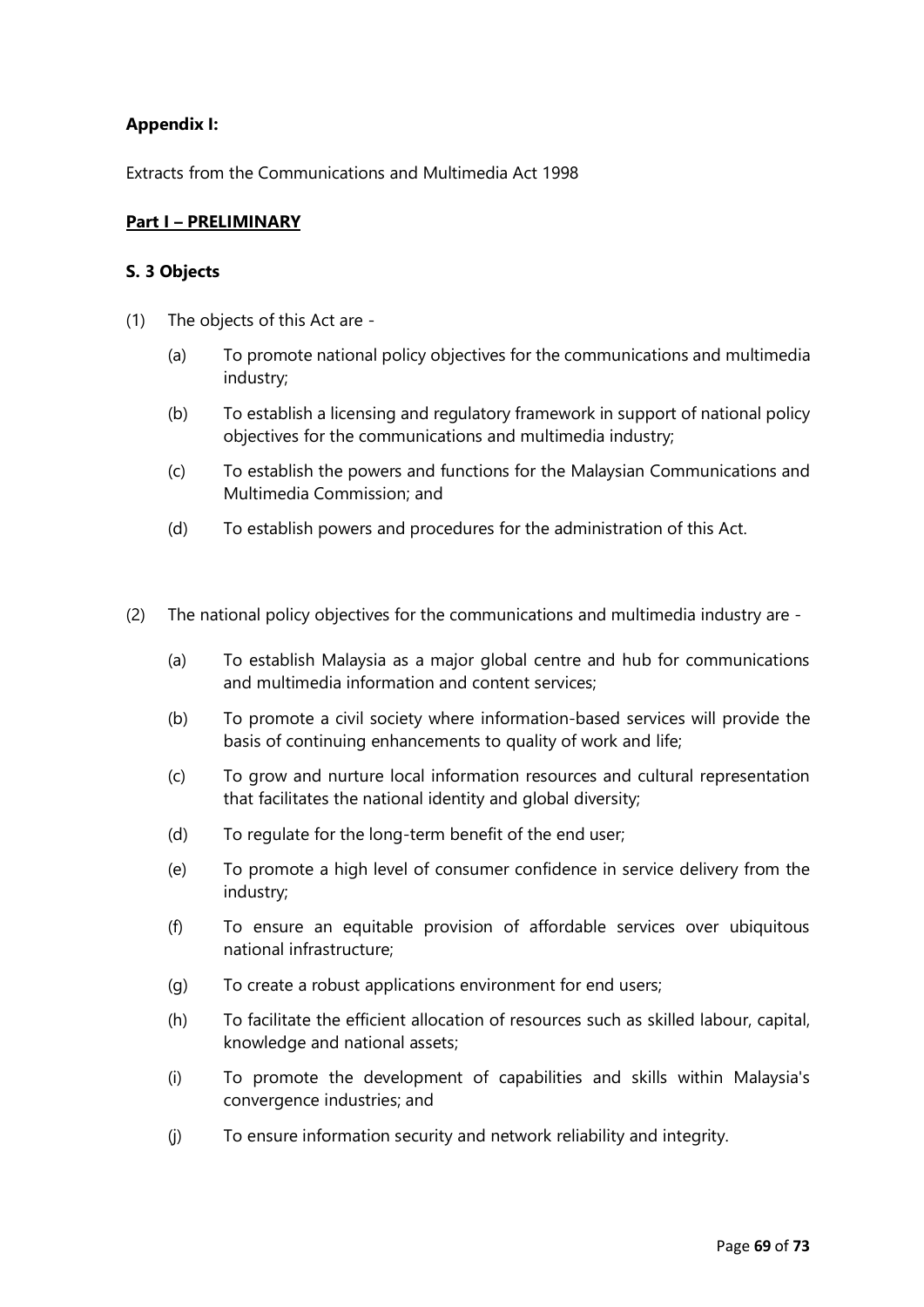(3) Nothing in this Act shall be construed as permitting the censorship of the Internet

# **Part V - POWERS AND PROCEDURES OF THE MALAYSIAN COMMUNICATIONS AND MULTIMEDIA COMMISSION**

#### **Chapter 9 - Voluntary Industry Code**

#### **S. 95 Code by the Industry Forum**

- (1) An industry forum may prepare a voluntary industry code dealing with any matter provided for in this Act -
	- (a) on its own initiative; or
	- (b) The voluntary industry code shall not be effective until it is registered by the Commission.

(2) The voluntary industry code shall not be effective until it is registered by the Commission.

#### **S. 98 Compliance with a Registered Voluntary Industry Code a Legal Defence**

- (1) Subject to section 99, compliance with a registered voluntary industry code shall not be mandatory.
- (2) Compliance with a registered voluntary industry code shall be a defence against any prosecution, action or proceeding of any nature, whether in a court or otherwise, taken against a person (who is subject to the voluntary industry code) regarding a matter dealt with in that code.

#### **S. 99 Directions to Comply with a Registered Voluntary Industry Code.**

The Commission may direct a person or a class of persons, in accordance with section 51, to comply with a registered voluntary industry code.

#### **PART IX - SOCIAL REGULATION**

#### **Chapter 2 - Content Requirements**

#### **S. 211 Prohibition on Provision of Offensive Content**

(1) No content applications service provider, or other person using a content applications service, shall provide content which is indecent, obscene, false, menacing, or offensive in character with intent to annoy, abuse, threaten or harass any person.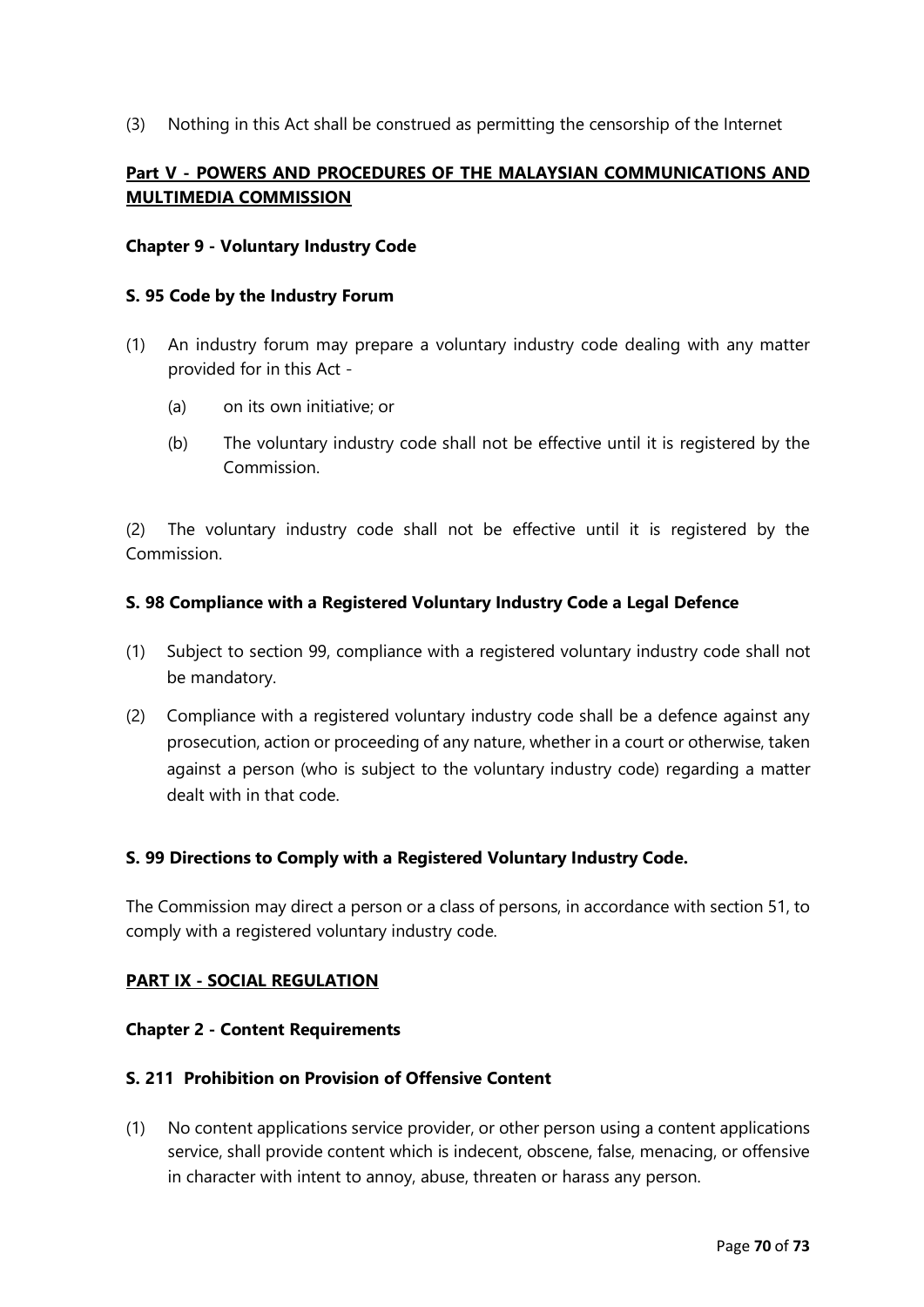(2) A person who contravenes subsection (1) commits an offence and shall, on conviction, be liable to a fine not exceeding fifty thousand ringgit or to imprisonment for a term not exceeding one year or to both and shall also be liable to a further fine of one thousand ringgit for every day or part of a day during which the offence is continued after conviction.

# **S. 212 Content Forum**

The Commission may designate an industry body to be the content forum for the purposes of this Part.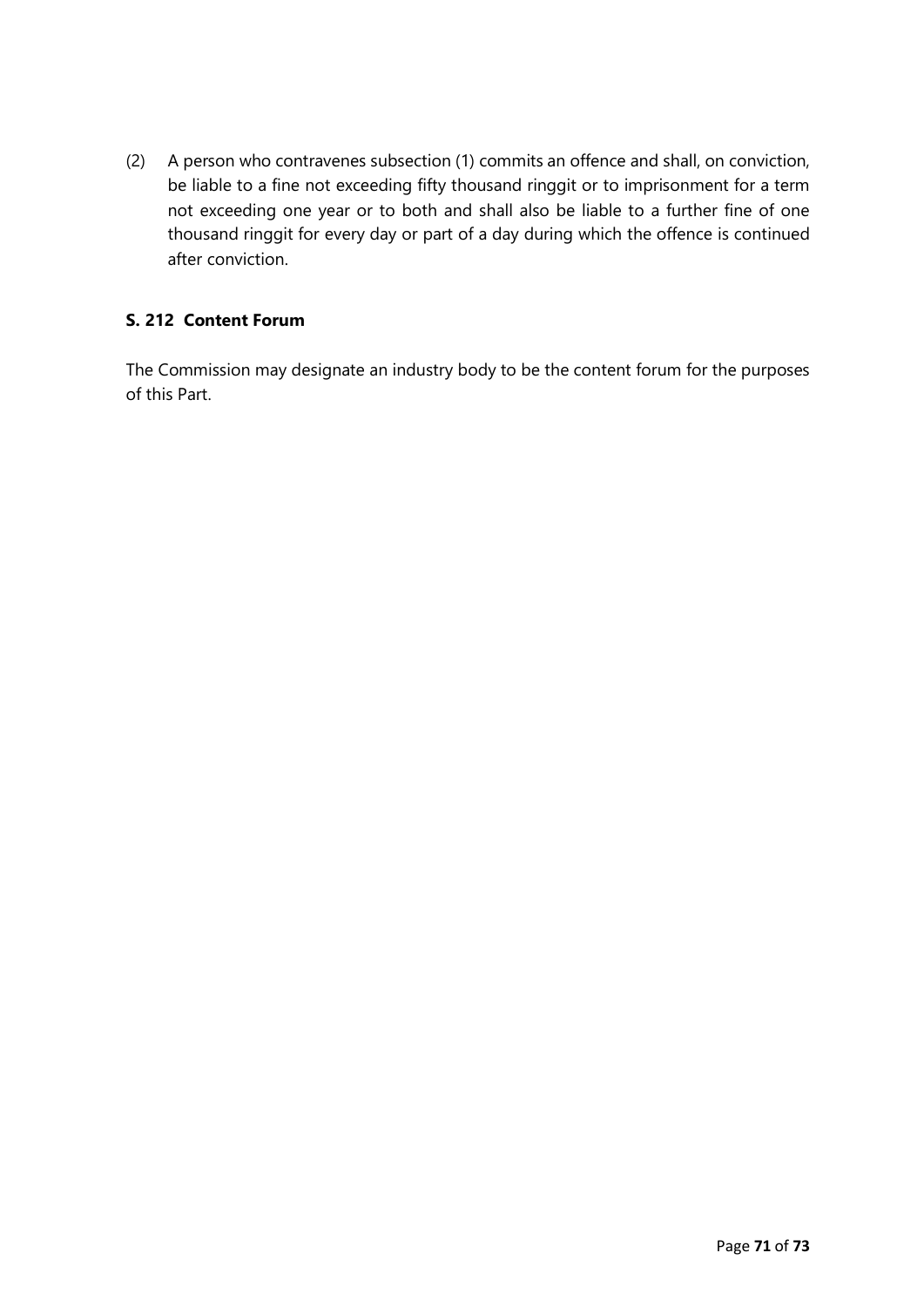## **Appendix II:**

## **Relevant Legislation**

Apart from the Communications and Multimedia Act 1998 (Act 588), Code Subject and users may needto be aware of the following Acts of Parliament, Rules, Regulations and other Guidelines and are advised to have sufficient resources and expertise to ensure compliance where necessary.

## **List of Laws, Rules, Regulations and Guidelines Affecting or Relevant to Content**

Accountants Act 1967 (Revised 1972) Betting Act 1953 (Revised 1992) Capital Markets and Services Act 2007 Child Act 2001 Children & Young Persons (Employment) Act 1966 (Revised 1988) CMCF's Guidelines on Advertisements of Slimming Products & Services (published on 25th January 2016) CMCF's Guidelines for any Marketing Communications by a Gambling Company (published on 27th October 2020) Common Gaming Houses Act 1953 (Revised 1983) Communications and Multimedia (Licensing) Regulations 2000 Competition Act 2010 Consumer Protection Act 1999 Consumer Protection (Electronic Trade Transactions) Regulations 2012 Kompilasi Pandangan Hukum, Muzakarah Jawatankuasa Fatwa Majlis Kebangsaan Bagi Hal Ehwal Ugama Islam Malaysia in 2015 Copyright Act 1987 Customs Act 1967 (Revised 1980) Defamation Act 1957(Revised 1983) Dental Act 1971 Direct Sales and Anti-Pyramid Scheme Act 1993 Electronic Commerce Act 2006 Explosives Act 1957 (Revised 1978) Financial Services Act 2013 (FSA) Film Censorship Act 2002 Food Act 1983 Food Regulations 1985 Food Advertisement Regulations 2014 Garis Panduan Pengiklanan Ubat Dan Produk Perubatan Kepada Orang Awam (berkuat kuasa 1 September 2015) Garis Panduan Pengiklanan untuk Pengamal Perubatan Traditional dan Komplementari (disediakan pada 28 September 2016)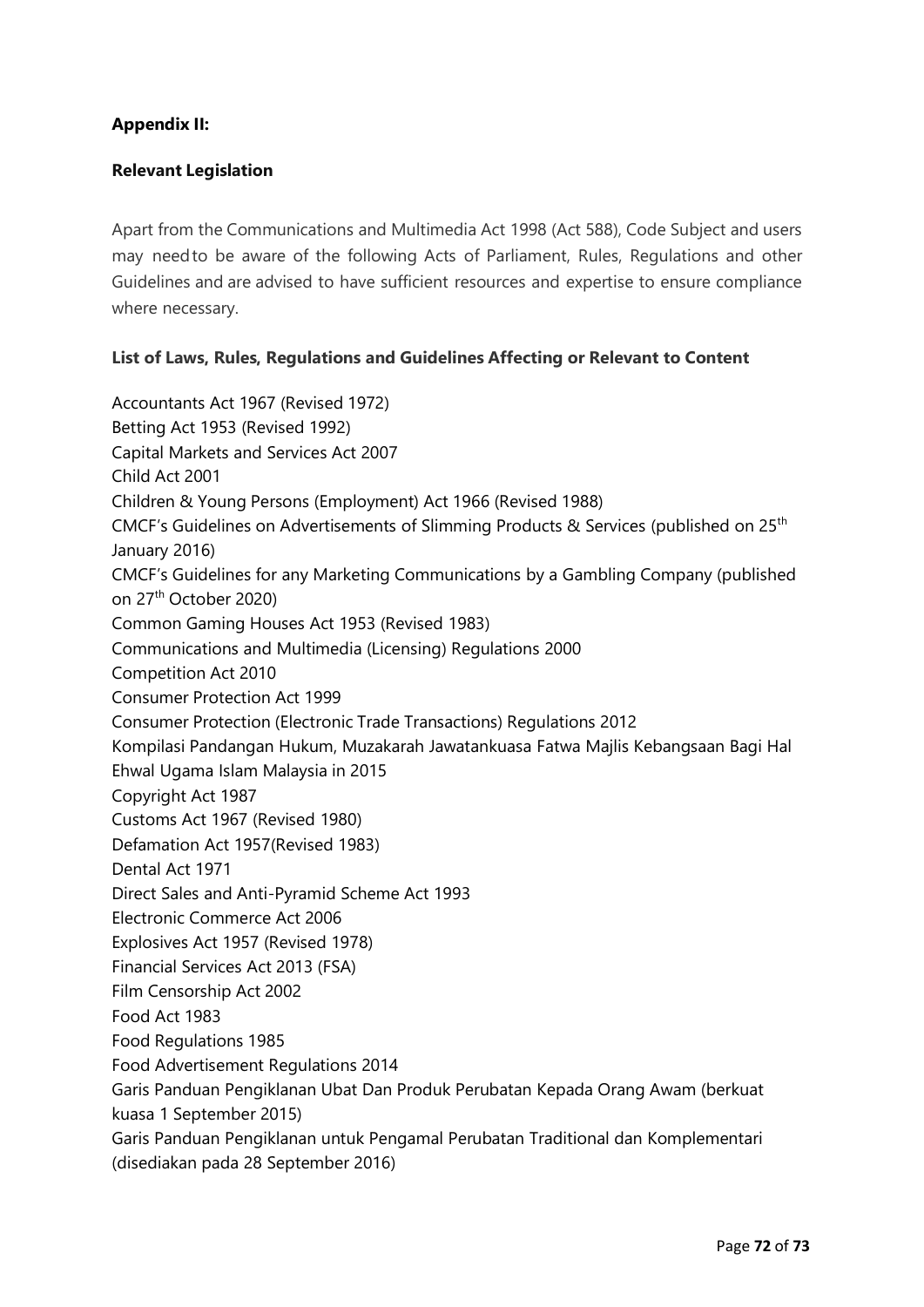Garis Panduan Mengelakkan Iklan Palsu atau Mengelirukan (berkuat kuasa pada 17 Ogos 2017) Geneva Conventions Act 1962 (Revised 1993) Guidelines for Control of Cosmetic Products in Malaysia Guideline for Cosmetic Advertisement Indecent Advertisements Act 1953 (Revised 1981) Islamic Financial Services Act 2013 (IFSA) Medicine (Advertisement and Sale) Act 1956 (Revised 1983) Medicine Advertisements Board Regulations 1976 Medical Device (Advertising) Regulations 2019 Minor Offences Act 1955 (Revised 1987) Money Services Business Act 2011 (MSBA) National Anthem Act 1968 Penal Code (Revised 1997) Perintah Perihal Dagangan (Perakuan dan Penandaan Halal) 2011 Personal Data Protection Act 2010 Persons with Disabilities Act 2008 Pesticides Act 1974 Pesticides (Advertisement) Regulations 1996 Poisons Ordinance 1952 Printing Presses and Publications Act 1984 Private Higher Educational Institutions Act 1996 Private Healthcare Facilities and Services Act 1998 Rujukan Industri Kandungan: Iklan Tuntutan Kesihatan (MCMC) Sale of Drugs Act 1952 (Revised 1989) Security Offences (Special Measures) Act 2012 Sedition Act 1948 (Revised 1969) Sexual Offences Against Children Act 2017 Trade Descriptions Act 2011 Trademarks Act 2019 Traditional and Complementary Medicine Act 2016